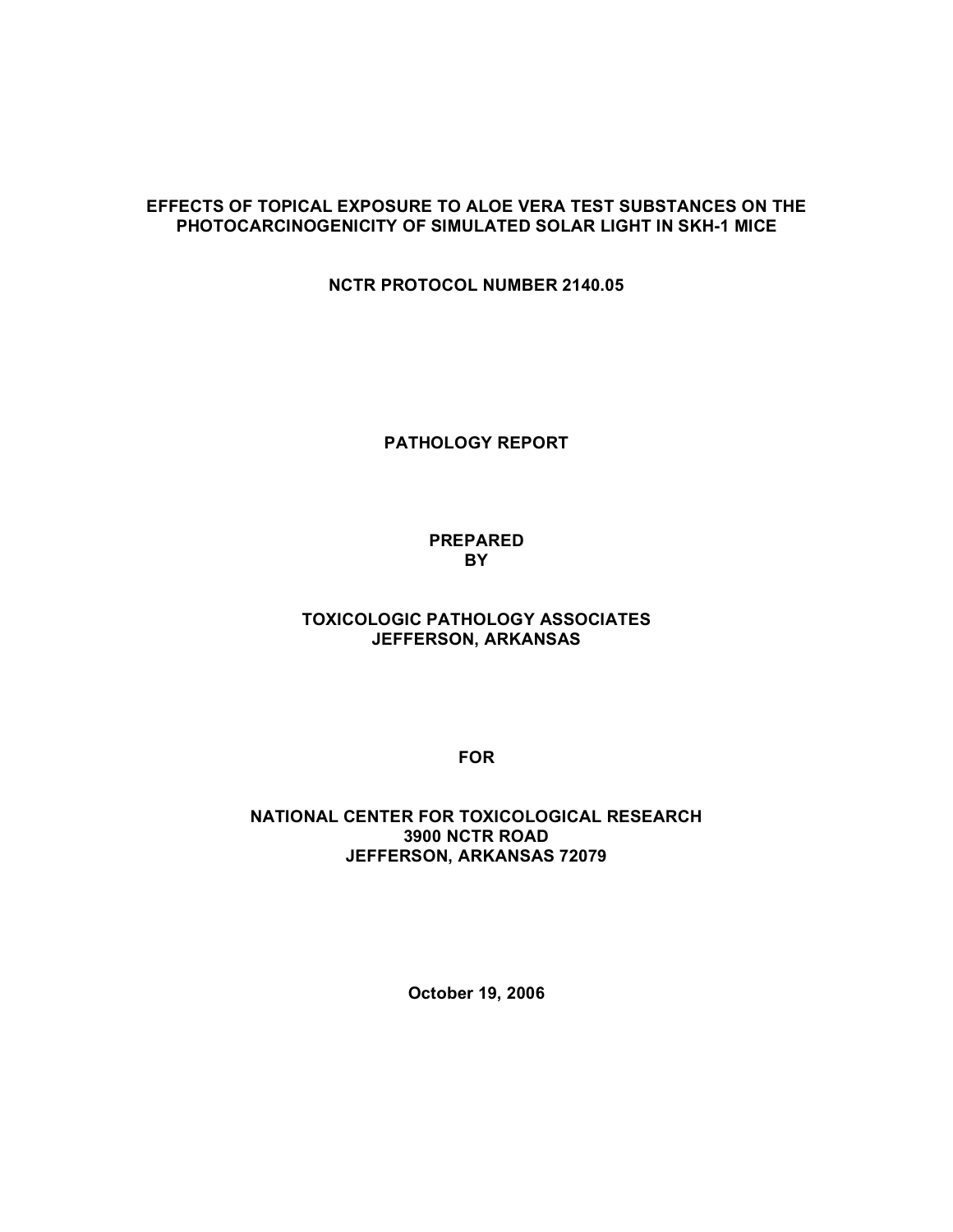#### **TABLE OF CONTENTS**

#### **LIST OF TABLES**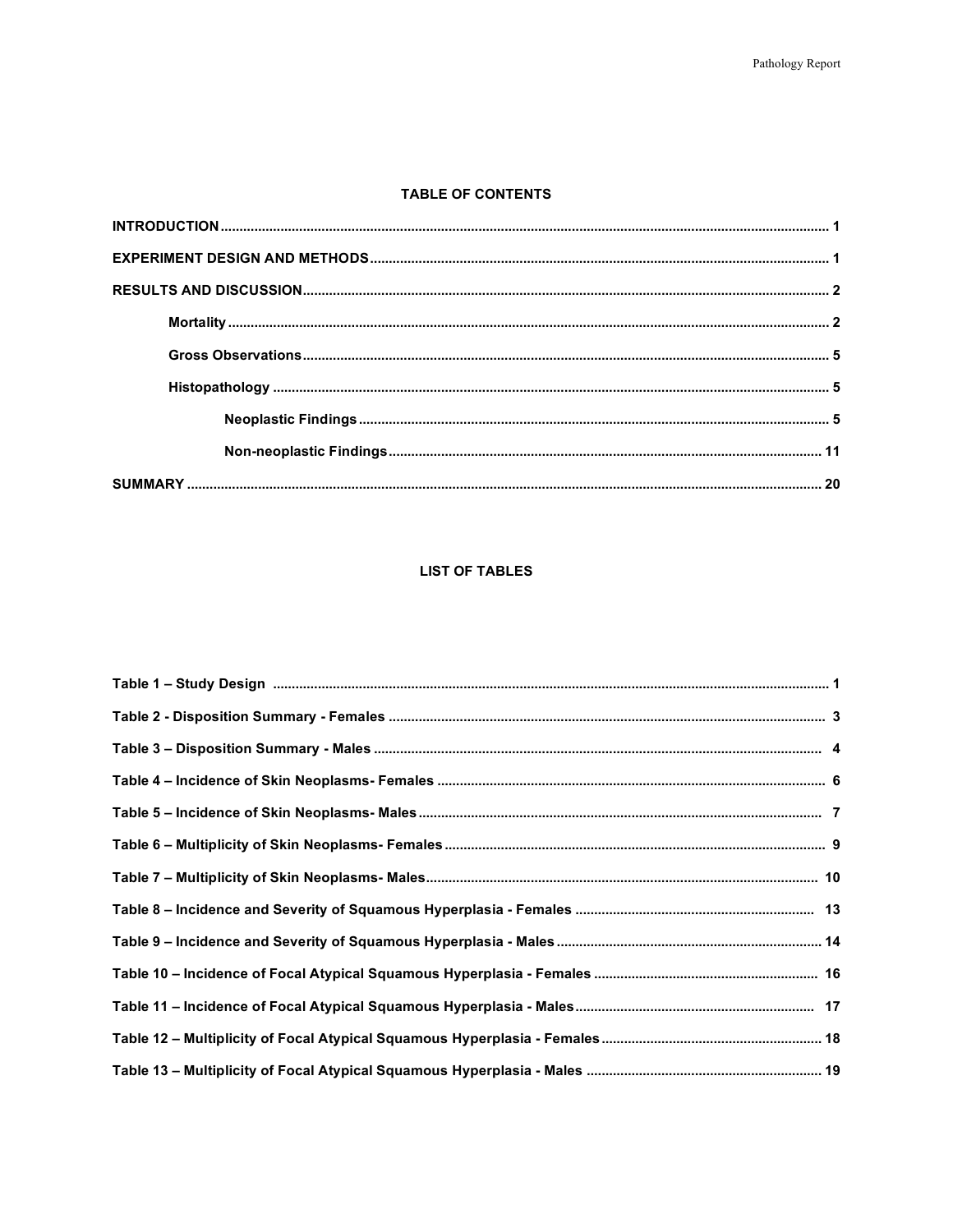#### **LIST OF APPENDICES**

| Appendix I          |                                                                                          |  |
|---------------------|------------------------------------------------------------------------------------------|--|
| <b>Appendix II</b>  | P03: Incidence Rates of Non-neoplastic Lesions by Anatomic Site (Pathology Report 3) A-2 |  |
| <b>Appendix III</b> |                                                                                          |  |
| <b>Appendix IV</b>  |                                                                                          |  |
| <b>Appendix V</b>   |                                                                                          |  |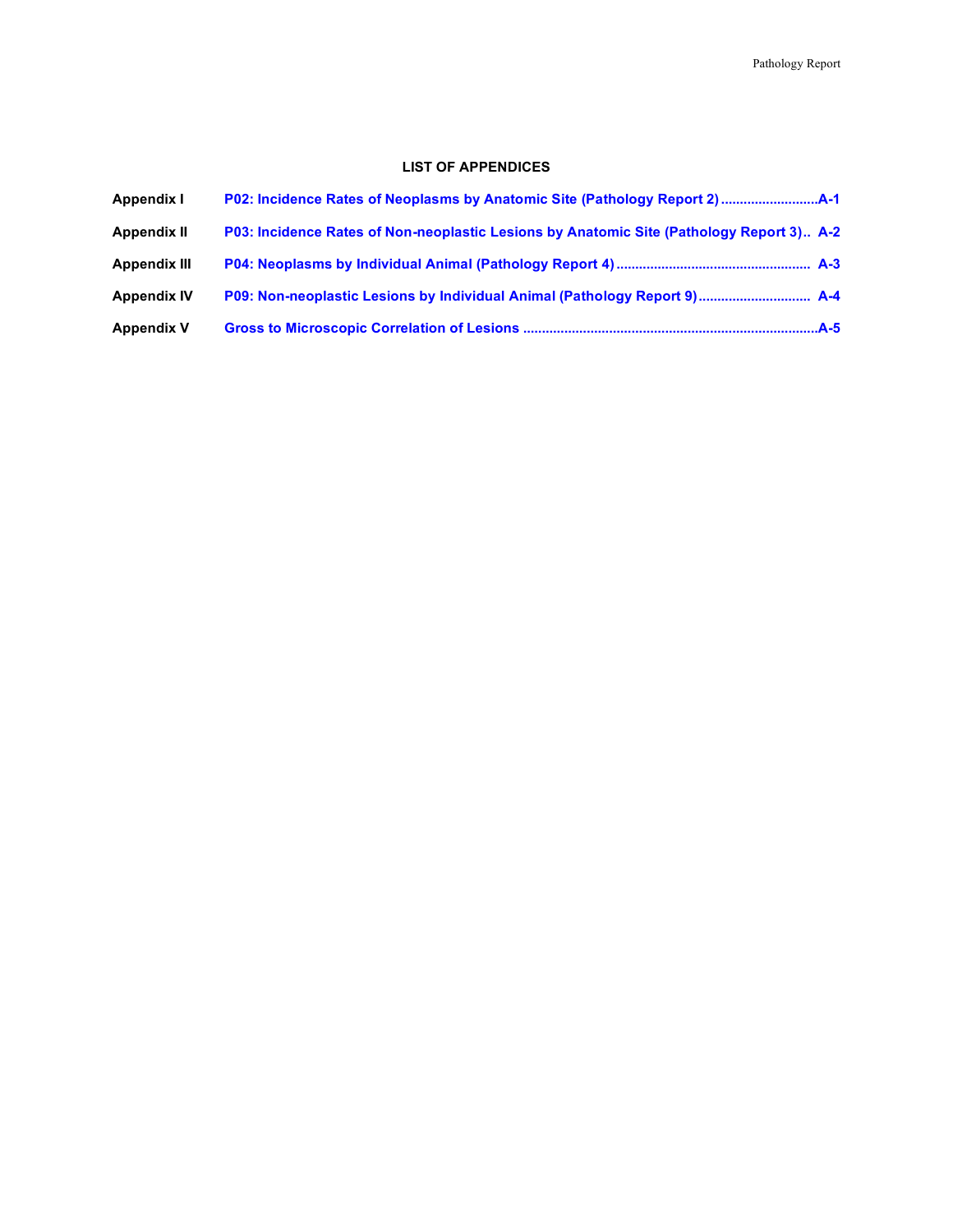#### **Appendix I P02: Incidence Rates of Neoplasms by Anatomic Site (Pathology Report 2)**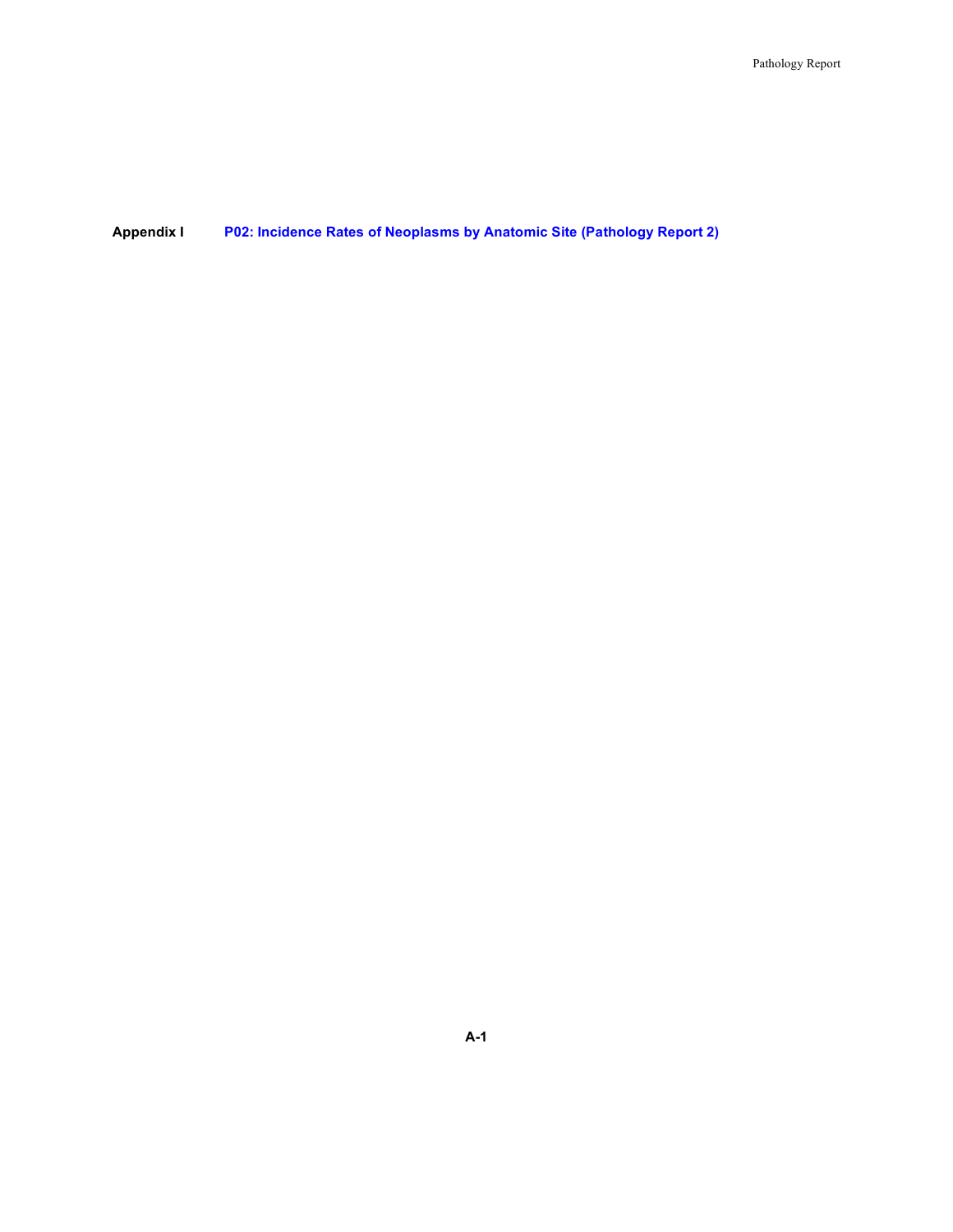#### **Appendix II P03: Incidence Rates of Non-neoplastic Lesions by Anatomic Site (Pathology Report 3)**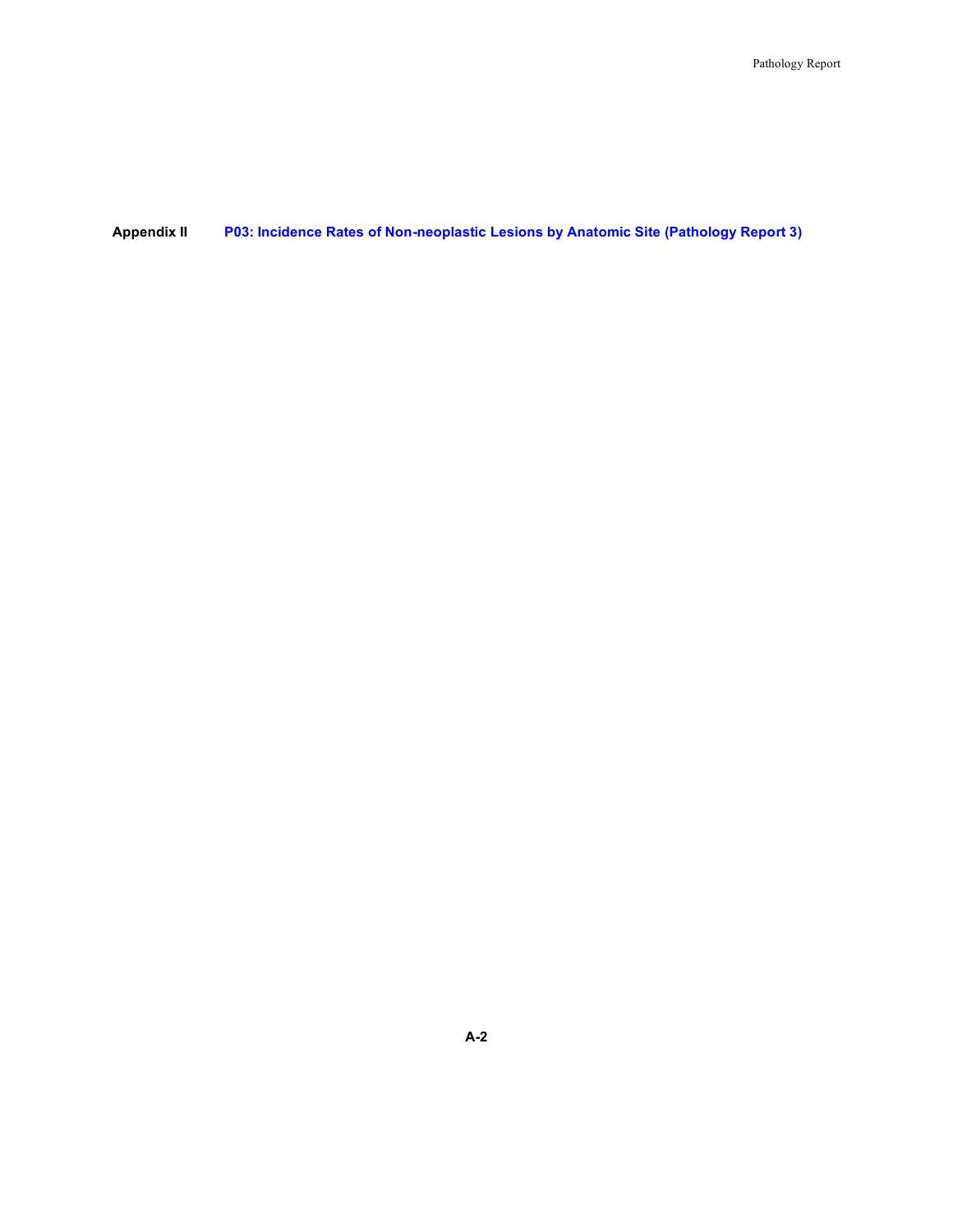**Appendix III P04: Neoplasms by Individual Animal (Pathology Report 4)**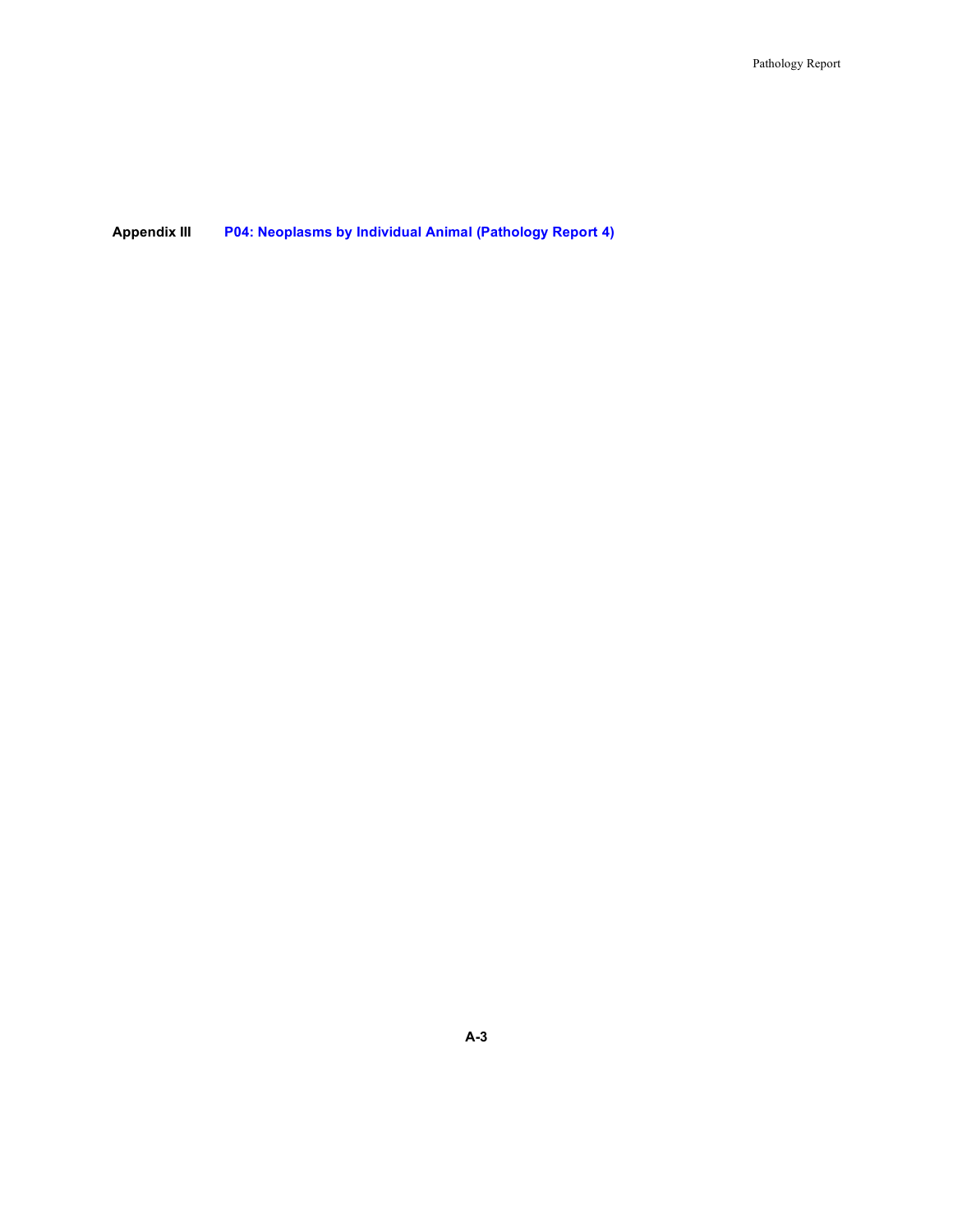#### **Appendix IV P09: Non-neoplastic Lesions by Individual Animal (Pathology Report 9)**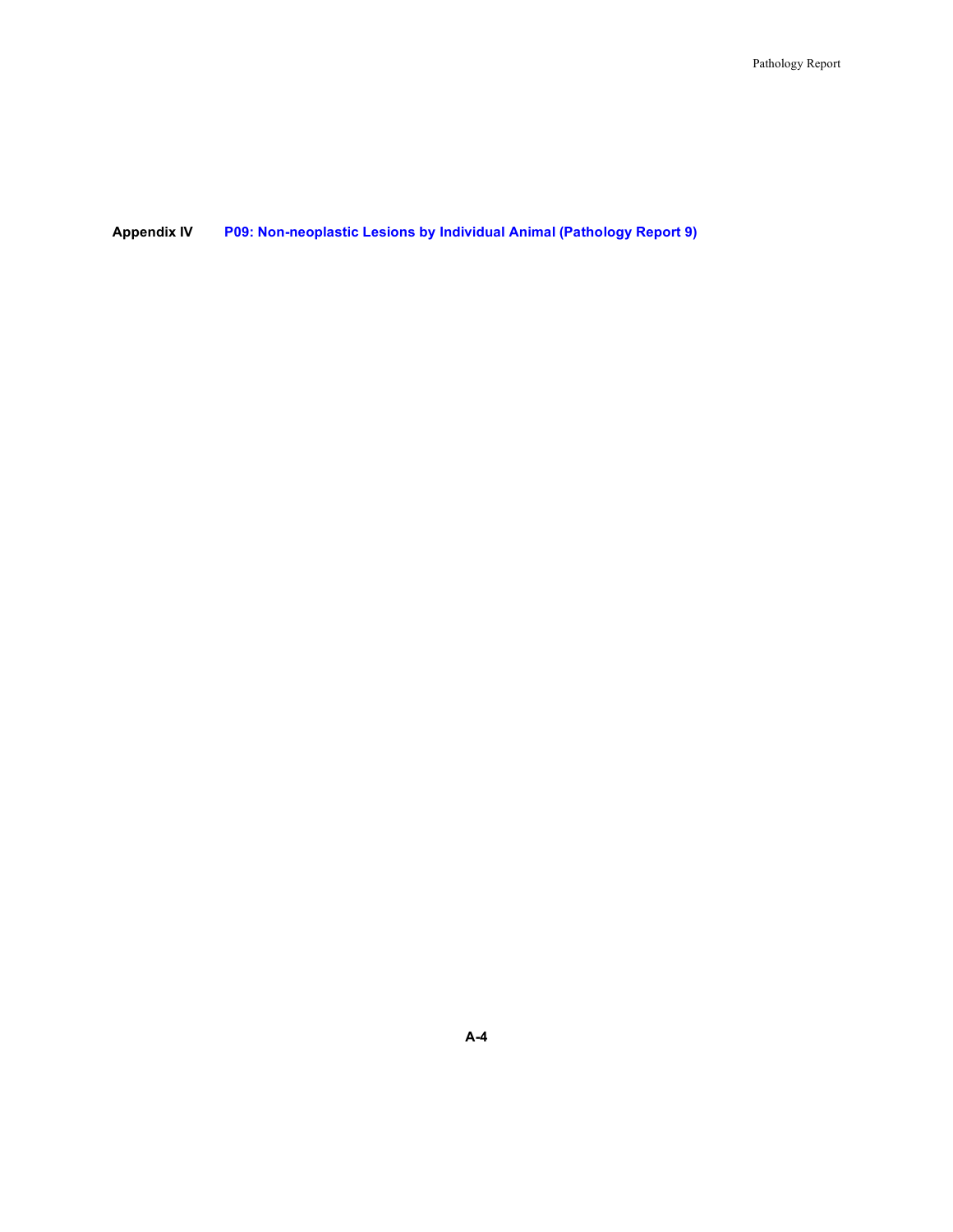**Appendix V Gross to Microscopic Correlation of Lesions**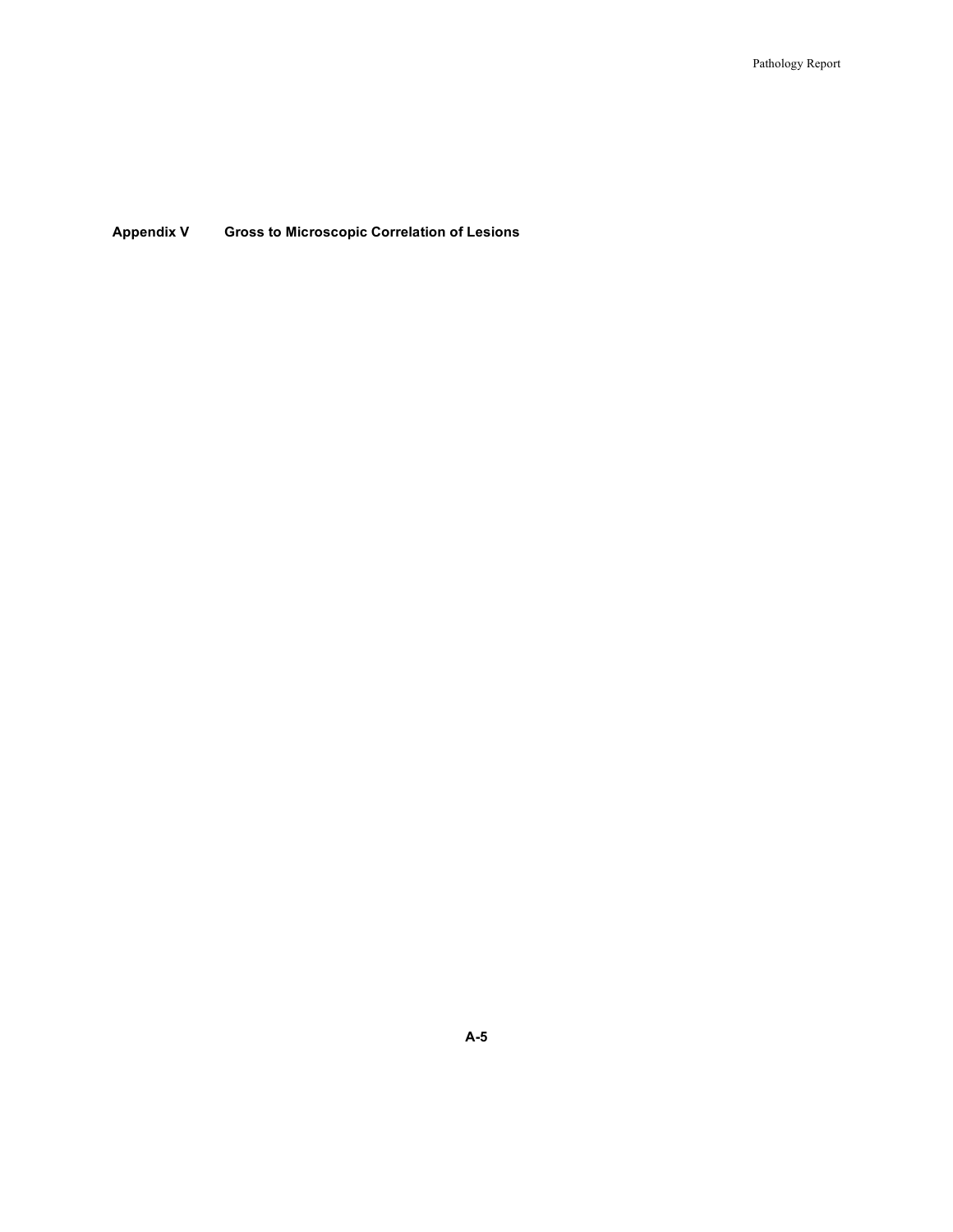## **EFFECTS OF TOPICAL EXPOSURE TO ALOE VERA TEST SUBSTANCES ON THE PHOTOCARCINOGENICITY OF SIMULATED SOLAR LIGHT IN SKH-1 MICE**

## **Protocol Number E2140.05**

#### **INTRODUCTION**

 This report prepared by Toxicologic Pathology Associates for the National Center for Toxicological Research, Jefferson, Arkansas, presents the results of pathology support for Experiment 7 (E2140.05) of Protocol 2140.01. The objective of this portion of the study was to determine if the application of creams containing Aloe vera or Aloe-emodin test substances to the skin of male and female SKH-1 mice alters the tumor incidence induced by simulated solar light (SSL) in the mouse skin.

#### **EXPERIMENT DESIGN AND METHODS**

 Experiment 2140.05 was a 52-week study to determine the possible enhanced carcinogenicity 6% concentrations of Aloe gel, 3% or 6% Aloe whole leaf extract, 3% or 6% charcoal filtered Aloe whole leaf extract or 0.56µg or 5.6µg Aloe-emodin. The number of animals used and their allocation to their respective treatment groups are shown in the following table. The levels of SSL used in this study were No SSL, 6.85, 13.7, or 20.55 milliJuoles per square centimeter (mJ/cm<sup>2</sup>). The vehicle cream had a  $pH$  of 6.0 and contained no test substances. of SSL in male and female SKH-1 hairless mice treated topically with creams containing 3% or

| <b>Test Substance Exposure</b>          | No.<br><b>SSL</b> | 13.7<br>mJ/cm <sup>2</sup><br><b>SSL</b> | 6.85<br>mJ/cm <sup>2</sup><br><b>SSL</b> | 20.55<br>mJ/cm <sup>2</sup><br><b>SSL</b> |
|-----------------------------------------|-------------------|------------------------------------------|------------------------------------------|-------------------------------------------|
| No Cream                                | $36\Box$          | $36\Box$                                 | $36\Box$                                 | $36\Box$                                  |
|                                         | $36\Box$          | $36\Box$                                 | $36\Box$                                 | $36\Box$                                  |
| <b>Vehicle Control</b>                  | $35^*$ $\Box$     | $36\Box$                                 |                                          |                                           |
|                                         | $36\Box$          | $36\Box$                                 |                                          |                                           |
| Aloe gel 3%                             |                   | $36\Box$                                 |                                          |                                           |
|                                         |                   | $36\Box$                                 |                                          |                                           |
| Aloe gel 6%                             | $36\Box$          | $36\Box$                                 |                                          |                                           |
|                                         | $36\Box$          | $36\Box$                                 |                                          |                                           |
| Aloe whole leaf extract 3%              |                   | $36\Box$                                 |                                          |                                           |
|                                         |                   | $36\Box$                                 |                                          |                                           |
| Aloe whole leaf extract 6%              | $36\Box$          | $36\Box$                                 |                                          |                                           |
|                                         | $36\Box$          | $36\Box$                                 |                                          |                                           |
| Charcoal filtered whole leaf extract 3% |                   | $36\Box$                                 |                                          |                                           |
|                                         |                   | $36 \Box$                                |                                          |                                           |
| Charcoal filtered whole leaf extract 6% | $36\Box$          | $36\Box$                                 |                                          |                                           |
|                                         | $36\Box$          | $36\Box$                                 |                                          |                                           |
| Aloe-emodin 0.56 µg                     |                   | $35^*$                                   |                                          |                                           |
|                                         |                   | $36\Box$                                 |                                          |                                           |
| Aloe-emodin 5.6 µg                      | $35^*$ $\Box$     | $36\Box$                                 |                                          |                                           |
|                                         | $36\Box$          | $36\Box$                                 |                                          |                                           |

#### **Table 1 – Study Design**

\* One mis-sexed animal was discarded.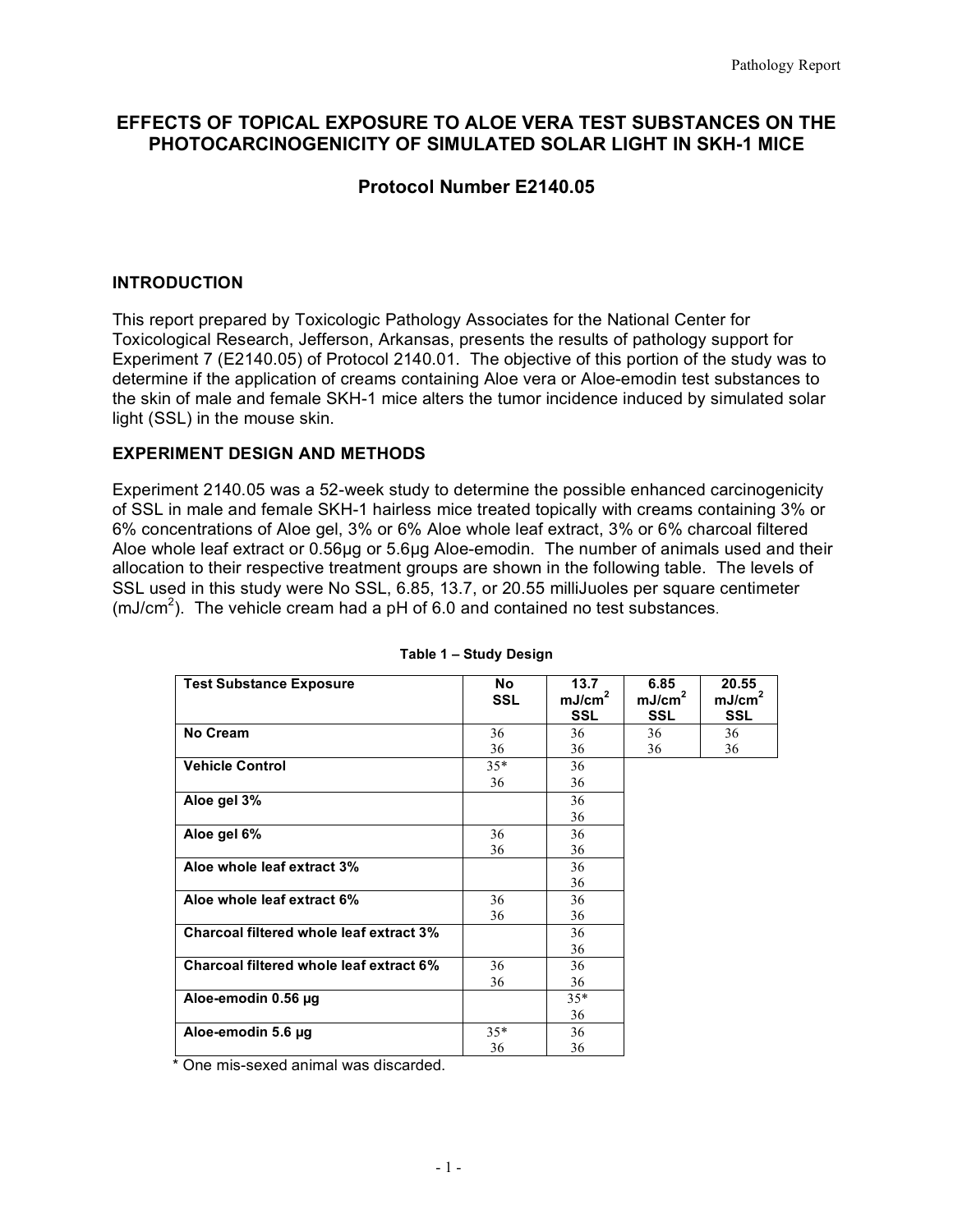Mice were treated topically with cream and exposed to SSL 5 days/week as indicated in the table. Cream formulations were applied to the backs of the mice from the front of the shoulders to the base of the tail. This area is referred to as the "site of application" (SOA). Skin lesions that occurred in the SOA were documented separately from all other areas of the body where no cream was applied. In pathology data tables, areas receiving no cream are referred to as "Skin, Control".

 After 40 weeks of treatment, mice were held without treatment for 12 additional weeks prior to scheduled sacrifice. At study termination the surviving animals were euthanized by exposure to carbon dioxide and a complete necropsy was performed. Necropsies were also performed on the 434 females and 434 males that died during the study or that were removed when moribund or when they developed skin masses ≥5 mm in diameter.

or when they developed skin masses ≥5 mm in diameter.<br>Digital photographs of skin were taken after euthanasia but prior to the initiation of necropsy. All protocol specified tissues were examined grossly, removed, and preserved in 10% neutral buffered formalin. Lesion descriptions were recorded on the Individual Animal Necropsy Record (IANR). The protocol designated tissues, including all gross lesions were trimmed, processed, and embedded in infiltrating media (Formula  $R^{\circledast}$ ), sectioned at approximately 5 microns, and stained with hematoxylin and eosin. All sections of skin and skin lesions were examined microscopically. The photographically documented gross skin lesions were correlated with IANR entries. For consistency in documentation of the sites of the skin lesions, the site of application included the treatment area on the dorsal side from the base of the neck to the beginning of the tail and half-way down each side. In a few cases, special staining procedures were applied to selected lesions to aid in the characterization of pathologic changes. When applicable, non-neoplastic lesions were graded for severity as 1 (minimal), 2 (mild), 3 (moderate), or 4 (marked). Tissues other than skin were not evaluated microscopically per protocol amendment.

## **RESULTS AND DISCUSSION**

#### **Mortality**

 The pathology results were based on the 648 female and 643 male SKH-1 mice examined histopathologically. Their distribution, including the number of animals in each group that died early, that were removed when moribund, or that were removed when they had skin lesions ≥5 mm in diameter is summarized in Tables 2 and 3. The number of early deaths correlated with the dose of SSL. The largest percentage of early deaths in mice exposed to SSL resulted from removal of animals with skin lesions ≥5 mm in diameter. There was no correlation between treatment group and numbers of mice that died naturally or were removed when moribund and experimental treatment.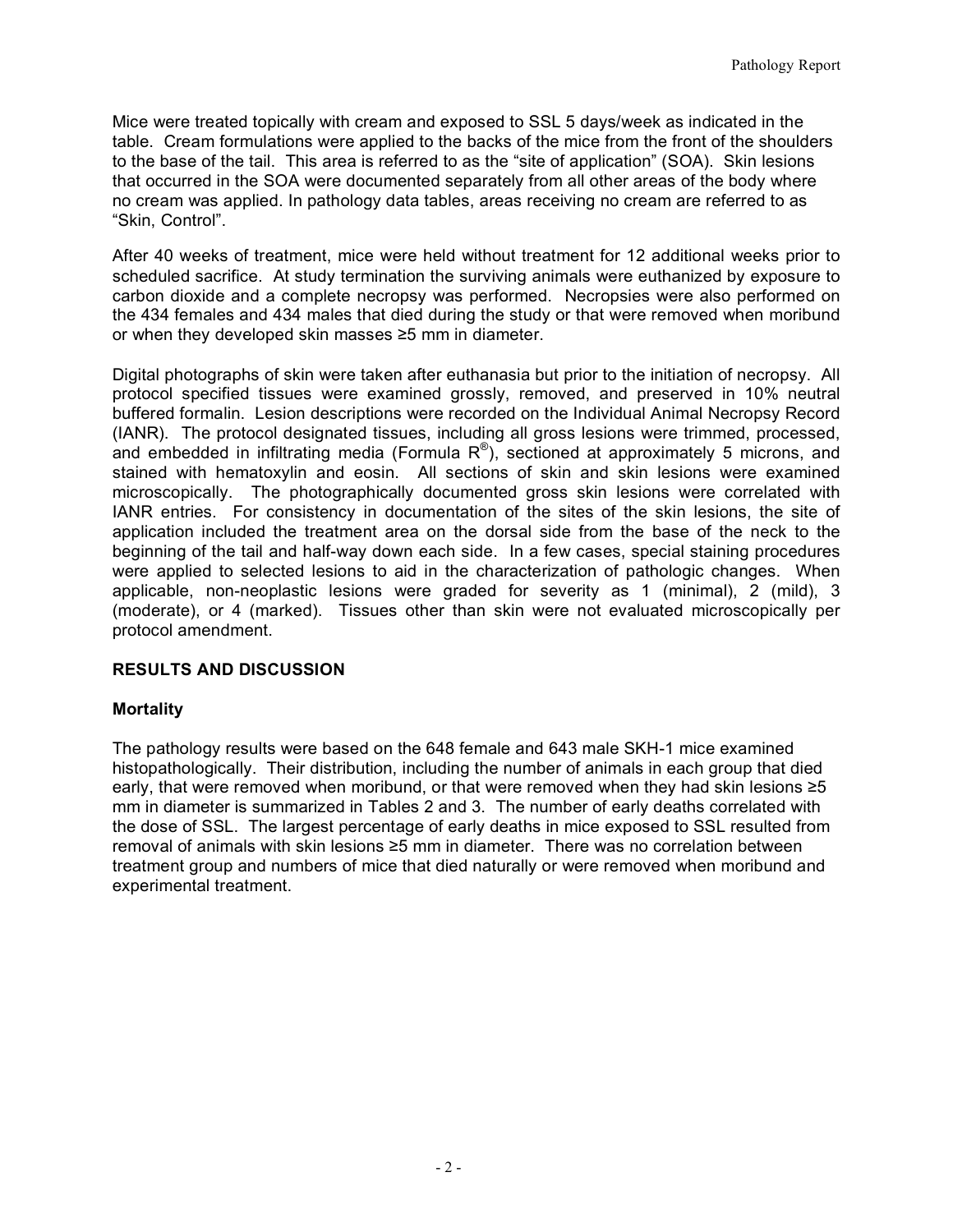| <b>Test Substance Exposure/ Disposition</b> | No                 | 13.7               | 6.85               | 20.55              |
|---------------------------------------------|--------------------|--------------------|--------------------|--------------------|
|                                             | SSL                | mJ/cm <sup>2</sup> | mJ/cm <sup>2</sup> | mJ/cm <sup>2</sup> |
|                                             |                    | SSL                | SSL                | SSL                |
| No Cream                                    |                    |                    |                    |                    |
| Mice initially in study*<br>Natural Death   | 36<br>$\mathbf{1}$ | 36<br>$\mathbf 0$  | 36<br>1            | 36                 |
| Moribund                                    | 5                  | $\mathbf{1}$       | 4                  | 0<br>1             |
| Harvest (Skin lesion ≥5 mm)                 | 0                  | 34                 | 7                  | 35                 |
| <b>Terminal Sacrifice</b>                   | 30                 | $\mathbf{1}$       | 24                 | 0                  |
| Examined microscopically                    | 36                 | 36                 | 36                 | 36                 |
| Vehicle Control                             |                    |                    |                    |                    |
| Mice initially in study                     | 36                 | 36                 |                    |                    |
| Natural Death                               | 0                  | 0                  |                    |                    |
| Moribund                                    | $\overline{7}$     | 1                  |                    |                    |
| Harvest (Skin lesion ≥5 mm)                 | $\mathbf{1}$       | 33                 |                    |                    |
| <b>Terminal Sacrifice</b>                   | 28                 | $\overline{2}$     |                    |                    |
| Examined microscopically                    | 36                 | 36                 |                    |                    |
| Aloe gel 3%                                 |                    |                    |                    |                    |
| Mice initially in study                     | 0                  | 36                 |                    |                    |
| Natural Death                               | 0                  | 0                  |                    |                    |
| Moribund                                    | $\mathbf 0$        | $\overline{4}$     |                    |                    |
| Harvest (Skin lesion ≥5 mm)                 | 0                  | 32                 |                    |                    |
| <b>Terminal Sacrifice</b>                   | 0                  | 0                  |                    |                    |
| Examined microscopically                    | $\Omega$           | 36                 |                    |                    |
| Aloe gel 6%                                 |                    |                    |                    |                    |
| Mice initially in study                     | 36                 | 36                 |                    |                    |
| Natural Death                               | 2                  | $\mathbf{1}$       |                    |                    |
| Moribund                                    | $\overline{4}$     | 4                  |                    |                    |
| Harvest (Skin lesion ≥5 mm)                 | 0                  | 31                 |                    |                    |
| <b>Terminal Sacrifice</b>                   | 30                 | 0                  |                    |                    |
| Examined microscopically                    | 36                 | 36                 |                    |                    |
| Aloe whole leaf extract 3%                  |                    |                    |                    |                    |
| Mice initially in study                     | $\mathbf 0$        | 36                 |                    |                    |
| Natural Death                               | 0                  | $\mathbf{1}$       |                    |                    |
| Moribund                                    | $\mathbf 0$        | 3                  |                    |                    |
| Harvest (Skin lesion ≥5 mm)                 | 0                  | 31                 |                    |                    |
| <b>Terminal Sacrifice</b>                   | $\mathbf 0$        | $\mathbf{1}$       |                    |                    |
| Examined microscopically                    | $\Omega$           | 36                 |                    |                    |
| Aloe whole leaf extract 6%                  |                    |                    |                    |                    |
| Mice initially in study                     | 36                 | 36                 |                    |                    |
| Natural Death                               | 0                  | 3                  |                    |                    |
| Moribund                                    | $\overline{2}$     | $\mathbf{1}$       |                    |                    |
| Harvest (Skin lesion ≥5 mm)                 | 1                  | 32                 |                    |                    |
| <b>Terminal Sacrifice</b>                   | 33                 | 0                  |                    |                    |
| Examined microscopically                    | 36                 | 36                 |                    |                    |
| Charcoal filtered whole leaf extract 3%     |                    |                    |                    |                    |
| Mice initially in study                     | 0                  | 36                 |                    |                    |
| Natural Death                               | $\mathbf 0$        | 2                  |                    |                    |
| Moribund                                    | 0                  | 0                  |                    |                    |
| Harvest (Skin lesion ≥5 mm)                 | $\mathbf 0$        | 34                 |                    |                    |
| <b>Terminal Sacrifice</b>                   | $\mathbf 0$        | 0                  |                    |                    |
| Examined microscopically                    | 0                  | 36                 |                    |                    |
| Charcoal filtered whole leaf extract 6%     |                    |                    |                    |                    |
| Mice initially in study                     | 36                 | 36                 |                    |                    |
| Natural Death                               | $\Omega$           | $\mathbf{1}$       |                    |                    |
| Moribund                                    | 4                  | 2                  |                    |                    |
| Harvest (Skin lesion ≥5 mm)                 | 0                  | 33                 |                    |                    |
| <b>Terminal Sacrifice</b>                   | 32                 | 0                  |                    |                    |
| Examined microscopically                    | 36                 | 36                 |                    |                    |
| Aloe-emodin 0.56 µg                         |                    |                    |                    |                    |
| Mice initially in study                     | 0                  | 36                 |                    |                    |
| Natural Death                               | 0                  | 0                  |                    |                    |
| Moribund                                    | 0                  | $\overline{4}$     |                    |                    |
| Harvest (Skin lesion ≥5 mm)                 | 0                  | 32                 |                    |                    |
| <b>Terminal Sacrifice</b>                   | 0                  | 0                  |                    |                    |
| Examined microscopically                    | $\Omega$           | 36                 |                    |                    |
| Aloe-emodin 5.6 µg                          |                    |                    |                    |                    |
| Mice initially in study                     | 36                 | 36                 |                    |                    |
| Natural Death                               | 1                  | 2                  |                    |                    |
| Moribund                                    | $\overline{2}$     | $\mathbf{1}$       |                    |                    |
| Harvest (Skin lesion ≥5 mm)                 | 0                  | 33                 |                    |                    |
| <b>Terminal Sacrifice</b>                   | 33                 | 0                  |                    |                    |
| Examined microscopically                    | 36                 | 36                 |                    |                    |

#### **Table 2 - Disposition Summary** - **Females**

\*Additional animals were used as sentinels for microbiological surveillance.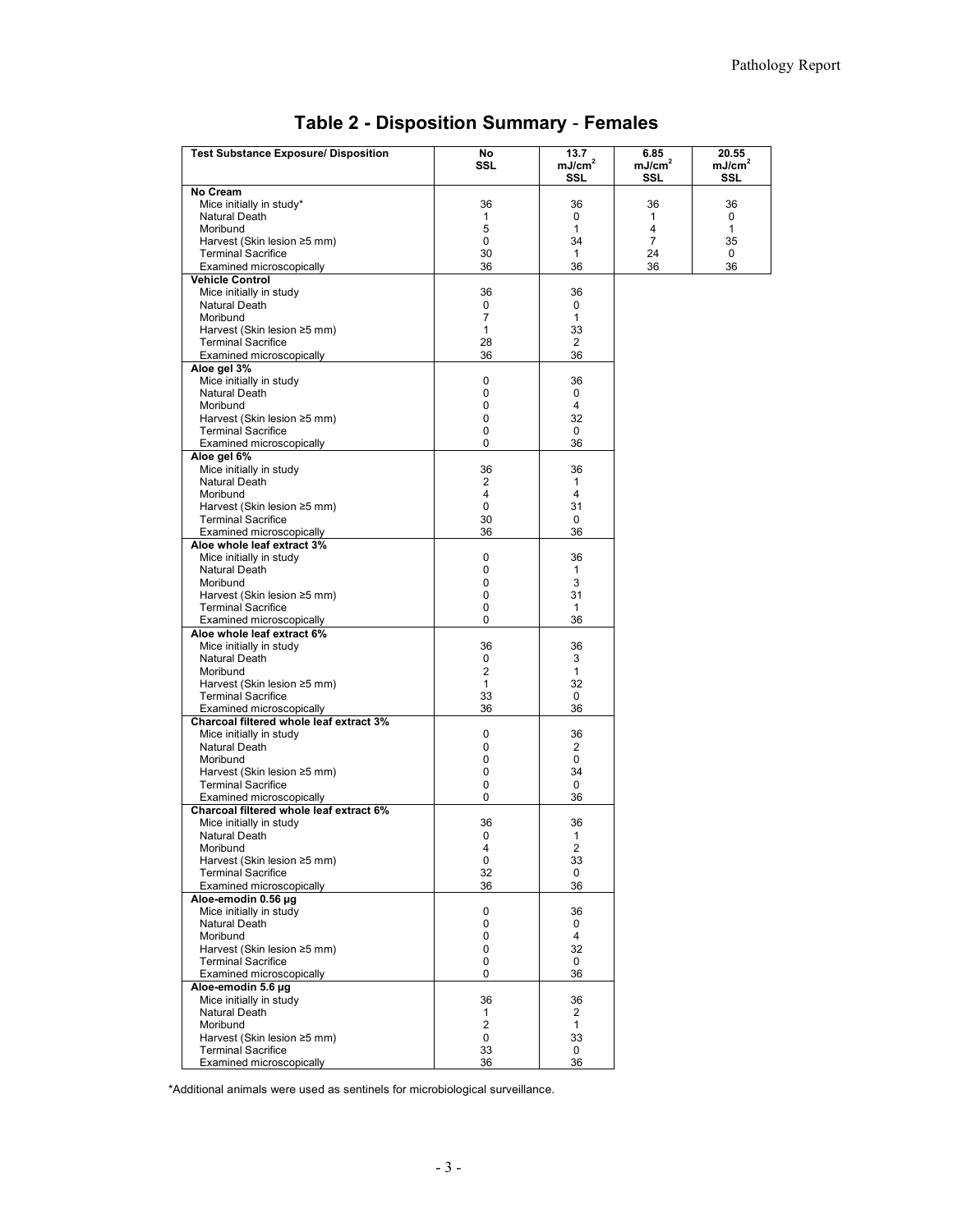| <b>Test Substance Exposure/Disposition</b>                          | No SSL            | 13.7 mJ/cm <sup>2</sup> | 6.85 mJ/cm $^2$ | 20.55 mJ/cm <sup>2</sup> |
|---------------------------------------------------------------------|-------------------|-------------------------|-----------------|--------------------------|
|                                                                     |                   | SSL                     | SSL             | SSL                      |
| No Cream<br>Mice initially in study*                                | 36                | 36                      | 36              | 36                       |
| Natural Death                                                       | 1                 | 0                       | $\overline{2}$  | 0                        |
| Moribund                                                            | 0                 | 0                       | 6               | 3                        |
| Accidentally killed                                                 | 0                 | 0                       | 1               | 0                        |
| Harvest (Skin lesion ≥5 mm)                                         | $\mathbf 0$       | 36                      | 5               | 33                       |
| <b>Terminal Sacrifice</b>                                           | 35                | 0                       | 22              | 0                        |
| Examined microscopically                                            | 36                | 36                      | 36              | 36                       |
| <b>Vehicle Control</b>                                              |                   |                         |                 |                          |
| Mice initially in study<br>Natural Death                            | $35**$<br>0       | 35****                  |                 |                          |
| Moribund                                                            | 5                 | 1<br>3                  |                 |                          |
| Harvest (Skin lesion ≥5 mm)                                         | 0                 | 31                      |                 |                          |
| <b>Terminal Sacrifice</b>                                           | 30                | 0                       |                 |                          |
| Examined microscopically                                            | 35                | 35                      |                 |                          |
| Aloe gel 3%                                                         |                   |                         |                 |                          |
| Mice initially in study                                             | $\mathbf 0$       | 36                      |                 |                          |
| Natural Death                                                       | 0                 | 0                       |                 |                          |
| Moribund<br>Harvest (Skin lesion ≥5 mm)                             | 0<br>0            | 5<br>31                 |                 |                          |
| <b>Terminal Sacrifice</b>                                           | 0                 | 0                       |                 |                          |
| Examined microscopically                                            | 0                 | 36                      |                 |                          |
| Aloe gel 6%                                                         |                   |                         |                 |                          |
| Mice initially in study                                             | 36                | 36                      |                 |                          |
| <b>Natural Death</b>                                                | 0                 | 0                       |                 |                          |
| Moribund                                                            | 1                 | 1                       |                 |                          |
| Accidentally killed<br>Harvest (Skin lesion ≥5 mm)                  | $\mathbf{1}$<br>0 | 0<br>35                 |                 |                          |
| <b>Terminal Sacrifice</b>                                           | 34                | 0                       |                 |                          |
| Examined microscopically                                            | 36                | 36                      |                 |                          |
| Aloe whole leaf extract 3%                                          |                   |                         |                 |                          |
| Mice initially in study                                             | 0                 | 36                      |                 |                          |
| Natural Death                                                       | 0                 | 2                       |                 |                          |
| Moribund                                                            | 0                 | $\mathbf{1}$            |                 |                          |
| Harvest (Skin lesion ≥5 mm)<br><b>Terminal Sacrifice</b>            | 0<br>0            | 32<br>$\mathbf{1}$      |                 |                          |
| Examined microscopically                                            | 0                 | 36                      |                 |                          |
| Aloe whole leaf extract 6%                                          |                   |                         |                 |                          |
| Mice initially in study                                             | 36                | 36                      |                 |                          |
| Natural Death                                                       | 2                 | $\mathbf{1}$            |                 |                          |
| Moribund                                                            | 4                 | $\overline{2}$          |                 |                          |
| Harvest (Skin lesion ≥5 mm)                                         | 0                 | 32                      |                 |                          |
| <b>Terminal Sacrifice</b><br>Examined microscopically               | 30<br>$35***$     | $\mathbf{1}$<br>36      |                 |                          |
| Charcoal filtered whole leaf extract 3%                             |                   |                         |                 |                          |
| Mice initially in study                                             | 0                 | 36                      |                 |                          |
| Natural Death                                                       | 0                 | 1                       |                 |                          |
| Moribund                                                            | 0                 | $\overline{c}$          |                 |                          |
| Harvest (Skin lesion ≥5 mm)                                         | 0                 | 33                      |                 |                          |
| <b>Terminal Sacrifice</b>                                           | 0<br>0            | 0<br>36                 |                 |                          |
| Examined microscopically<br>Charcoal filtered whole leaf extract 6% |                   |                         |                 |                          |
| Mice initially in study                                             | 36                | 36                      |                 |                          |
| Natural Death                                                       | $\overline{2}$    | 0                       |                 |                          |
| Moribund                                                            | 3                 | 4                       |                 |                          |
| Harvest (Skin lesion ≥5 mm)                                         | 1                 | 32                      |                 |                          |
| <b>Terminal Sacrifice</b>                                           | 30                | $\mathbf 0$             |                 |                          |
| Examined microscopically<br>Aloe-emodin 0.56 µg                     | 36                | 36                      |                 |                          |
| Mice initially in study                                             | 0                 | $35***$                 |                 |                          |
| Natural Death                                                       | 0                 | 2                       |                 |                          |
| Moribund                                                            | 0                 | 3                       |                 |                          |
| Harvest (Skin lesion ≥5 mm)                                         | 0                 | 30                      |                 |                          |
| <b>Terminal Sacrifice</b>                                           | 0                 | 0                       |                 |                          |
| Examined microscopically                                            | 0                 | 35                      |                 |                          |
| Aloe-emodin 5.6 µg                                                  |                   |                         |                 |                          |
| Mice initially in study<br>Natural Death                            | $35***$<br>0      | 36<br>$\mathbf{1}$      |                 |                          |
| Moribund                                                            | 7                 | 0                       |                 |                          |
| Harvest (Skin lesion ≥5 mm)                                         | 1                 | 34                      |                 |                          |
| <b>Terminal Sacrifice</b>                                           | 27                | $\mathbf{1}$            |                 |                          |
| Examined microscopically                                            | 35                | 36                      |                 |                          |

#### **Table 3 - Disposition Summary - Males**

\*Additional animals were used as sentinels for microbiological surveillance.

 $\tilde{\xi}$ 

\*\* One animal was mis-sexed. \*\*\* One animal was autolyzed NTT (no tissue taken).

\*\*\*\* One animal was died prior to dosing and was discarded per PI request.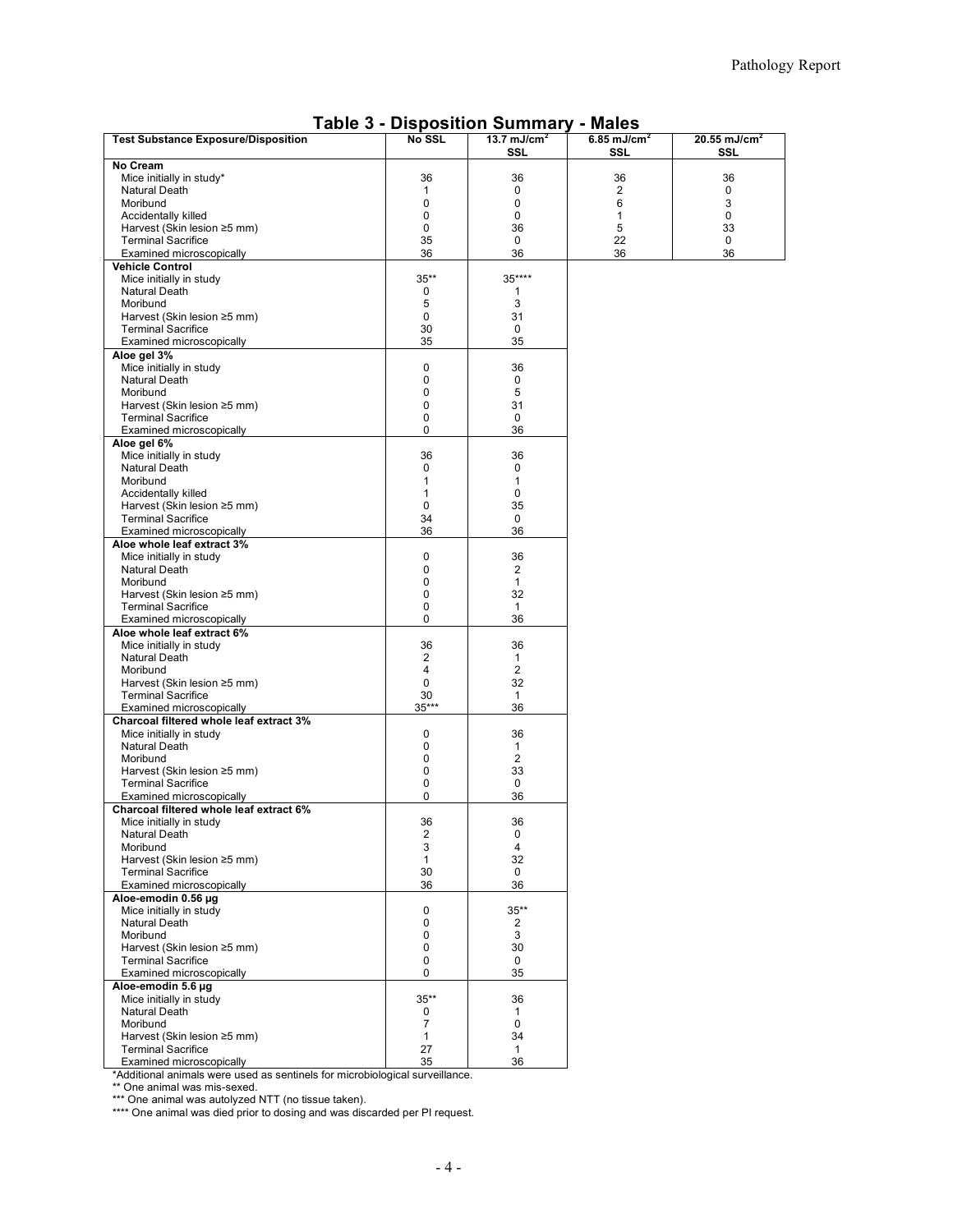## **Gross Observations**

 All gross observations were recorded on the Individual Animal Necropsy Record. A microscopic finding was recorded with the corresponding gross observation for skin when possible. The gross observations for skin are listed in Appendix V along with microscopic correlates.

## **Histopathology**

 Microscopic findings are summarized by treatment group and atomic site in Pathology Report 2 (Neoplastic), and Pathology Report 3 (Non-neoplastic). They are also tabulated by individual animal in Pathology Reports 4 (Neoplastic) and 9 (Non-neoplastic). These compilations are in Appendices I-IV, respectively, of this report.

## **Neoplastic Findings**

 Prolonged exposure of SKH-1 mice to SSL results in the development of three morphologic types of squamous cell neoplasia in the epidermis. A morphologic description of squamous cell papilloma, squamous cell carcinoma *in situ*, and squamous cell carcinoma with criteria used to differentiate these neoplasms is as follows:

 SQUAMOUS CELL PAPILLOMA: Grossly these tumors were often "wart-like" lesions. Microscopically, papillomas were solitary focal, arborized projections elevated above the skin surface consisting of a core of fibrovascular tissue contiguous with the dermis and covered by thickened, often hyperkeratotic stratified squamous epithelium. The thickness of the epithelium was quite variable. The epithelial cells were orderly in their arrangement although they were often more numerous and crowded than in normal epidermis. In most instances papillomas were broad based lesions (sessile). A few classical pedunculated papillomas with the arborized projections arising from a single stalk did occur but the incidence of this more classical morphology was much lower than the incidence of sessile papillomas.

 SQUAMOUS CELL CARCINOMA *IN SITU*: Grossly these lesions were usually small raised nodules one to several millimeters in diameter. Microscopically they were discrete nodules involving the squamous epithelium. In some cases the epithelium was elevated; other lesions shaped lesion. Superficial ulceration was common. In all cases, the border of the tumor was sharply demarcated from the dermis. This was the principal feature that differentiated squamous cell carcinoma *in situ* from squamous cell carcinoma. Within the proliferating epithelium, nuclei were often atypical and were usually arranged in a disorderly fashion. Mitotic figures were numerous and, in many cases, were large and bizarre. Keratinization of individual cells was common and many individual epithelial cells were dysplastic. Abundant keratin was often present. There was usually an inflammatory reaction in the underlying dermis that severity. Squamous cell carcinomas *in situ* were frequently multiple and were often seen in were depressed below the adjacent epidermis, compressing the dermis and resulting in a cupconsisted of lymphocyte, plasma cell, and polymorphonuclear leukocyte infiltration of variable mice that also had squamous cell carcinomas and/or squamous cell papillomas.

 SQUAMOUS CELL CARCINOMA: Grossly squamous cell carcinomas were nodular masses with irregular surfaces that were often crateriform and ulcerated. Microscopically, squamous cell carcinomas were characterized by downward projecting sheets, nests, and anastomosing cords of neoplastic squamous cells that extended into the dermis. Some tumor cells penetrated the panniculus carnosus sheet of skeletal muscle and invaded the subcutaneous tissue to a variable degree. Often large masses of keratin occupied the central crateriform depression of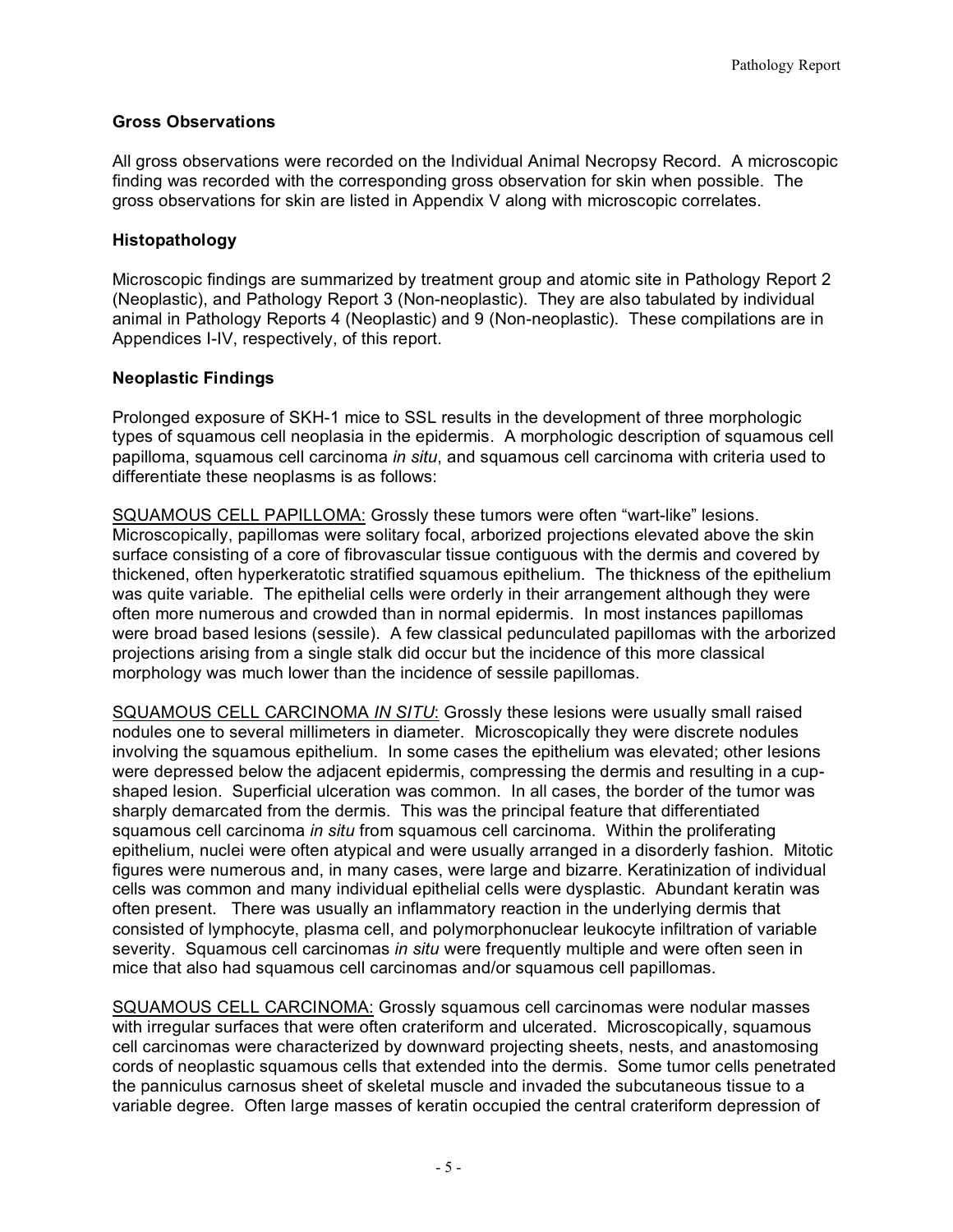the mass. Concentrically arranged masses of keratin (epithelial pearls) were often present in variable numbers throughout the mass. Keratinization of individual cells, nuclear atypia, and numerous large bizarre mitotic figures were common. The degree of differentiation of squamous cell carcinomas was quite variable; some were well-differentiated while others were very aplastic. Many of these neoplasms produced large amounts of keratin. Some of the suggesting that there was a progression from carcinoma *in situ* to squamous cell carcinoma*.*  The distinction between the two was sometimes difficult. Squamous cell carcinomas were invasive squamous cell carcinomas appeared to arise within squamous cell carcinomas *in situ*  sometimes multiple and found in mice that also had squamous cell carcinomas *in situ* and/or squamous cell papillomas*.* 

#### **Incidence of Neoplasia in Skin**

 The incidence of squamous cell neoplasms of the skin of SKH-1 mice exposed to SSL and treated with no cream, vehicle cream, or creams containing Aloe test materials is presented in Table 4 (females) and Table 5 (males).

| Test Substance Exposure/ Tumor Type (SOA*) | No SSL         | 13.7<br>mJ/cm <sup>2</sup><br><b>SSL</b> | 6.85 mJ/cm <sup>2</sup><br><b>SSL</b> | 20.55<br>mJ/cm <sup>2</sup><br><b>SSL</b> |
|--------------------------------------------|----------------|------------------------------------------|---------------------------------------|-------------------------------------------|
| No Cream                                   |                |                                          |                                       |                                           |
| Squamous Cell Papilloma                    | 0              | 47%                                      | 44%                                   | 44%                                       |
| Squamous Cell Carcinoma in situ            | $\overline{0}$ | 78%                                      | 25%                                   | 64%                                       |
| Squamous Cell Carcinoma                    | $\mathbf 0$    | 64%                                      | 6%                                    | 47%                                       |
| <b>Vehicle Control</b>                     |                |                                          |                                       |                                           |
| Squamous Cell Papilloma                    | 0              | 58%                                      |                                       |                                           |
| Squamous Cell Carcinoma in situ            | $\mathbf 0$    | 83%                                      |                                       |                                           |
| Squamous Cell Carcinoma                    | $\Omega$       | 69%                                      |                                       |                                           |
| Aloe gel 3%                                |                |                                          |                                       |                                           |
| Squamous Cell Papilloma                    | na**           | 69%                                      |                                       |                                           |
| Squamous Cell Carcinoma in situ            | na             | 89%                                      |                                       |                                           |
| Squamous Cell Carcinoma                    | na             | 61%                                      |                                       |                                           |
| Aloe gel 6%                                |                |                                          |                                       |                                           |
| Squamous Cell Papilloma                    | 0              | 81%                                      |                                       |                                           |
| Squamous Cell Carcinoma in situ            | $\Omega$       | 78%                                      |                                       |                                           |
| Squamous Cell Carcinoma                    | $\Omega$       | 64%                                      |                                       |                                           |
| Aloe whole leaf extract 3%                 |                |                                          |                                       |                                           |
| Squamous Cell Papilloma                    | na             | 72%                                      |                                       |                                           |
| Squamous Cell Carcinoma in situ            | na             | 86%                                      |                                       |                                           |
| Squamous Cell Carcinoma                    | na             | 56%                                      |                                       |                                           |
| Aloe whole leaf extract 6%                 |                |                                          |                                       |                                           |
| Squamous Cell Papilloma                    | 3%             | 81%                                      |                                       |                                           |
| Squamous Cell Carcinoma in situ            | $\mathbf{0}$   | 78%                                      |                                       |                                           |
| Squamous Cell Carcinoma                    | $\Omega$       | 50%                                      |                                       |                                           |
| Charcoal filtered whole leaf extract 3%    |                |                                          |                                       |                                           |
| Squamous Cell Papilloma                    | na             | 83%                                      |                                       |                                           |
| Squamous Cell Carcinoma in situ            | na             | 89%                                      |                                       |                                           |
| Squamous Cell Carcinoma                    | na             | 42%                                      |                                       |                                           |
| Charcoal filtered whole leaf extract 6%    |                |                                          |                                       |                                           |
| Squamous Cell Papilloma                    | 0              | 86%                                      |                                       |                                           |
| Squamous Cell Carcinoma in situ            | $\Omega$       | 81%                                      |                                       |                                           |
| Squamous Cell Carcinoma                    | $\mathbf 0$    | 47%                                      |                                       |                                           |
| Aloe-emodin 0.56 µg                        |                |                                          |                                       |                                           |
| Squamous Cell Papilloma                    | na             | 75%                                      |                                       |                                           |
| Squamous Cell Carcinoma in situ            | na             | 75%                                      |                                       |                                           |
| Squamous Cell Carcinoma                    | na             | 61%                                      |                                       |                                           |
| Aloe-emodin 5.6 µg                         |                |                                          |                                       |                                           |
| Squamous Cell Papilloma                    | 0              | 81%                                      |                                       |                                           |
| Squamous Cell Carcinoma in situ            | $\Omega$       | 86%                                      |                                       |                                           |
| Squamous Cell Carcinoma                    | $\Omega$       | 53%                                      |                                       |                                           |

## **Incidence of Skin Neoplasms in SKH-1 Mice Table 4 Females**

\* SOA = Site of application \*\*no animals in the group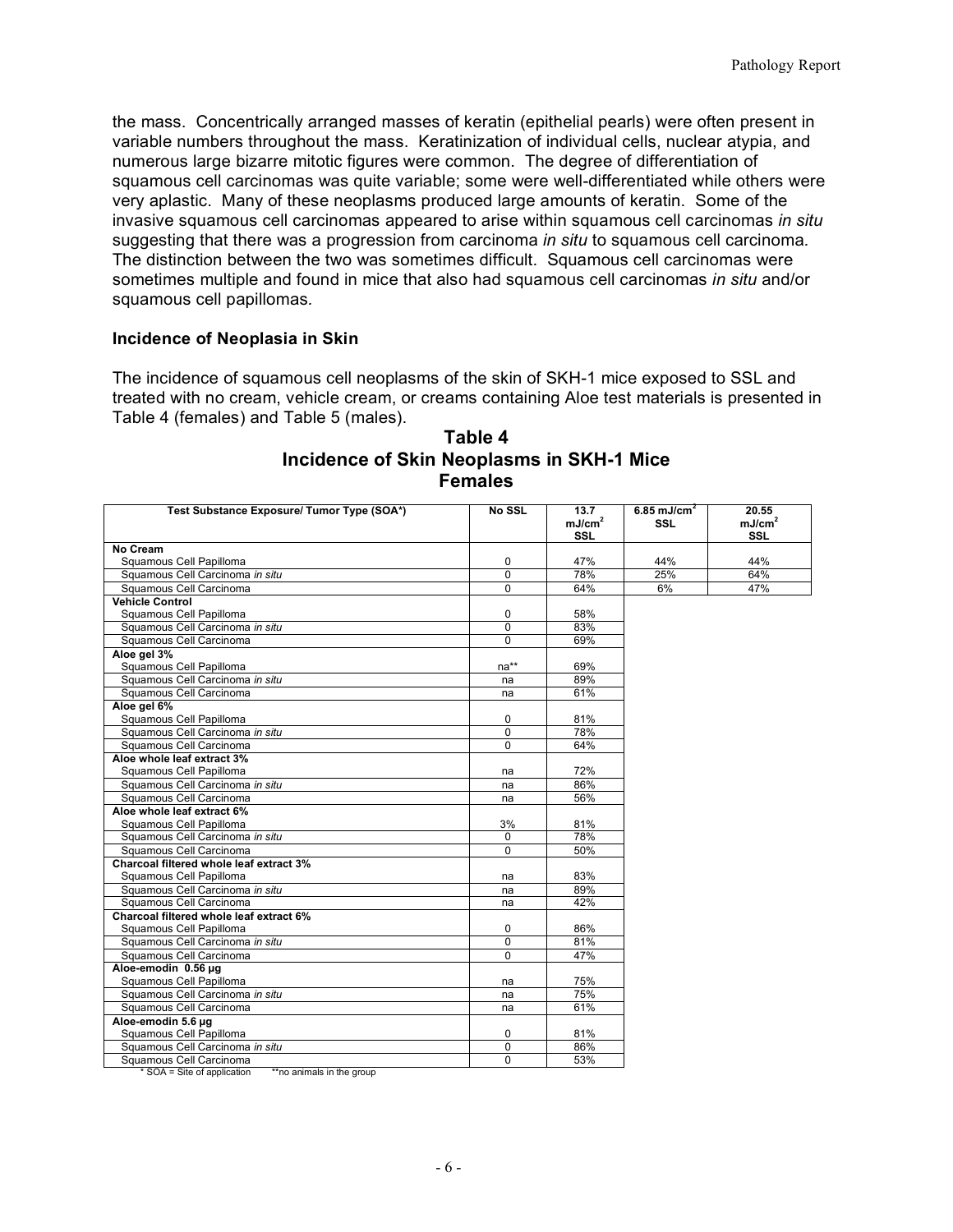| Test Substance Exposure/ Tumor Type (SOA*) | No SSL           | 13.7<br>mJ/cm <sup>2</sup><br><b>SSL</b> | 6.85 mJ/cm <sup>2</sup><br><b>SSL</b> | 20.55<br>mJ/cm <sup>2</sup><br><b>SSL</b> |
|--------------------------------------------|------------------|------------------------------------------|---------------------------------------|-------------------------------------------|
| No Cream                                   |                  |                                          |                                       |                                           |
| Squamous Cell Papilloma                    | $\mathbf{0}$     | 61%                                      | 14%                                   | 28%                                       |
| Squamous Cell Carcinoma in situ            | $\mathbf{0}$     | 86%                                      | 19%                                   | 75%                                       |
| Squamous Cell Carcinoma                    | $\mathbf{0}$     | 53%                                      | $\theta$                              | 72%                                       |
| <b>Vehicle Control</b>                     |                  |                                          |                                       |                                           |
| Squamous Cell Papilloma                    | $\mathbf{0}$     | 46%                                      |                                       |                                           |
| Squamous Cell Carcinoma in situ            | $\theta$         | 74%                                      |                                       |                                           |
| Squamous Cell Carcinoma                    | $\Omega$         | 43%                                      |                                       |                                           |
| Aloe gel 3%                                |                  |                                          |                                       |                                           |
| Squamous Cell Papilloma                    | $na**$           | 53%                                      |                                       |                                           |
| Squamous Cell Carcinoma in situ            | na               | 78%                                      |                                       |                                           |
| Squamous Cell Carcinoma                    | na               | 50%                                      |                                       |                                           |
| Aloe gel 6%                                |                  |                                          |                                       |                                           |
| Squamous Cell Papilloma                    | $\bf{0}$         | 69%                                      |                                       |                                           |
| Squamous Cell Carcinoma in situ            | $\mathbf{0}$     | 81%                                      |                                       |                                           |
| Squamous Cell Carcinoma                    | $\Omega$         | 56%                                      |                                       |                                           |
| Aloe whole leaf extract 3%                 |                  |                                          |                                       |                                           |
| Squamous Cell Papilloma                    | na               | 56%                                      |                                       |                                           |
| Squamous Cell Carcinoma in situ            | na               | 81%                                      |                                       |                                           |
| Squamous Cell Carcinoma                    | na               | 47%                                      |                                       |                                           |
| Aloe whole leaf extract 6%                 |                  |                                          |                                       |                                           |
| Squamous Cell Papilloma                    | $\mathbf{0}$     | 75%                                      |                                       |                                           |
| Squamous Cell Carcinoma in situ            | $\theta$         | 78%                                      |                                       |                                           |
| Squamous Cell Carcinoma                    | $\overline{0}$   | 42%                                      |                                       |                                           |
| Charcoal filtered whole leaf extract 3%    |                  |                                          |                                       |                                           |
| Squamous Cell Papilloma                    | na               | 53%                                      |                                       |                                           |
| Squamous Cell carcinoma in situ            | na               | 81%                                      |                                       |                                           |
| Squamous Cell Carcinoma                    | na               | 39%                                      |                                       |                                           |
| Charcoal filtered whole leaf extract 6%    |                  |                                          |                                       |                                           |
| Squamous Cell Papilloma                    | $\boldsymbol{0}$ | 56%                                      |                                       |                                           |
| Squamous Cell carcinoma in situ            | $\overline{0}$   | 72%                                      |                                       |                                           |
| Squamous Cell Carcinoma                    | $\theta$         | 56%                                      |                                       |                                           |
| Aloe-Emodin 0.56 µg                        |                  |                                          |                                       |                                           |
| Squamous Cell Papilloma                    | na               | 77%                                      |                                       |                                           |
| Squamous Cell Carcinoma in situ            | na               | 69%                                      |                                       |                                           |
| Squamous Cell Carcinoma                    | na               | 60%                                      |                                       |                                           |
| Aloe-Emodin 5.6 µg                         |                  |                                          |                                       |                                           |
| Squamous Cell Papilloma                    | $\boldsymbol{0}$ | 53%                                      |                                       |                                           |
| Squamous Cell Carcinoma in situ            | $\mathbf{0}$     | 83%                                      |                                       |                                           |
| Squamous Cell Carcinoma                    | $\theta$         | 64%                                      |                                       |                                           |

 **Incidence of Skin Neoplasms in SKH-1 Mice Table 5 Males**

\* SOA = Site of application \*\* no animals in the group

 The incidence of squamous cell papillomas, squamous cell carcinomas *in situ*, and squamous cell carcinomas was highly dependent on exposure to SSL. Except for one squamous cell papilloma in a female mouse treated with 6% Aloe whole leaf extract with no SSL exposure, no squamous cell neoplasms developed in groups that were not exposed to SSL. The incidence of squamous cell neoplasms was lower in the no cream control group exposed to 6.85 mJ/cm<sup>2</sup> SSL compared to the no cream control groups exposed to 13.7 or 20.55 mJ/cm<sup>2</sup> SSL.

#### **Squamous Cell Papilloma**

In male and female mice exposed to 13.7 mJ/cm<sup>2</sup> SSL the incidence of squamous cell papillomas was higher in all groups treated topically with the Aloe test substances compared to the group treated with vehicle control cream.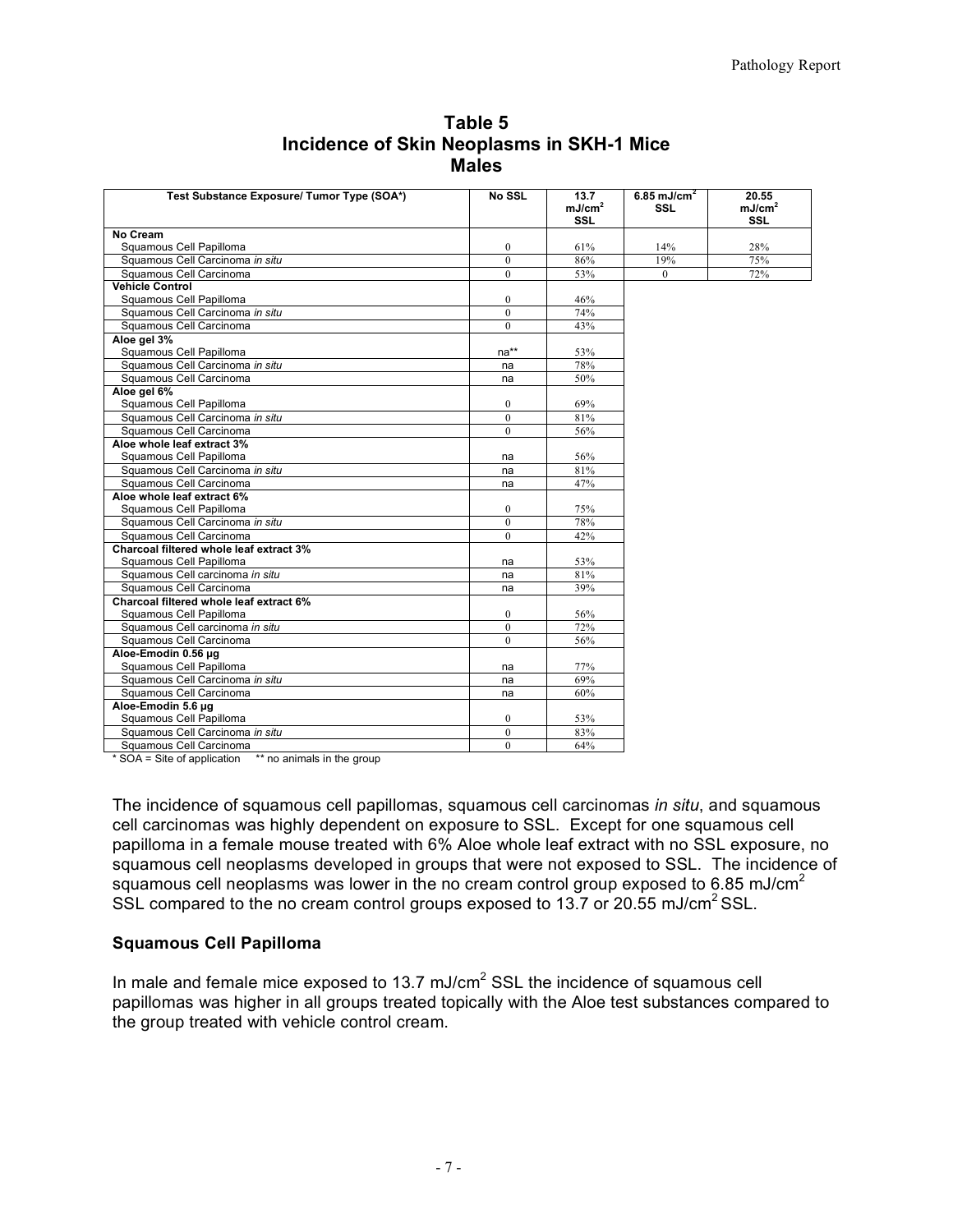## **Squamous Cell Carcinoma** *in situ*

 No appreciable difference in the incidence of squamous cell carcinoma *in situ* was evident whole leaf extract, 3% or 6% charcoal filtered whole leaf extract, or 0.56µg or 5.6µg Aloe-emodin test substances in either sex. between groups receiving no cream, vehicle cream, or the 3% or 6% Aloe gel, 3% or 6% Aloe

#### **Squamous Cell Carcinoma**

 associated with all groups treated with Aloe test substances except in the 3% charcoal filtered whole leaf extract group and 6% whole leaf extract group, in which the incidence of squamous cell carcinoma was slightly less than that of the vehicle cream group. In females there was no appreciable difference in the incidence of squamous cell carcinoma between the vehicle control In male mice there was a trend toward increased incidence of squamous cell carcinoma group and those groups treated with Aloe test substances.

 There were some differences in the incidence of the above three different morphologic types of squamous neoplasms between Aloe-treated groups but there was no consistent trend showing that treatment with either concentration of the four Aloe test substances resulted in either a higher or a lower incidence of squamous cell neoplasms.

## **20.55 mJ/cm2 SSL**

Mice exposed to 20.55 mJ/cm<sup>2</sup> SSL were intended to serve as positive controls for this study and were not exposed to any cream formulations. In both females and males exposed to 20.55  $mJ/cm<sup>2</sup>$  SSL, the incidence of squamous cell neoplasms was not appreciably higher than in groups exposed to 13.7 mJ/cm<sup>2</sup> SSL, and was actually lower for most groups. This may have been due to the removal of animals from the study as soon as the largest lesion reached ≥5 mm in diameter. Removal of animals with lesions ≥5 mm in diameter may have allowed less time for the progressive development of squamous cell carcinomas in some of the animals.

 None of the mice in groups without SSL exposure developed squamous cell carcinoma *in situ* or squamous cell carcinoma. One female mouse in the No SSL 6% Aloe whole leaf extract group developed a squamous cell papilloma.

#### **Multiplicity of Neoplasia**

 Multiplicity of squamous cell neoplasms (average number of neoplasms per animal) is presented by treatment group in Table 6 for females and Table 7 for males.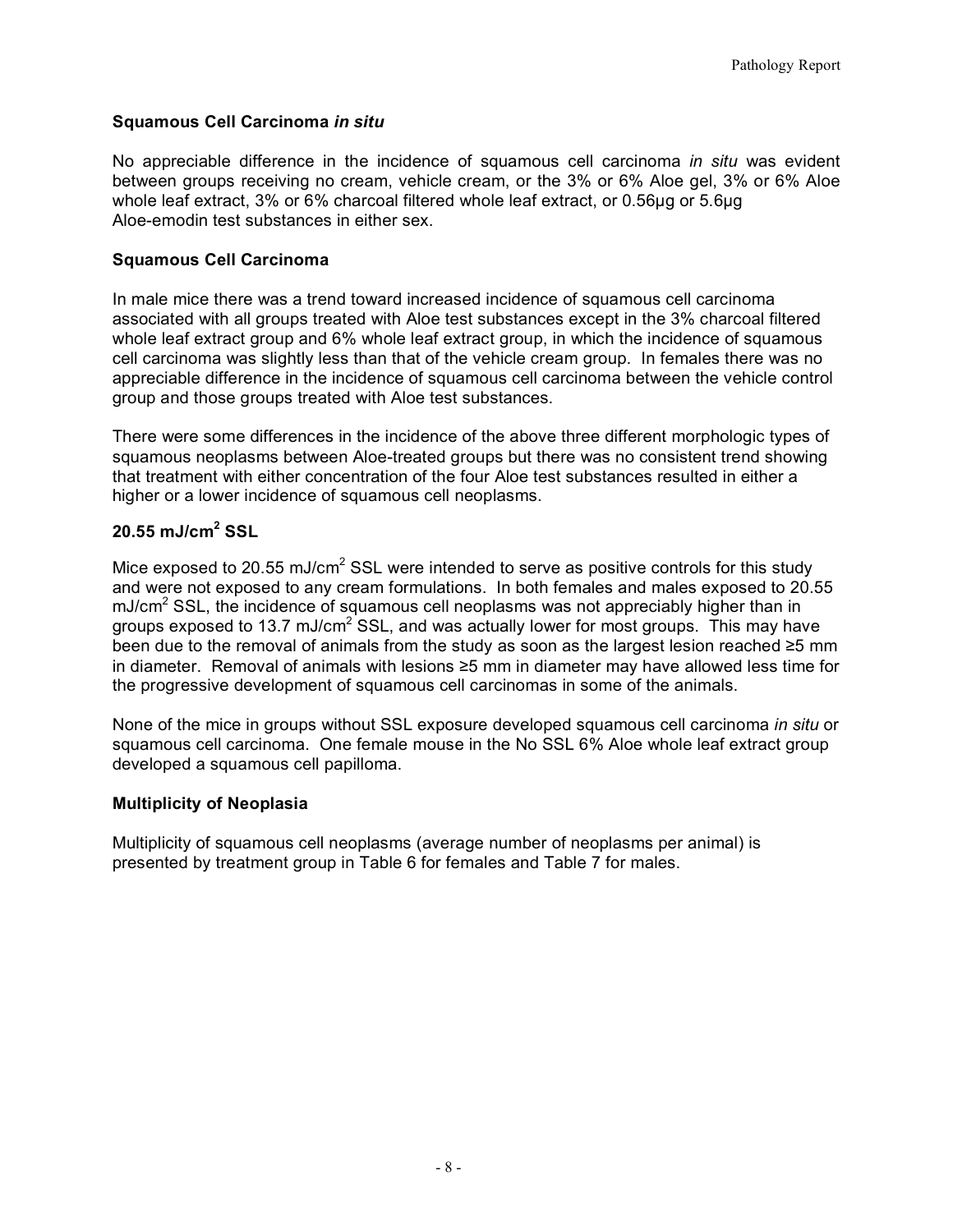| Table 6                                             |
|-----------------------------------------------------|
| <b>Multiplicity of Skin Neoplasms in SKH-1 Mice</b> |
| (Average number of neoplasms per mouse)             |
| <b>Females</b>                                      |

| Test Substance Exposure/ Tumor Type (SOA*)                 | <b>No SSL</b>                        | 13.7<br>mJ/cm <sup>2</sup><br>SSL | 6.85<br>mJ/cm <sup>2</sup><br>SSL | 20.55<br>mJ/cm <sup>2</sup><br>SSL |
|------------------------------------------------------------|--------------------------------------|-----------------------------------|-----------------------------------|------------------------------------|
| <b>No Cream</b>                                            |                                      |                                   |                                   |                                    |
| Squamous Cell Papilloma                                    | $\boldsymbol{0}$                     | 1.500                             | 0.889                             | 1.111                              |
| Squamous Cell Carcinoma in situ                            | $\theta$                             | 2.222                             | 0.528                             | 1.639                              |
| Squamous Cell Carcinoma                                    | $\mathbf{0}$                         | 0.917                             | 0.056                             | 0.806                              |
| Average total treatment-related skin neoplasms**           | $\mathbf{0}$                         | 4.639                             | 1.472                             | 3.556                              |
| <b>Vehicle Control</b>                                     |                                      |                                   |                                   |                                    |
| Squamous Cell Papilloma                                    | $\boldsymbol{0}$                     | 1.667                             |                                   |                                    |
| Squamous Cell Carcinoma in situ                            | $\overline{0}$                       | 2.250                             |                                   |                                    |
| Squamous Cell Carcinoma                                    | $\mathbf{0}$                         | 0.861                             |                                   |                                    |
| Average total treatment-related skin neoplasms             | $\mathbf{0}$                         | 4.778                             |                                   |                                    |
| Aloe gel 3%                                                |                                      |                                   |                                   |                                    |
| Squamous Cell Papilloma                                    | na***                                | 2.917                             |                                   |                                    |
| Squamous Cell Carcinoma in situ                            | na                                   | 3.222                             |                                   |                                    |
| Squamous Cell Carcinoma                                    |                                      | 0.861                             |                                   |                                    |
| Average total treatment-related skin neoplasms             | na                                   | 7.000                             |                                   |                                    |
|                                                            | na                                   |                                   |                                   |                                    |
| Aloe gel 6%                                                |                                      |                                   |                                   |                                    |
| Squamous Cell Papilloma                                    | $\boldsymbol{0}$<br>$\boldsymbol{0}$ | 2.750                             |                                   |                                    |
| Squamous Cell Carcinoma in situ<br>Squamous Cell Carcinoma |                                      | 2.556                             |                                   |                                    |
|                                                            | $\boldsymbol{0}$                     | 0.806                             |                                   |                                    |
| Average total treatment-related skin neoplasms             | $\mathbf{0}$                         | 6.111                             |                                   |                                    |
| Aloe whole leaf extract 3%                                 |                                      |                                   |                                   |                                    |
| Squamous Cell Papilloma                                    | na                                   | 2.611                             |                                   |                                    |
| Squamous Cell Carcinoma in situ                            | na                                   | 3.667                             |                                   |                                    |
| Squamous Cell Carcinoma                                    | na                                   | 0.722                             |                                   |                                    |
| Average total treatment-related skin neoplasms             | na                                   | 7.000                             |                                   |                                    |
| Aloe whole leaf extract 6%                                 |                                      |                                   |                                   |                                    |
| Squamous Cell Papilloma                                    | 0.028                                | 3.111                             |                                   |                                    |
| Squamous Cell Carcinoma in situ                            | $\boldsymbol{0}$                     | 2.250                             |                                   |                                    |
| Squamous Cell Carcinoma                                    | $\boldsymbol{0}$                     | 0.611                             |                                   |                                    |
| Average total treatment-related skin neoplasms             | 0.028                                | 5.972                             |                                   |                                    |
| Charcoal filtered whole leaf extract 3%                    |                                      |                                   |                                   |                                    |
| Squamous Cell Papilloma                                    | na                                   | 3.000                             |                                   |                                    |
| Squamous Cell Carcinoma in situ                            | na                                   | 3.944                             |                                   |                                    |
| Squamous Cell Carcinoma                                    | na                                   | 0.583                             |                                   |                                    |
| Average total treatment-related skin neoplasms             | na                                   | 7.528                             |                                   |                                    |
| Charcoal filtered whole leaf extract 6%                    |                                      |                                   |                                   |                                    |
| Squamous Cell Papilloma                                    | $\overline{0}$                       | 3.528                             |                                   |                                    |
| Squamous Cell Carcinoma in situ                            | $\boldsymbol{0}$                     | 3.028                             |                                   |                                    |
| Squamous Cell Carcinoma                                    | $\boldsymbol{0}$                     | 0.722                             |                                   |                                    |
| Average total treatment-related skin neoplasms             | 0                                    | 7.278                             |                                   |                                    |
| Aloe-emodin 0.56 µg                                        |                                      |                                   |                                   |                                    |
| Squamous Cell Papilloma                                    | na                                   | 2.750                             |                                   |                                    |
| Squamous Cell Carcinoma in situ                            | na                                   | 2.417                             |                                   |                                    |
| Squamous Cell Carcinoma                                    | na                                   | 0.750                             |                                   |                                    |
| Average total treatment-related skin neoplasms             | na                                   | 5.917                             |                                   |                                    |
| Aloe-emodin 5.6 µg                                         |                                      |                                   |                                   |                                    |
| Squamous Cell Papilloma                                    | $\overline{0}$                       | 2.583                             |                                   |                                    |
| Squamous Cell Carcinoma in situ                            | $\overline{0}$                       | 3.111                             |                                   |                                    |
| Squamous Cell Carcinoma                                    | $\boldsymbol{0}$                     | 0.917                             |                                   |                                    |
| Average total treatment-related skin neoplasms             | $\boldsymbol{0}$                     | 6.611                             |                                   |                                    |

\* SOA = Site of application

 squamous cell carcinoma \*\* Total treatment-related skin neoplasms = squamous cell papillomas + squamous cell carcinoma *in situ* +

\*\*\* No animals in the group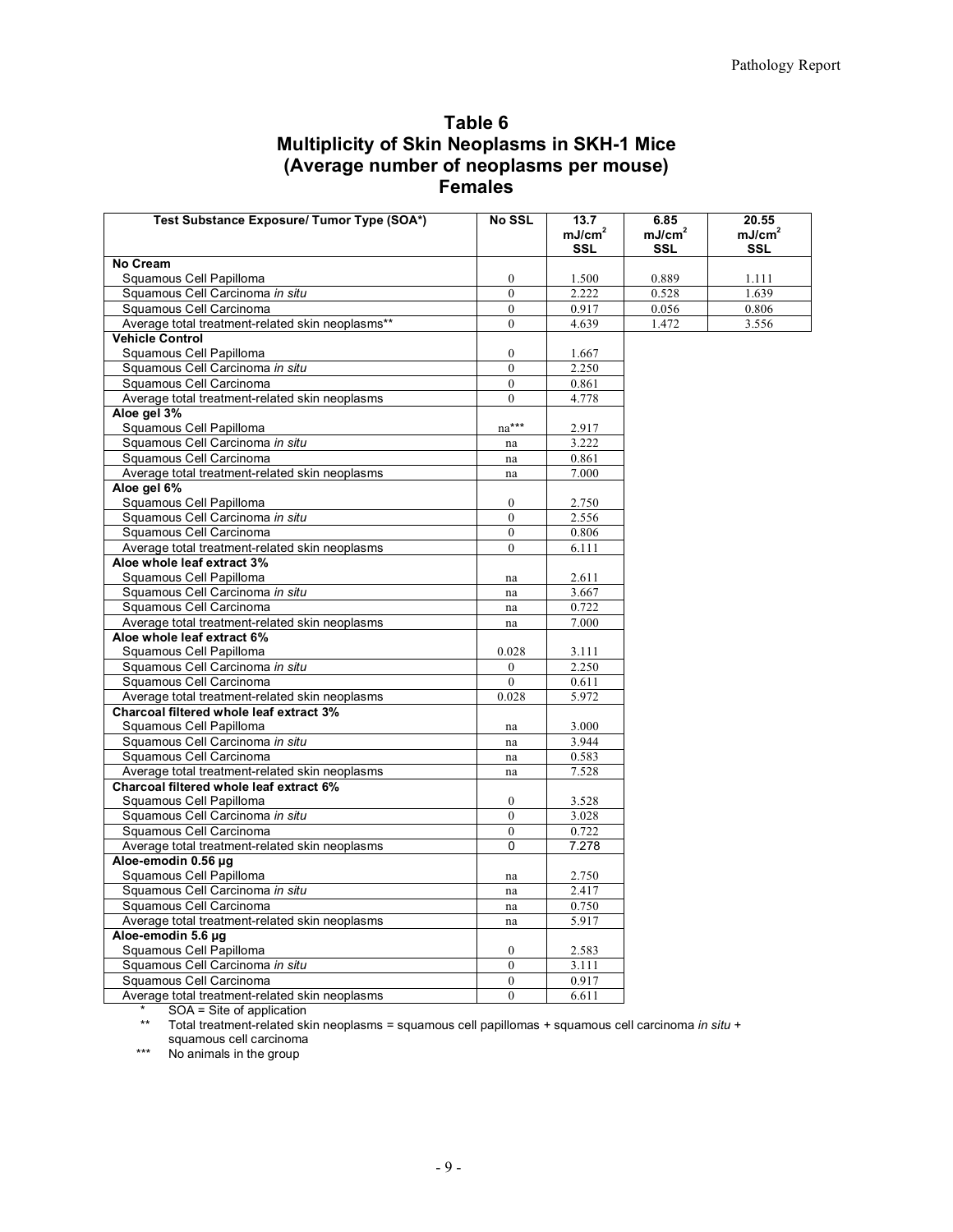| Table 7                                             |
|-----------------------------------------------------|
| <b>Multiplicity of Skin Neoplasms in SKH-1 Mice</b> |
| (Average number of neoplasms per mouse)             |

 **Males**

| Test Substance Exposure/ Tumor Type (SOA*)       | <b>No SSL</b>       | 13.7<br>mJ/cm <sup>2</sup><br><b>SSL</b> | 6.85<br>mJ/cm <sup>2</sup><br><b>SSL</b> | 20.55<br>mJ/cm <sup>2</sup><br><b>SSL</b> |
|--------------------------------------------------|---------------------|------------------------------------------|------------------------------------------|-------------------------------------------|
| No Cream                                         |                     |                                          |                                          |                                           |
| Squamous Cell Papilloma                          | $\mathbf{0}$        | 1.056                                    | 0.278                                    | 0.472                                     |
| Squamous Cell Carcinoma in situ                  | $\mathbf{0}$        | 2.528                                    | 0.417                                    | 2.778                                     |
| Squamous Cell Carcinoma                          | $\theta$            | 0.722                                    | $\mathbf{0}$                             | 1.417                                     |
| Average total treatment-related skin neoplasms** | $\mathbf{0}$        | 4.306                                    | 0.694                                    | 4.667                                     |
| <b>Vehicle Control</b>                           |                     |                                          |                                          |                                           |
| Squamous Cell Papilloma                          | $\boldsymbol{0}$    | 1.257                                    |                                          |                                           |
| Squamous Cell Carcinoma in situ                  | $\mathbf{0}$        | 2.257                                    |                                          |                                           |
| Squamous Cell Carcinoma                          | $\mathbf{0}$        | 0.657                                    |                                          |                                           |
| Average total treatment-related skin neoplasms   | $\theta$            | 4.171                                    |                                          |                                           |
| Aloe gel 3%                                      |                     |                                          |                                          |                                           |
| Squamous Cell Papilloma                          | na***               | 1.750                                    |                                          |                                           |
| Squamous Cell Carcinoma in situ                  | na                  | 2.472                                    |                                          |                                           |
| Squamous Cell Carcinoma                          | na                  | 0.750                                    |                                          |                                           |
| Average total treatment-related skin neoplasms   | na                  | 4.972                                    |                                          |                                           |
| Aloe gel 6%                                      |                     |                                          |                                          |                                           |
| Squamous Cell Papilloma                          | $\overline{0}$      | 1.583                                    |                                          |                                           |
| Squamous Cell Carcinoma in situ                  | $\theta$            | 2.889                                    |                                          |                                           |
| Squamous Cell Carcinoma                          | $\mathbf{0}$        | 0.750                                    |                                          |                                           |
| Average total treatment-related skin neoplasms   | $\Omega$            | 5.222                                    |                                          |                                           |
| Aloe whole leaf extract 3%                       |                     |                                          |                                          |                                           |
| Squamous Cell Papilloma                          | na                  | 1.611                                    |                                          |                                           |
| Squamous Cell Carcinoma in situ                  | $\operatorname{na}$ | 2.583                                    |                                          |                                           |
| Squamous Cell Carcinoma                          | na                  | 0.611                                    |                                          |                                           |
| Average total treatment-related skin neoplasms   | na                  | 4.806                                    |                                          |                                           |
| Aloe whole leaf extract 6%                       |                     |                                          |                                          |                                           |
| Squamous Cell Papilloma                          | $\boldsymbol{0}$    | 2.306                                    |                                          |                                           |
| Squamous Cell Carcinoma in situ                  | $\mathbf{0}$        | 3.250                                    |                                          |                                           |
| Squamous Cell Carcinoma                          | $\mathbf{0}$        | 0.611                                    |                                          |                                           |
| Average total treatment-related skin neoplasms   | $\theta$            | 6.167                                    |                                          |                                           |
| Charcoal filtered whole leaf extract 3%          |                     |                                          |                                          |                                           |
| Squamous Cell Papilloma                          | na                  | 1.611                                    |                                          |                                           |
| Squamous Cell Carcinoma in situ                  | na                  | 3.528                                    |                                          |                                           |
| Squamous Cell Carcinoma                          | $\operatorname{na}$ | 0.556                                    |                                          |                                           |
| Average total treatment-related skin neoplasms   | na                  | 5.694                                    |                                          |                                           |
| Charcoal filtered whole leaf extract 6%          |                     |                                          |                                          |                                           |
| Squamous Cell Papilloma                          | $\overline{0}$      | 1.444                                    |                                          |                                           |
| Squamous Cell Carcinoma in situ                  | $\theta$            | 2.639                                    |                                          |                                           |
| Squamous Cell Carcinoma                          | $\mathbf{0}$        | 0.639                                    |                                          |                                           |
| Average total treatment-related skin neoplasms   | $\theta$            | 4.722                                    |                                          |                                           |
| Aloe-emodin 0.56 µg                              |                     |                                          |                                          |                                           |
| Squamous Cell Papilloma                          | na                  | 1.743                                    |                                          |                                           |
| Squamous Cell Carcinoma in situ                  | na                  | 1.971                                    |                                          |                                           |
| Squamous Cell Carcinoma                          | na                  | 0.771                                    |                                          |                                           |
| Average total treatment-related skin neoplasms   | na                  | 4.486                                    |                                          |                                           |
| Aloe-emodin 5.6 µg                               |                     |                                          |                                          |                                           |
| Squamous Cell Papilloma                          | $\mathbf{0}$        | 1.639                                    |                                          |                                           |
| Squamous Cell Carcinoma in situ                  | $\theta$            | 2.556                                    |                                          |                                           |
| Squamous Cell Carcinoma                          | $\theta$            | 0.889                                    |                                          |                                           |
| Average total treatment-related skin neoplasms   | $\theta$            | 5.083                                    |                                          |                                           |

\* SOA = Site of application

\*\* Total treatment-related skin neoplasms= squamous cell papillomas + squamous cell carcinoma *in situ* + squamous cell carcinoma

 \*\*\* No animals in the group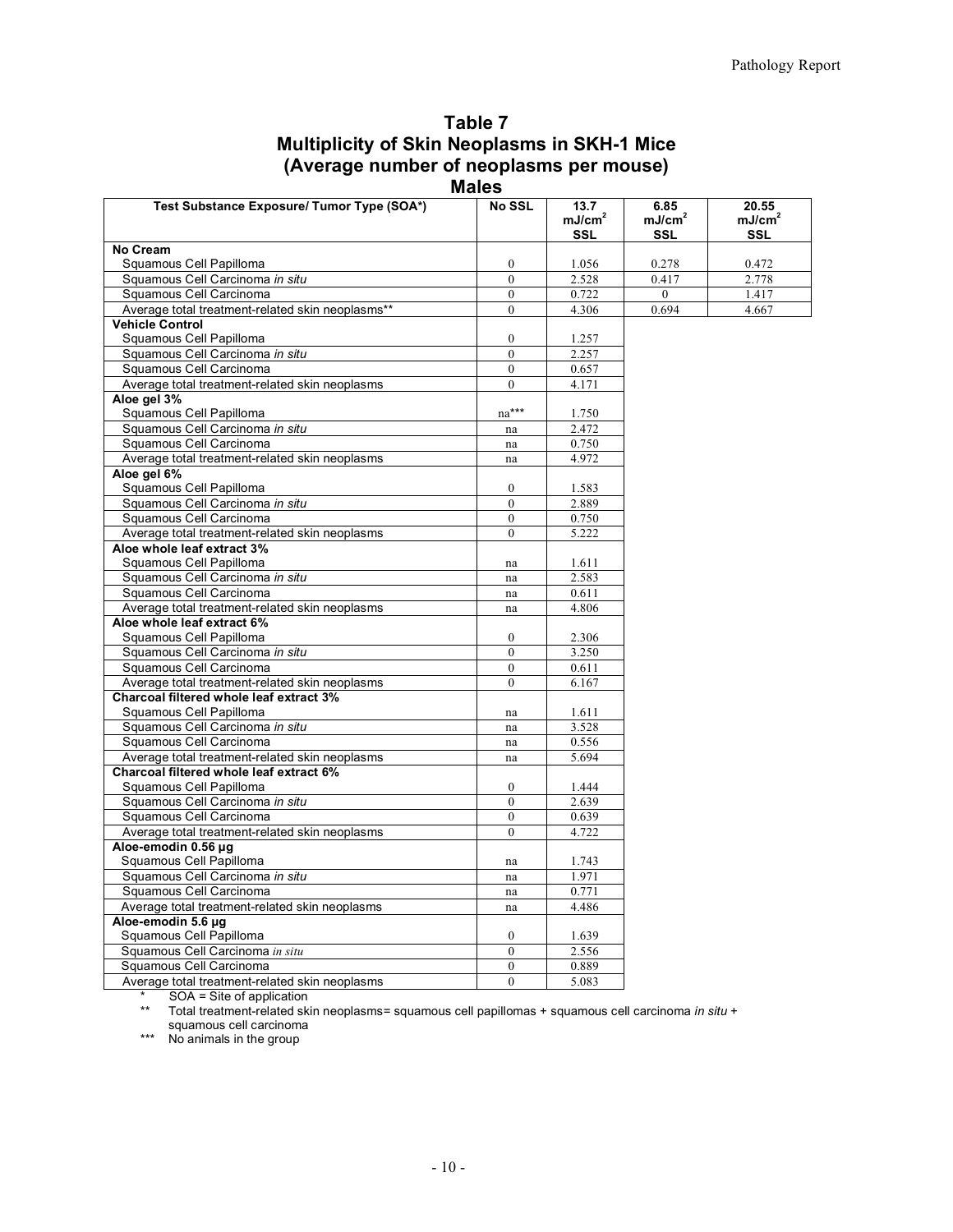## **Squamous Cell Papilloma**

In both male and female mice exposed to 13.7 mJ/cm<sup>2</sup> SSL, multiplicity of squamous cell papillomas was distinctly higher in groups exposed to all Aloe test substances than in the groups exposed to the vehicle control or no cream.

### **Squamous Cell Carcinoma** *in situ*

 The multiplicity of squamous cell carcinomas *in situ* was higher in all groups of male mice exposed to 13.7 mJ/cm<sup>2</sup> SSL and treated with creams containing Aloe test substances compared to males treated with vehicle control except the 0.56µg Aloe-emodin group which had slightly lower multiplicity than the vehicle control group. This was also true of all groups of females except for the group exposed to 6% whole leaf extract in which the average number of squamous cell carcinomas *in situ* per mouse was the same as that of the vehicle control group.

#### **Squamous Cell Carcinoma**

 There was a slight trend toward increased multiplicity of squamous cell carcinomas in males vehicle control cream. There was no difference in multiplicity of squamous cell carcinomas in vehicle controls and no cream controls. treated with 3% or 6% Aloe gel or 0.56µg or 5.6µg Aloe-emodin compared to those treated with females exposed to 13.7 mJ/cm<sup>2</sup> SSL and treated with Aloe test substances compared to

vehicle controls and no cream controls.<br>When all three types of SSL-induced squamous cell neoplasms (squamous cell papillomas, number of treatment-related skin tumors of all types per animal was higher in all groups of male groups treated with the vehicle control cream. There was a very consistent increase in the multiplicity of squamous cell papillomas and squamous cell carcinomas *in situ* with a smaller increase in multiplicity of squamous cell carcinomas associated with treatment with Aloe test substances in mice exposed to 13.7 mJ/cm<sup>2</sup> SSL. Although higher multiplicity of squamous cell neoplasms was associated with application of creams containing Aloe test substances (compared to vehicle control cream or no cream), there was no significant difference among the different test substances in multiplicity of these neoplasms. A possible reason that the multiplicity of squamous cell carcinomas was not increased to a greater degree by test article treatment is that squamous cell carcinomas tend to be larger lesions than either squamous cell papillomas or squamous cell carcinomas *in situ* and the protocol required removal of animals from the study as soon as the largest lesion reached ≥5 mm in diameter. This requirement may have caused removal of some animals from the study before greater numbers of squamous cell squamous cell carcinomas *in situ*, and squamous cell carcinomas) are combined, the average and female mice treated with Aloe test substances than in the groups treated with no cream or carcinomas could develop.

 A few skin neoplasms other than those involving the stratified squamous epithelium of the epidermis were observed in this study. The incidence of these neoplasms was unrelated to treatment groups and occurred in numbers and atomic sites that are probably consistent with the spontaneous rate for mice of this age and genotype.

## **Non-neoplastic Findings**

 The skin of SKH-1 mice has a number of unique histologic characteristics. The epidermis usually consists of one or two layers of squamous cells and, in the untreated animal, is unremarkable. Hair shafts and adnexal structures such as sebaceous glands are either absent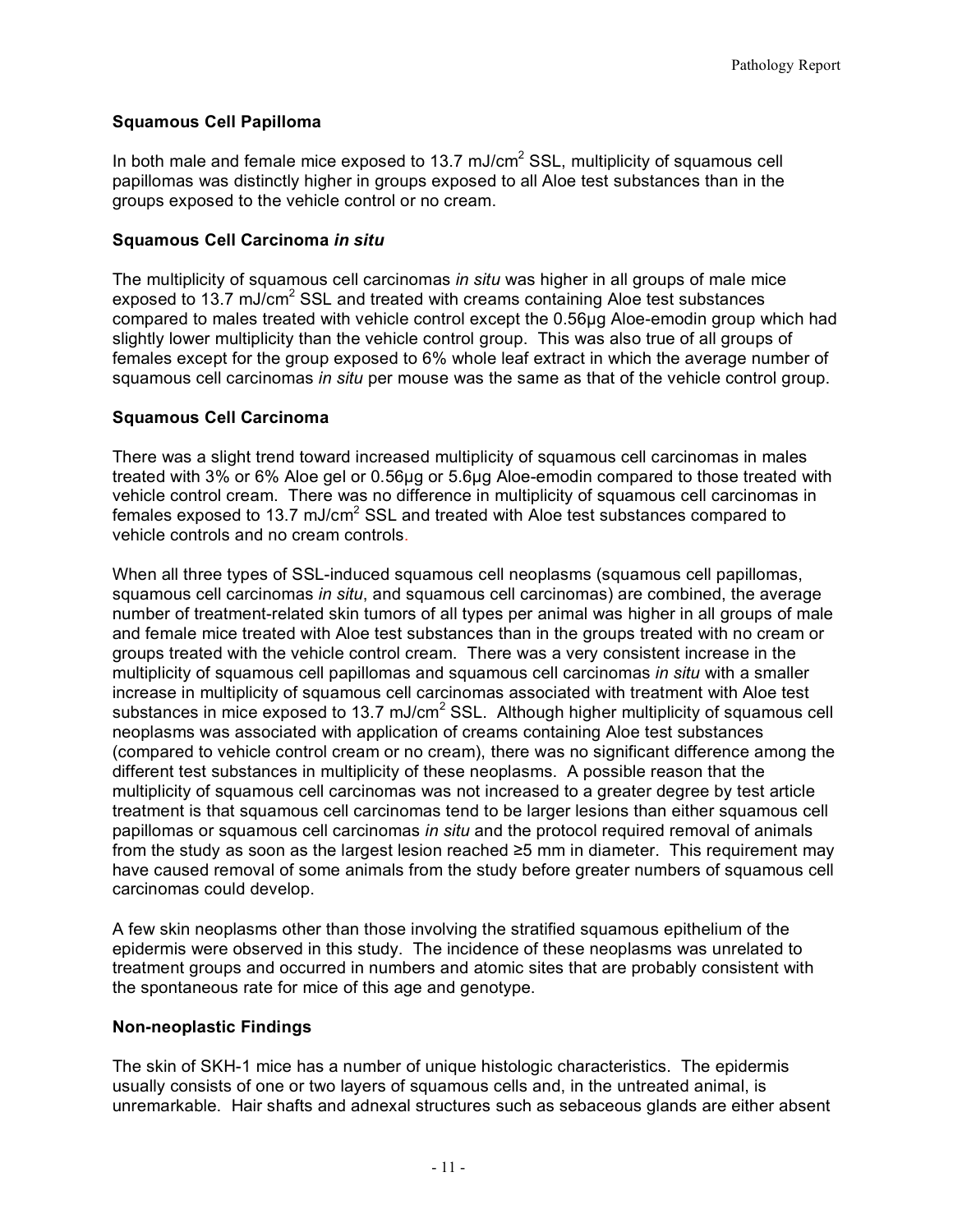or are atypical in location and development. There are often prominent cystic structures in the dermis, which appear to be remnants of hair follicles. The cysts are usually lined by squamous or low cuboidal epithelium and are either empty or contain small amounts of keratinized debris. Fragmented hair shafts are occasionally present within cysts. A minimal or mild inflammatory multinucleated foreign body giant cell and a few plasma cells is frequently associated with smaller hair shaft/cystic structures. These infiltrates, which were present in all animals, are probably due to rupture or leakage of cyst contents into the dermis and were coded as inflammation, chronic-active, dermis. change in the dermis characterized by infiltration of lymphocytes, macrophages, an occasional

#### **Squamous Hyperplasia**

 Both exposure to SSL and treatment with the *Aloe vera* cream formulations used in this study were associated with diffuse thickening of the epidermis. This change was documented using the term "squamous hyperplasia". The severity of squamous hyperplasia was graded according to the number of epithelial cell layers in the epidermis:

| Minimal  | 2-4 cell layers |
|----------|-----------------|
| Mild     | 4-6 cell layers |
| Moderate | 6-9 cell layers |
| Marked   | > 9 cell layers |

 A few animals in each group (except males in the 6% Aloe whole leaf extract group) treated topically with cream formulations but no SSL had minimal to mild squamous hyperplasia. In mice that were not exposed to SSL, the incidence and severity of squamous hyperplasia was similar in all groups treated with the different cream formulations except females treated with the vehicle cream or 6% Aloe gel which had higher incidence (Table 8). Squamous hyperplasia was observed in one male and one female treated with no cream and no SSL. In SSL-exposed mice, the incidence and severity of squamous hyperplasia increased with increasing light exposure. The application of vehicle cream or creams containing Aloe test substances did not affect the incidence or severity of SSL-induced squamous hyperplasia in either sex of SKH-1 mice (Tables 8, 9).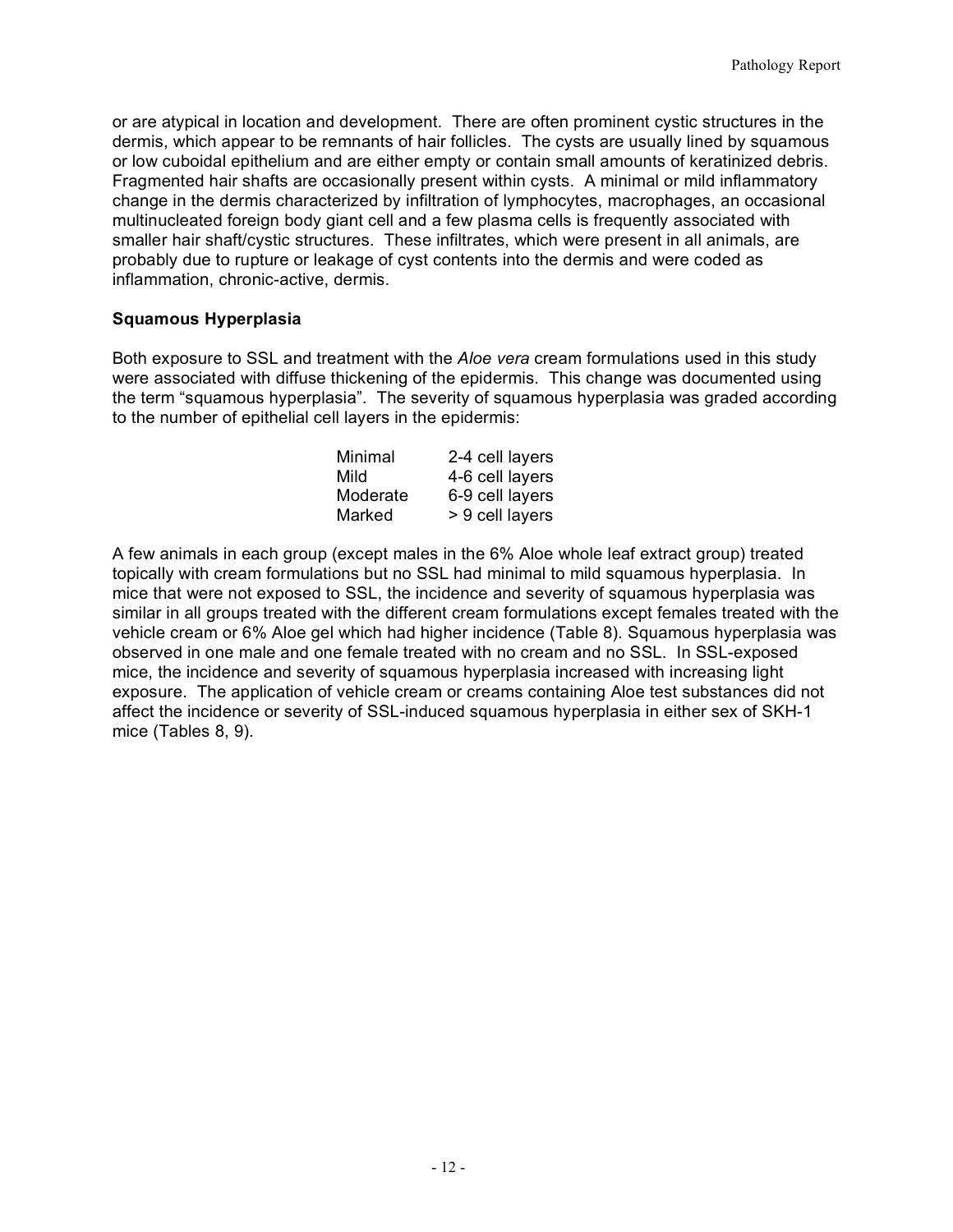# **Incidence and Severity of Squamous Hyperplasia in Skin of SKH-1 Mice - Females Table 8**

| Test Substance Exposure/Lesion (SOA*)   | <b>No SSL</b>    | 13.7<br>mJ/cm <sup>2</sup> | 6.85<br>mJ/cm <sup>2</sup> | 20.55<br>mJ/cm <sup>2</sup> |
|-----------------------------------------|------------------|----------------------------|----------------------------|-----------------------------|
|                                         |                  | <b>SSL</b>                 | <b>SSL</b>                 | <b>SSL</b>                  |
| No Cream                                |                  |                            |                            |                             |
| Squamous Hyperplasia<br>Minimal         | 3%               | 31%                        | 58%                        | 17%                         |
| Mild                                    | $\theta$         | 61%                        | 31%                        | 69%                         |
|                                         | $\mathbf{0}$     | 8%                         | $\mathbf{0}$               | 8%                          |
| Moderate<br><b>Vehicle Control</b>      |                  |                            |                            |                             |
| Squamous Hyperplasia                    |                  |                            |                            |                             |
| Minimal                                 | 22%              | 6%                         |                            |                             |
| Mild                                    | 6%               | 75%                        |                            |                             |
| Moderate                                | $\mathbf{0}$     | 17%                        |                            |                             |
| Aloe gel 3%                             |                  |                            |                            |                             |
| Squamous Hyperplasia                    |                  |                            |                            |                             |
| Minimal                                 | na**             | 3%                         |                            |                             |
| Mild                                    | na               | 92%                        |                            |                             |
| Moderate                                |                  | $\theta$                   |                            |                             |
| Aloe gel 6%                             | na               |                            |                            |                             |
| Squamous Hyperplasia                    |                  |                            |                            |                             |
| Minimal                                 | 36%              | 11%                        |                            |                             |
| Mild                                    | $\mathbf{0}$     | 64%                        |                            |                             |
| Moderate                                | $\boldsymbol{0}$ | 14%                        |                            |                             |
| Marked                                  | $\mathbf{0}$     |                            |                            |                             |
| Aloe whole leaf extract 3%              |                  | 3%                         |                            |                             |
| Squamous Hyperplasia                    |                  |                            |                            |                             |
| Minimal                                 |                  | 19%                        |                            |                             |
| Mild                                    | na               | 78%                        |                            |                             |
|                                         | na               | $\mathbf{0}$               |                            |                             |
| Moderate<br>Aloe whole leaf extract 6%  | na               |                            |                            |                             |
| Squamous Hyperplasia                    |                  |                            |                            |                             |
| Minimal                                 | 6%               | 14%                        |                            |                             |
| Mild                                    | $\theta$         | $61\%$                     |                            |                             |
| Moderate                                | $\boldsymbol{0}$ | 14%                        |                            |                             |
| Charcoal filtered whole leaf extract 3% |                  |                            |                            |                             |
| Squamous Hyperplasia                    |                  |                            |                            |                             |
| Minimal                                 | na               | 6%                         |                            |                             |
| Mild                                    | na               | 81%                        |                            |                             |
| Moderate                                | na               | $8\%$                      |                            |                             |
| Charcoal filtered whole leaf extract 6% |                  |                            |                            |                             |
| Squamous Hyperplasia                    |                  |                            |                            |                             |
| Minimal                                 | 3%               | 22%                        |                            |                             |
| Mild                                    | $\theta$         | 61%                        |                            |                             |
| Moderate                                | 0                | 14%                        |                            |                             |
| Aloe-emodin 0.56 µg                     |                  |                            |                            |                             |
| Squamous Hyperplasia                    |                  |                            |                            |                             |
| Minimal                                 | na               | 17%                        |                            |                             |
| Mild                                    | na               | 72%                        |                            |                             |
| Moderate                                | na               | 6%                         |                            |                             |
| Aloe-emodin 5.6 µg                      |                  |                            |                            |                             |
| Squamous Hyperplasia                    |                  |                            |                            |                             |
| Minimal                                 | 3%               | 22%                        |                            |                             |
| Mild                                    | 3%               | 69%                        |                            |                             |
| Moderate                                | 0                | 3%                         |                            |                             |
|                                         |                  |                            |                            |                             |

\*\* no animals in the group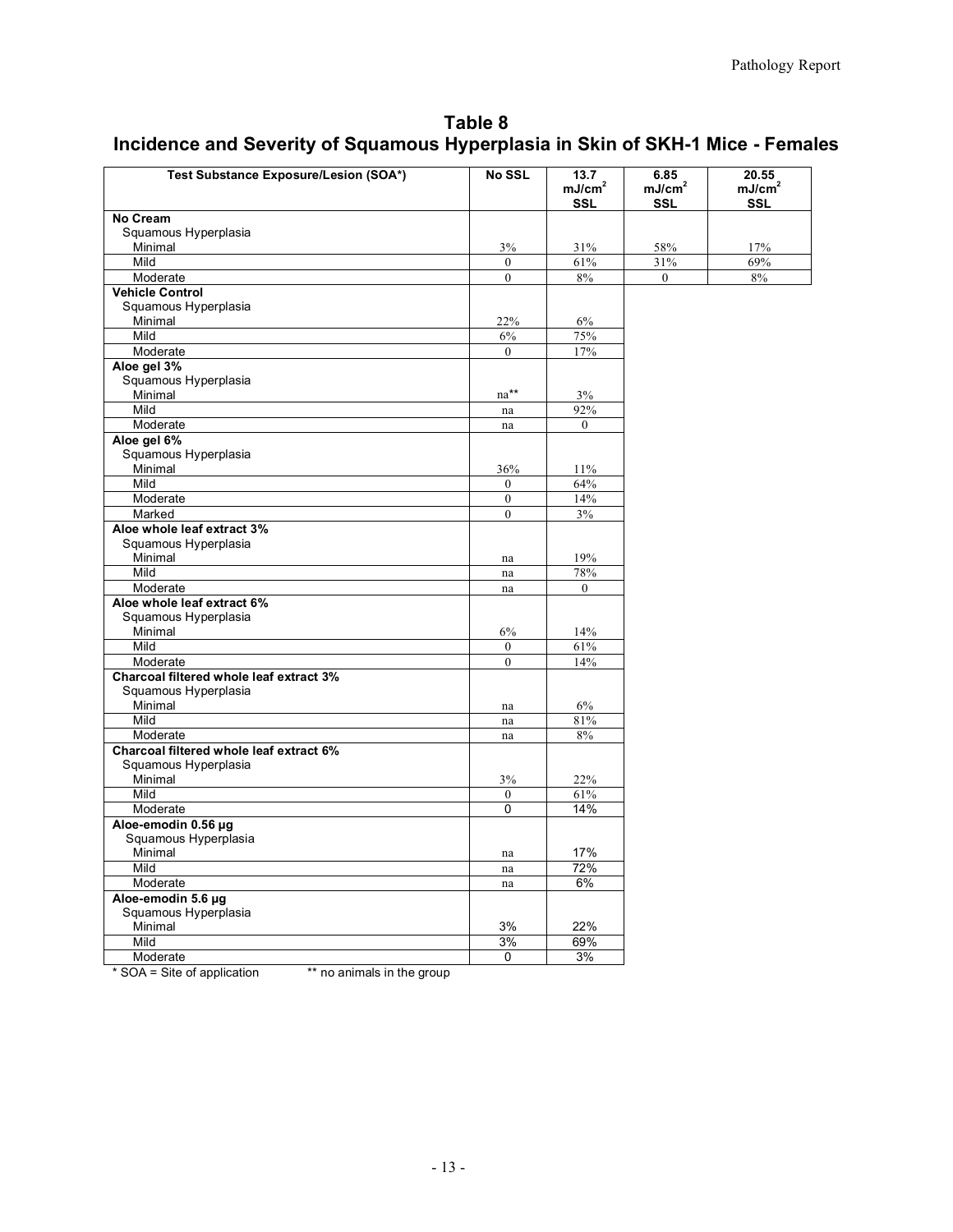# **Incidence and Severity of Squamous Hyperplasia in Skin of SKH-1 Mice - Males Table 9**

| No Cream<br>Squamous Hyperplasia<br>39%<br>Minimal<br>3%<br>36%<br>25%<br>Mild<br>58%<br>$17\%$<br>47%<br>$\theta$<br>$\overline{0}$<br>3%<br>$6\%$<br>Moderate<br>$\mathbf{0}$<br><b>Vehicle Control</b><br>Squamous Hyperplasia<br>Minimal<br>29%<br>$\mathbf{0}$<br>Mild<br>3%<br>54%<br>Moderate<br>$\theta$<br>$6\%$<br>Aloe gel 3%<br>Squamous Hyperplasia<br>Minimal<br>na**<br>33%<br>Mild<br>58%<br>na<br>Moderate<br>$\theta$<br>$\operatorname{na}$<br>Aloe gel 6%<br>Squamous Hyperplasia<br>Minimal<br>3%<br>28%<br>Mild<br>$\theta$<br>69%<br>Moderate<br>$\mathbf{0}$<br>3%<br>Aloe whole leaf extract 3%<br>Squamous Hyperplasia<br>Minimal<br>50%<br>na<br>Mild<br>39%<br>na<br>Moderate<br>6%<br>na<br>Aloe whole leaf extract 6%<br>Squamous Hyperplasia<br>Minimal<br>$\boldsymbol{0}$<br>25% | Test Substance Exposure/Lesion (SOA*) | <b>No SSL</b> | 13.7<br>mJ/cm <sup>2</sup><br>SSL | 6.85<br>mJ/cm <sup>2</sup><br>SSL | 20.55<br>mJ/cm <sup>2</sup><br>SSL |
|-------------------------------------------------------------------------------------------------------------------------------------------------------------------------------------------------------------------------------------------------------------------------------------------------------------------------------------------------------------------------------------------------------------------------------------------------------------------------------------------------------------------------------------------------------------------------------------------------------------------------------------------------------------------------------------------------------------------------------------------------------------------------------------------------------------------|---------------------------------------|---------------|-----------------------------------|-----------------------------------|------------------------------------|
|                                                                                                                                                                                                                                                                                                                                                                                                                                                                                                                                                                                                                                                                                                                                                                                                                   |                                       |               |                                   |                                   |                                    |
|                                                                                                                                                                                                                                                                                                                                                                                                                                                                                                                                                                                                                                                                                                                                                                                                                   |                                       |               |                                   |                                   |                                    |
|                                                                                                                                                                                                                                                                                                                                                                                                                                                                                                                                                                                                                                                                                                                                                                                                                   |                                       |               |                                   |                                   |                                    |
|                                                                                                                                                                                                                                                                                                                                                                                                                                                                                                                                                                                                                                                                                                                                                                                                                   |                                       |               |                                   |                                   |                                    |
|                                                                                                                                                                                                                                                                                                                                                                                                                                                                                                                                                                                                                                                                                                                                                                                                                   |                                       |               |                                   |                                   |                                    |
|                                                                                                                                                                                                                                                                                                                                                                                                                                                                                                                                                                                                                                                                                                                                                                                                                   |                                       |               |                                   |                                   |                                    |
|                                                                                                                                                                                                                                                                                                                                                                                                                                                                                                                                                                                                                                                                                                                                                                                                                   |                                       |               |                                   |                                   |                                    |
|                                                                                                                                                                                                                                                                                                                                                                                                                                                                                                                                                                                                                                                                                                                                                                                                                   |                                       |               |                                   |                                   |                                    |
|                                                                                                                                                                                                                                                                                                                                                                                                                                                                                                                                                                                                                                                                                                                                                                                                                   |                                       |               |                                   |                                   |                                    |
|                                                                                                                                                                                                                                                                                                                                                                                                                                                                                                                                                                                                                                                                                                                                                                                                                   |                                       |               |                                   |                                   |                                    |
|                                                                                                                                                                                                                                                                                                                                                                                                                                                                                                                                                                                                                                                                                                                                                                                                                   |                                       |               |                                   |                                   |                                    |
|                                                                                                                                                                                                                                                                                                                                                                                                                                                                                                                                                                                                                                                                                                                                                                                                                   |                                       |               |                                   |                                   |                                    |
|                                                                                                                                                                                                                                                                                                                                                                                                                                                                                                                                                                                                                                                                                                                                                                                                                   |                                       |               |                                   |                                   |                                    |
|                                                                                                                                                                                                                                                                                                                                                                                                                                                                                                                                                                                                                                                                                                                                                                                                                   |                                       |               |                                   |                                   |                                    |
|                                                                                                                                                                                                                                                                                                                                                                                                                                                                                                                                                                                                                                                                                                                                                                                                                   |                                       |               |                                   |                                   |                                    |
|                                                                                                                                                                                                                                                                                                                                                                                                                                                                                                                                                                                                                                                                                                                                                                                                                   |                                       |               |                                   |                                   |                                    |
|                                                                                                                                                                                                                                                                                                                                                                                                                                                                                                                                                                                                                                                                                                                                                                                                                   |                                       |               |                                   |                                   |                                    |
|                                                                                                                                                                                                                                                                                                                                                                                                                                                                                                                                                                                                                                                                                                                                                                                                                   |                                       |               |                                   |                                   |                                    |
|                                                                                                                                                                                                                                                                                                                                                                                                                                                                                                                                                                                                                                                                                                                                                                                                                   |                                       |               |                                   |                                   |                                    |
|                                                                                                                                                                                                                                                                                                                                                                                                                                                                                                                                                                                                                                                                                                                                                                                                                   |                                       |               |                                   |                                   |                                    |
|                                                                                                                                                                                                                                                                                                                                                                                                                                                                                                                                                                                                                                                                                                                                                                                                                   |                                       |               |                                   |                                   |                                    |
|                                                                                                                                                                                                                                                                                                                                                                                                                                                                                                                                                                                                                                                                                                                                                                                                                   |                                       |               |                                   |                                   |                                    |
|                                                                                                                                                                                                                                                                                                                                                                                                                                                                                                                                                                                                                                                                                                                                                                                                                   |                                       |               |                                   |                                   |                                    |
|                                                                                                                                                                                                                                                                                                                                                                                                                                                                                                                                                                                                                                                                                                                                                                                                                   |                                       |               |                                   |                                   |                                    |
|                                                                                                                                                                                                                                                                                                                                                                                                                                                                                                                                                                                                                                                                                                                                                                                                                   |                                       |               |                                   |                                   |                                    |
|                                                                                                                                                                                                                                                                                                                                                                                                                                                                                                                                                                                                                                                                                                                                                                                                                   |                                       |               |                                   |                                   |                                    |
|                                                                                                                                                                                                                                                                                                                                                                                                                                                                                                                                                                                                                                                                                                                                                                                                                   |                                       |               |                                   |                                   |                                    |
|                                                                                                                                                                                                                                                                                                                                                                                                                                                                                                                                                                                                                                                                                                                                                                                                                   |                                       |               |                                   |                                   |                                    |
| Mild<br>$\mathbf{0}$<br>69%                                                                                                                                                                                                                                                                                                                                                                                                                                                                                                                                                                                                                                                                                                                                                                                       |                                       |               |                                   |                                   |                                    |
| Moderate<br>$\mathbf{0}$<br>$\mathbf{0}$                                                                                                                                                                                                                                                                                                                                                                                                                                                                                                                                                                                                                                                                                                                                                                          |                                       |               |                                   |                                   |                                    |
| Charcoal filtered whole leaf extract 3%<br>Squamous Hyperplasia                                                                                                                                                                                                                                                                                                                                                                                                                                                                                                                                                                                                                                                                                                                                                   |                                       |               |                                   |                                   |                                    |
| Minimal<br>50%<br>na                                                                                                                                                                                                                                                                                                                                                                                                                                                                                                                                                                                                                                                                                                                                                                                              |                                       |               |                                   |                                   |                                    |
| Mild<br>44%<br>na                                                                                                                                                                                                                                                                                                                                                                                                                                                                                                                                                                                                                                                                                                                                                                                                 |                                       |               |                                   |                                   |                                    |
| Moderate<br>3%<br>na                                                                                                                                                                                                                                                                                                                                                                                                                                                                                                                                                                                                                                                                                                                                                                                              |                                       |               |                                   |                                   |                                    |
| Charcoal filtered whole leaf extract 6%                                                                                                                                                                                                                                                                                                                                                                                                                                                                                                                                                                                                                                                                                                                                                                           |                                       |               |                                   |                                   |                                    |
| Squamous Hyperplasia                                                                                                                                                                                                                                                                                                                                                                                                                                                                                                                                                                                                                                                                                                                                                                                              |                                       |               |                                   |                                   |                                    |
| Minimal<br>47%<br>$\bf{0}$                                                                                                                                                                                                                                                                                                                                                                                                                                                                                                                                                                                                                                                                                                                                                                                        |                                       |               |                                   |                                   |                                    |
| 3%<br>Mild<br>50%                                                                                                                                                                                                                                                                                                                                                                                                                                                                                                                                                                                                                                                                                                                                                                                                 |                                       |               |                                   |                                   |                                    |
| Moderate<br>$\mathbf{0}$<br>$\overline{0}$                                                                                                                                                                                                                                                                                                                                                                                                                                                                                                                                                                                                                                                                                                                                                                        |                                       |               |                                   |                                   |                                    |
| Aloe-emodin 0.56 µg                                                                                                                                                                                                                                                                                                                                                                                                                                                                                                                                                                                                                                                                                                                                                                                               |                                       |               |                                   |                                   |                                    |
| Squamous Hyperplasia                                                                                                                                                                                                                                                                                                                                                                                                                                                                                                                                                                                                                                                                                                                                                                                              |                                       |               |                                   |                                   |                                    |
| Minimal<br>34%<br>na                                                                                                                                                                                                                                                                                                                                                                                                                                                                                                                                                                                                                                                                                                                                                                                              |                                       |               |                                   |                                   |                                    |
| Mild<br>57%<br>$\operatorname{na}$                                                                                                                                                                                                                                                                                                                                                                                                                                                                                                                                                                                                                                                                                                                                                                                |                                       |               |                                   |                                   |                                    |
| Moderate<br>$\overline{0}$<br>na                                                                                                                                                                                                                                                                                                                                                                                                                                                                                                                                                                                                                                                                                                                                                                                  |                                       |               |                                   |                                   |                                    |
| Aloe-emodin 5.6 µg                                                                                                                                                                                                                                                                                                                                                                                                                                                                                                                                                                                                                                                                                                                                                                                                |                                       |               |                                   |                                   |                                    |
| Squamous Hyperplasia                                                                                                                                                                                                                                                                                                                                                                                                                                                                                                                                                                                                                                                                                                                                                                                              |                                       |               |                                   |                                   |                                    |
| Minimal<br>3%<br>28%                                                                                                                                                                                                                                                                                                                                                                                                                                                                                                                                                                                                                                                                                                                                                                                              |                                       |               |                                   |                                   |                                    |
| Mild<br>$\boldsymbol{0}$<br>61%                                                                                                                                                                                                                                                                                                                                                                                                                                                                                                                                                                                                                                                                                                                                                                                   |                                       |               |                                   |                                   |                                    |
| $\mathbf{0}$<br>$\mathbf{0}$<br>Moderate                                                                                                                                                                                                                                                                                                                                                                                                                                                                                                                                                                                                                                                                                                                                                                          |                                       |               |                                   |                                   |                                    |

\* SOA = Site of application \*\*no animals in the group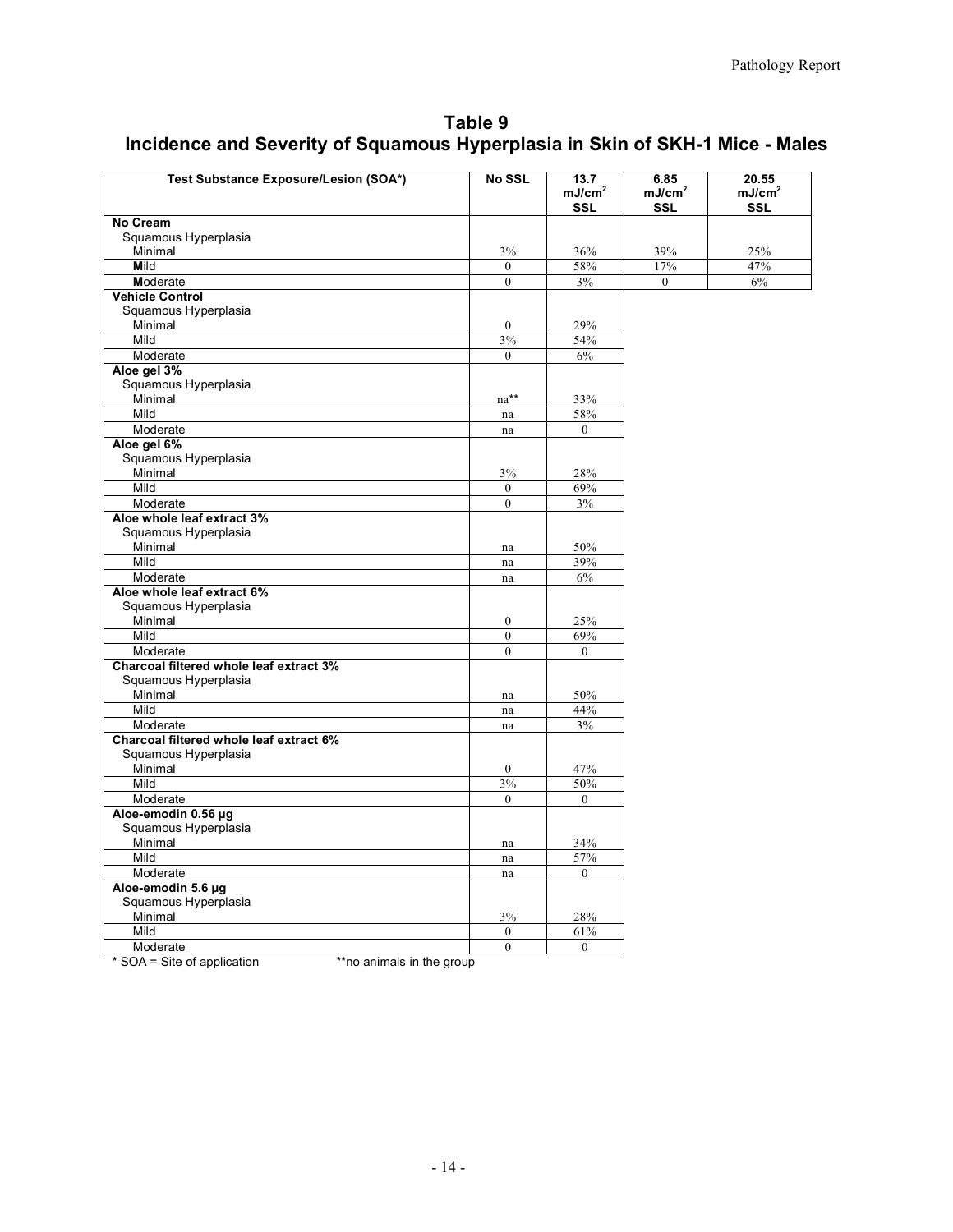## **Focal Atypical Squamous Hyperplasia**

 epidermis that was documented using the term "focal atypical squamous hyperplasia". Focal above by its nodular characteristic. It was a focal, nodular epidermal thickening, whereas squamous hyperplasia was a diffuse thickening of the epidermis. Focal atypical squamous hyperplasia was almost always detected grossly; simple squamous hyperplasia was usually seen only by microscopic examination. Exposure of SKH-1 mice to SSL was also associated with focal nodular thickening of the atypical squamous hyperplasia was differentiated from simple squamous hyperplasia described

 In focal atypical squamous hyperplasia the squamous cells comprising the nodule were arranged in orderly fashion resembling normal epidermis. However, dysplastic changes including lack of cohesion or orientation, pleomorphism, nuclear atypia, and basal disorganization also occurred. Increased numbers of normal and abnormal mitotic figures were common as were inflammatory changes. Increased amounts of keratin were often present over the superficial layers of the hyperplastic epidermis. This "hyperkeratosis" was not coded separately.

## **Incidence of Focal Atypical Squamous Hyperplasia**

 The incidence and percent of animals in each dose group that had one, two, three, four, five, or greater than five focal atypical hyperplastic nodules is presented in Tables 10 and 11.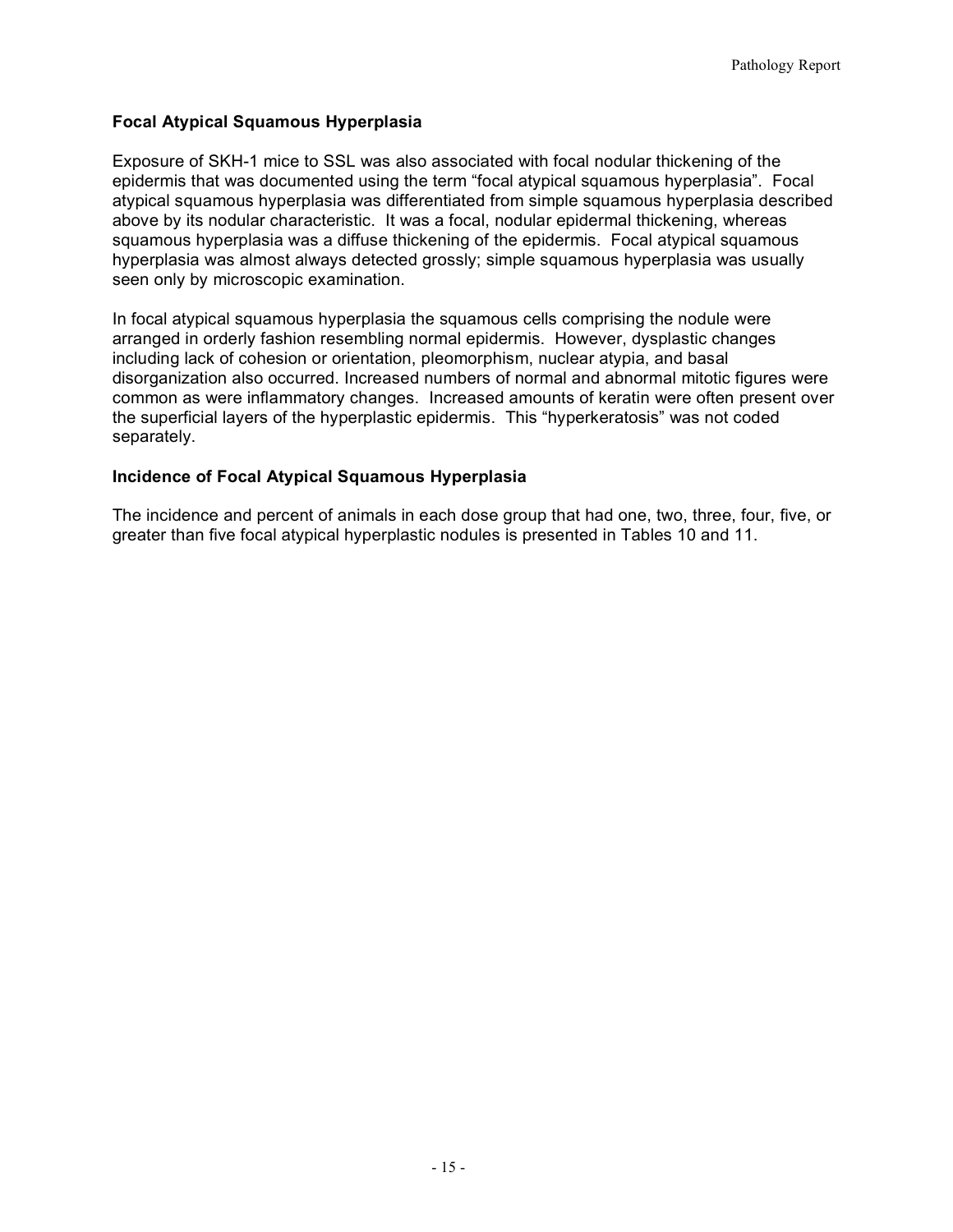| Table 10                                                                         |
|----------------------------------------------------------------------------------|
| Incidence of Focal Atypical Squamous Hyperplasia in Skin of SKH-1 Mice - Females |

| mJ/cm <sup>2</sup><br>mJ/cm <sup>2</sup><br><b>SSL</b><br>SSL.<br><b>SSL</b><br>No Cream<br>Focal atypical squamous hyperplasia<br>$\boldsymbol{0}$<br>19%<br>28%<br>14%<br>One<br>22%<br>Two<br>$\bf{0}$<br>$6\%$<br>17%<br>$\boldsymbol{0}$<br>22%<br>$3\%$<br>14%<br>Three<br>19%<br>Four<br>$\bf{0}$<br>$8\%$<br>$\bf{0}$<br>3%<br>3%<br>Five<br>$\bf{0}$<br>11%<br>> Five<br>$3\%$<br>19%<br>$\bf{0}$<br>14%<br><b>Vehicle Control</b><br>Focal atypical squamous hyperplasia<br>One<br>$\boldsymbol{0}$<br>22%<br>Two<br>$\boldsymbol{0}$<br>11%<br>19%<br>Three<br>$\bf{0}$<br>19%<br>Four<br>$\bf{0}$<br>Five<br>$\bf{0}$<br>11%<br>$>$ Five<br>14%<br>$\bf{0}$<br>Aloe gel 3%<br>Focal atypical squamous hyperplasia<br>$na***$<br>One<br>28%<br>22%<br>Two<br>na<br>8%<br>Three<br>na<br>8%<br>Four<br>na<br>Five<br>3%<br>na<br>> Five<br>$6\%$<br>na<br>Aloe gel 6%<br>Focal atypical squamous hyperplasia<br>One<br>$\bf{0}$<br>28%<br>Two<br>$\overline{0}$<br>14%<br>Three<br>$\boldsymbol{0}$<br>14%<br>8%<br>Four<br>$\boldsymbol{0}$<br>Five<br>$\boldsymbol{0}$<br>11%<br>> Five<br>$\boldsymbol{0}$<br>$6\%$<br>Aloe whole leaf extract 3%<br>Focal atypical squamous hyperplasia<br>One<br>17%<br>na<br>Two<br>28%<br>na<br>14%<br>Three<br>na<br>Four<br>11%<br>$\operatorname{na}$<br>17%<br>Five<br>$\operatorname{na}$<br>> Five<br>$6\%$<br>na<br>Aloe whole leaf extract 6%<br>Focal atypical squamous hyperplasia<br>One<br>14%<br>$\bf{0}$<br>19%<br>Two<br>$\bf{0}$<br>17%<br>Three<br>$\bf{0}$<br>17%<br>Four<br>$\bf{0}$<br>Five<br>8%<br>$\bf{0}$<br>> Five<br>$\boldsymbol{0}$<br>$6\%$<br>Charcoal filtered whole leaf extract 3%<br>Focal atypical squamous hyperplasia<br>One<br>33%<br>$\,$ na<br>Two<br>25%<br>$\operatorname{na}$<br>25%<br>Three<br>$\operatorname{na}$<br>$3\%$<br>Four<br>$\operatorname{na}$<br>Five<br>$\bf{0}$<br>na<br>> Five<br>$3\%$<br>na<br>Charcoal filtered whole leaf extract 6%<br>Focal atypical squamous hyperplasia<br>17%<br>$\boldsymbol{0}$<br>One<br>Two<br>17%<br>$\bf{0}$<br>8%<br>Three<br>$\boldsymbol{0}$<br>Four<br>11%<br>$\bf{0}$<br>Five<br>3%<br>$\boldsymbol{0}$<br>> Five<br>$\boldsymbol{0}$<br>19%<br>Aloe emodin 0.56 µg<br>Focal atypical squamous hyperplasia<br>One<br>22%<br>na<br>Two<br>14%<br>na<br>22%<br>Three<br>na<br>Four<br>17%<br>na<br>Five<br>$8\%$<br>$\,$ na $\,$<br>$\geq$ Five<br>$6\%$<br>$\,$ na<br>Aloe-emodin 5.6 µg<br>Focal atypical squamous hyperplasia<br>$\boldsymbol{0}$<br>17%<br>One<br>Two<br>14%<br>$\bf{0}$<br>Three<br>$\boldsymbol{0}$<br>14% | <br>$\frac{1}{2}$<br>                 |                  | .    |                         |       |
|----------------------------------------------------------------------------------------------------------------------------------------------------------------------------------------------------------------------------------------------------------------------------------------------------------------------------------------------------------------------------------------------------------------------------------------------------------------------------------------------------------------------------------------------------------------------------------------------------------------------------------------------------------------------------------------------------------------------------------------------------------------------------------------------------------------------------------------------------------------------------------------------------------------------------------------------------------------------------------------------------------------------------------------------------------------------------------------------------------------------------------------------------------------------------------------------------------------------------------------------------------------------------------------------------------------------------------------------------------------------------------------------------------------------------------------------------------------------------------------------------------------------------------------------------------------------------------------------------------------------------------------------------------------------------------------------------------------------------------------------------------------------------------------------------------------------------------------------------------------------------------------------------------------------------------------------------------------------------------------------------------------------------------------------------------------------------------------------------------------------------------------------------------------------------------------------------------------------------------------------------------------------------------------------------------------------------------------------------------------------------------------------------------------------------------------------------------------------------------------------------------------------------------------------------------------------------------|---------------------------------------|------------------|------|-------------------------|-------|
|                                                                                                                                                                                                                                                                                                                                                                                                                                                                                                                                                                                                                                                                                                                                                                                                                                                                                                                                                                                                                                                                                                                                                                                                                                                                                                                                                                                                                                                                                                                                                                                                                                                                                                                                                                                                                                                                                                                                                                                                                                                                                                                                                                                                                                                                                                                                                                                                                                                                                                                                                                                  | Test Substance Exposure/Lesion (SOA*) | No SSL           | 13.7 | 6.85 mJ/cm <sup>2</sup> | 20.55 |
|                                                                                                                                                                                                                                                                                                                                                                                                                                                                                                                                                                                                                                                                                                                                                                                                                                                                                                                                                                                                                                                                                                                                                                                                                                                                                                                                                                                                                                                                                                                                                                                                                                                                                                                                                                                                                                                                                                                                                                                                                                                                                                                                                                                                                                                                                                                                                                                                                                                                                                                                                                                  |                                       |                  |      |                         |       |
|                                                                                                                                                                                                                                                                                                                                                                                                                                                                                                                                                                                                                                                                                                                                                                                                                                                                                                                                                                                                                                                                                                                                                                                                                                                                                                                                                                                                                                                                                                                                                                                                                                                                                                                                                                                                                                                                                                                                                                                                                                                                                                                                                                                                                                                                                                                                                                                                                                                                                                                                                                                  |                                       |                  |      |                         |       |
|                                                                                                                                                                                                                                                                                                                                                                                                                                                                                                                                                                                                                                                                                                                                                                                                                                                                                                                                                                                                                                                                                                                                                                                                                                                                                                                                                                                                                                                                                                                                                                                                                                                                                                                                                                                                                                                                                                                                                                                                                                                                                                                                                                                                                                                                                                                                                                                                                                                                                                                                                                                  |                                       |                  |      |                         |       |
|                                                                                                                                                                                                                                                                                                                                                                                                                                                                                                                                                                                                                                                                                                                                                                                                                                                                                                                                                                                                                                                                                                                                                                                                                                                                                                                                                                                                                                                                                                                                                                                                                                                                                                                                                                                                                                                                                                                                                                                                                                                                                                                                                                                                                                                                                                                                                                                                                                                                                                                                                                                  |                                       |                  |      |                         |       |
|                                                                                                                                                                                                                                                                                                                                                                                                                                                                                                                                                                                                                                                                                                                                                                                                                                                                                                                                                                                                                                                                                                                                                                                                                                                                                                                                                                                                                                                                                                                                                                                                                                                                                                                                                                                                                                                                                                                                                                                                                                                                                                                                                                                                                                                                                                                                                                                                                                                                                                                                                                                  |                                       |                  |      |                         |       |
|                                                                                                                                                                                                                                                                                                                                                                                                                                                                                                                                                                                                                                                                                                                                                                                                                                                                                                                                                                                                                                                                                                                                                                                                                                                                                                                                                                                                                                                                                                                                                                                                                                                                                                                                                                                                                                                                                                                                                                                                                                                                                                                                                                                                                                                                                                                                                                                                                                                                                                                                                                                  |                                       |                  |      |                         |       |
|                                                                                                                                                                                                                                                                                                                                                                                                                                                                                                                                                                                                                                                                                                                                                                                                                                                                                                                                                                                                                                                                                                                                                                                                                                                                                                                                                                                                                                                                                                                                                                                                                                                                                                                                                                                                                                                                                                                                                                                                                                                                                                                                                                                                                                                                                                                                                                                                                                                                                                                                                                                  |                                       |                  |      |                         |       |
|                                                                                                                                                                                                                                                                                                                                                                                                                                                                                                                                                                                                                                                                                                                                                                                                                                                                                                                                                                                                                                                                                                                                                                                                                                                                                                                                                                                                                                                                                                                                                                                                                                                                                                                                                                                                                                                                                                                                                                                                                                                                                                                                                                                                                                                                                                                                                                                                                                                                                                                                                                                  |                                       |                  |      |                         |       |
|                                                                                                                                                                                                                                                                                                                                                                                                                                                                                                                                                                                                                                                                                                                                                                                                                                                                                                                                                                                                                                                                                                                                                                                                                                                                                                                                                                                                                                                                                                                                                                                                                                                                                                                                                                                                                                                                                                                                                                                                                                                                                                                                                                                                                                                                                                                                                                                                                                                                                                                                                                                  |                                       |                  |      |                         |       |
|                                                                                                                                                                                                                                                                                                                                                                                                                                                                                                                                                                                                                                                                                                                                                                                                                                                                                                                                                                                                                                                                                                                                                                                                                                                                                                                                                                                                                                                                                                                                                                                                                                                                                                                                                                                                                                                                                                                                                                                                                                                                                                                                                                                                                                                                                                                                                                                                                                                                                                                                                                                  |                                       |                  |      |                         |       |
|                                                                                                                                                                                                                                                                                                                                                                                                                                                                                                                                                                                                                                                                                                                                                                                                                                                                                                                                                                                                                                                                                                                                                                                                                                                                                                                                                                                                                                                                                                                                                                                                                                                                                                                                                                                                                                                                                                                                                                                                                                                                                                                                                                                                                                                                                                                                                                                                                                                                                                                                                                                  |                                       |                  |      |                         |       |
|                                                                                                                                                                                                                                                                                                                                                                                                                                                                                                                                                                                                                                                                                                                                                                                                                                                                                                                                                                                                                                                                                                                                                                                                                                                                                                                                                                                                                                                                                                                                                                                                                                                                                                                                                                                                                                                                                                                                                                                                                                                                                                                                                                                                                                                                                                                                                                                                                                                                                                                                                                                  |                                       |                  |      |                         |       |
|                                                                                                                                                                                                                                                                                                                                                                                                                                                                                                                                                                                                                                                                                                                                                                                                                                                                                                                                                                                                                                                                                                                                                                                                                                                                                                                                                                                                                                                                                                                                                                                                                                                                                                                                                                                                                                                                                                                                                                                                                                                                                                                                                                                                                                                                                                                                                                                                                                                                                                                                                                                  |                                       |                  |      |                         |       |
|                                                                                                                                                                                                                                                                                                                                                                                                                                                                                                                                                                                                                                                                                                                                                                                                                                                                                                                                                                                                                                                                                                                                                                                                                                                                                                                                                                                                                                                                                                                                                                                                                                                                                                                                                                                                                                                                                                                                                                                                                                                                                                                                                                                                                                                                                                                                                                                                                                                                                                                                                                                  |                                       |                  |      |                         |       |
|                                                                                                                                                                                                                                                                                                                                                                                                                                                                                                                                                                                                                                                                                                                                                                                                                                                                                                                                                                                                                                                                                                                                                                                                                                                                                                                                                                                                                                                                                                                                                                                                                                                                                                                                                                                                                                                                                                                                                                                                                                                                                                                                                                                                                                                                                                                                                                                                                                                                                                                                                                                  |                                       |                  |      |                         |       |
|                                                                                                                                                                                                                                                                                                                                                                                                                                                                                                                                                                                                                                                                                                                                                                                                                                                                                                                                                                                                                                                                                                                                                                                                                                                                                                                                                                                                                                                                                                                                                                                                                                                                                                                                                                                                                                                                                                                                                                                                                                                                                                                                                                                                                                                                                                                                                                                                                                                                                                                                                                                  |                                       |                  |      |                         |       |
|                                                                                                                                                                                                                                                                                                                                                                                                                                                                                                                                                                                                                                                                                                                                                                                                                                                                                                                                                                                                                                                                                                                                                                                                                                                                                                                                                                                                                                                                                                                                                                                                                                                                                                                                                                                                                                                                                                                                                                                                                                                                                                                                                                                                                                                                                                                                                                                                                                                                                                                                                                                  |                                       |                  |      |                         |       |
|                                                                                                                                                                                                                                                                                                                                                                                                                                                                                                                                                                                                                                                                                                                                                                                                                                                                                                                                                                                                                                                                                                                                                                                                                                                                                                                                                                                                                                                                                                                                                                                                                                                                                                                                                                                                                                                                                                                                                                                                                                                                                                                                                                                                                                                                                                                                                                                                                                                                                                                                                                                  |                                       |                  |      |                         |       |
|                                                                                                                                                                                                                                                                                                                                                                                                                                                                                                                                                                                                                                                                                                                                                                                                                                                                                                                                                                                                                                                                                                                                                                                                                                                                                                                                                                                                                                                                                                                                                                                                                                                                                                                                                                                                                                                                                                                                                                                                                                                                                                                                                                                                                                                                                                                                                                                                                                                                                                                                                                                  |                                       |                  |      |                         |       |
|                                                                                                                                                                                                                                                                                                                                                                                                                                                                                                                                                                                                                                                                                                                                                                                                                                                                                                                                                                                                                                                                                                                                                                                                                                                                                                                                                                                                                                                                                                                                                                                                                                                                                                                                                                                                                                                                                                                                                                                                                                                                                                                                                                                                                                                                                                                                                                                                                                                                                                                                                                                  |                                       |                  |      |                         |       |
|                                                                                                                                                                                                                                                                                                                                                                                                                                                                                                                                                                                                                                                                                                                                                                                                                                                                                                                                                                                                                                                                                                                                                                                                                                                                                                                                                                                                                                                                                                                                                                                                                                                                                                                                                                                                                                                                                                                                                                                                                                                                                                                                                                                                                                                                                                                                                                                                                                                                                                                                                                                  |                                       |                  |      |                         |       |
|                                                                                                                                                                                                                                                                                                                                                                                                                                                                                                                                                                                                                                                                                                                                                                                                                                                                                                                                                                                                                                                                                                                                                                                                                                                                                                                                                                                                                                                                                                                                                                                                                                                                                                                                                                                                                                                                                                                                                                                                                                                                                                                                                                                                                                                                                                                                                                                                                                                                                                                                                                                  |                                       |                  |      |                         |       |
|                                                                                                                                                                                                                                                                                                                                                                                                                                                                                                                                                                                                                                                                                                                                                                                                                                                                                                                                                                                                                                                                                                                                                                                                                                                                                                                                                                                                                                                                                                                                                                                                                                                                                                                                                                                                                                                                                                                                                                                                                                                                                                                                                                                                                                                                                                                                                                                                                                                                                                                                                                                  |                                       |                  |      |                         |       |
|                                                                                                                                                                                                                                                                                                                                                                                                                                                                                                                                                                                                                                                                                                                                                                                                                                                                                                                                                                                                                                                                                                                                                                                                                                                                                                                                                                                                                                                                                                                                                                                                                                                                                                                                                                                                                                                                                                                                                                                                                                                                                                                                                                                                                                                                                                                                                                                                                                                                                                                                                                                  |                                       |                  |      |                         |       |
|                                                                                                                                                                                                                                                                                                                                                                                                                                                                                                                                                                                                                                                                                                                                                                                                                                                                                                                                                                                                                                                                                                                                                                                                                                                                                                                                                                                                                                                                                                                                                                                                                                                                                                                                                                                                                                                                                                                                                                                                                                                                                                                                                                                                                                                                                                                                                                                                                                                                                                                                                                                  |                                       |                  |      |                         |       |
|                                                                                                                                                                                                                                                                                                                                                                                                                                                                                                                                                                                                                                                                                                                                                                                                                                                                                                                                                                                                                                                                                                                                                                                                                                                                                                                                                                                                                                                                                                                                                                                                                                                                                                                                                                                                                                                                                                                                                                                                                                                                                                                                                                                                                                                                                                                                                                                                                                                                                                                                                                                  |                                       |                  |      |                         |       |
|                                                                                                                                                                                                                                                                                                                                                                                                                                                                                                                                                                                                                                                                                                                                                                                                                                                                                                                                                                                                                                                                                                                                                                                                                                                                                                                                                                                                                                                                                                                                                                                                                                                                                                                                                                                                                                                                                                                                                                                                                                                                                                                                                                                                                                                                                                                                                                                                                                                                                                                                                                                  |                                       |                  |      |                         |       |
|                                                                                                                                                                                                                                                                                                                                                                                                                                                                                                                                                                                                                                                                                                                                                                                                                                                                                                                                                                                                                                                                                                                                                                                                                                                                                                                                                                                                                                                                                                                                                                                                                                                                                                                                                                                                                                                                                                                                                                                                                                                                                                                                                                                                                                                                                                                                                                                                                                                                                                                                                                                  |                                       |                  |      |                         |       |
|                                                                                                                                                                                                                                                                                                                                                                                                                                                                                                                                                                                                                                                                                                                                                                                                                                                                                                                                                                                                                                                                                                                                                                                                                                                                                                                                                                                                                                                                                                                                                                                                                                                                                                                                                                                                                                                                                                                                                                                                                                                                                                                                                                                                                                                                                                                                                                                                                                                                                                                                                                                  |                                       |                  |      |                         |       |
|                                                                                                                                                                                                                                                                                                                                                                                                                                                                                                                                                                                                                                                                                                                                                                                                                                                                                                                                                                                                                                                                                                                                                                                                                                                                                                                                                                                                                                                                                                                                                                                                                                                                                                                                                                                                                                                                                                                                                                                                                                                                                                                                                                                                                                                                                                                                                                                                                                                                                                                                                                                  |                                       |                  |      |                         |       |
|                                                                                                                                                                                                                                                                                                                                                                                                                                                                                                                                                                                                                                                                                                                                                                                                                                                                                                                                                                                                                                                                                                                                                                                                                                                                                                                                                                                                                                                                                                                                                                                                                                                                                                                                                                                                                                                                                                                                                                                                                                                                                                                                                                                                                                                                                                                                                                                                                                                                                                                                                                                  |                                       |                  |      |                         |       |
|                                                                                                                                                                                                                                                                                                                                                                                                                                                                                                                                                                                                                                                                                                                                                                                                                                                                                                                                                                                                                                                                                                                                                                                                                                                                                                                                                                                                                                                                                                                                                                                                                                                                                                                                                                                                                                                                                                                                                                                                                                                                                                                                                                                                                                                                                                                                                                                                                                                                                                                                                                                  |                                       |                  |      |                         |       |
|                                                                                                                                                                                                                                                                                                                                                                                                                                                                                                                                                                                                                                                                                                                                                                                                                                                                                                                                                                                                                                                                                                                                                                                                                                                                                                                                                                                                                                                                                                                                                                                                                                                                                                                                                                                                                                                                                                                                                                                                                                                                                                                                                                                                                                                                                                                                                                                                                                                                                                                                                                                  |                                       |                  |      |                         |       |
|                                                                                                                                                                                                                                                                                                                                                                                                                                                                                                                                                                                                                                                                                                                                                                                                                                                                                                                                                                                                                                                                                                                                                                                                                                                                                                                                                                                                                                                                                                                                                                                                                                                                                                                                                                                                                                                                                                                                                                                                                                                                                                                                                                                                                                                                                                                                                                                                                                                                                                                                                                                  |                                       |                  |      |                         |       |
|                                                                                                                                                                                                                                                                                                                                                                                                                                                                                                                                                                                                                                                                                                                                                                                                                                                                                                                                                                                                                                                                                                                                                                                                                                                                                                                                                                                                                                                                                                                                                                                                                                                                                                                                                                                                                                                                                                                                                                                                                                                                                                                                                                                                                                                                                                                                                                                                                                                                                                                                                                                  |                                       |                  |      |                         |       |
|                                                                                                                                                                                                                                                                                                                                                                                                                                                                                                                                                                                                                                                                                                                                                                                                                                                                                                                                                                                                                                                                                                                                                                                                                                                                                                                                                                                                                                                                                                                                                                                                                                                                                                                                                                                                                                                                                                                                                                                                                                                                                                                                                                                                                                                                                                                                                                                                                                                                                                                                                                                  |                                       |                  |      |                         |       |
|                                                                                                                                                                                                                                                                                                                                                                                                                                                                                                                                                                                                                                                                                                                                                                                                                                                                                                                                                                                                                                                                                                                                                                                                                                                                                                                                                                                                                                                                                                                                                                                                                                                                                                                                                                                                                                                                                                                                                                                                                                                                                                                                                                                                                                                                                                                                                                                                                                                                                                                                                                                  |                                       |                  |      |                         |       |
|                                                                                                                                                                                                                                                                                                                                                                                                                                                                                                                                                                                                                                                                                                                                                                                                                                                                                                                                                                                                                                                                                                                                                                                                                                                                                                                                                                                                                                                                                                                                                                                                                                                                                                                                                                                                                                                                                                                                                                                                                                                                                                                                                                                                                                                                                                                                                                                                                                                                                                                                                                                  |                                       |                  |      |                         |       |
|                                                                                                                                                                                                                                                                                                                                                                                                                                                                                                                                                                                                                                                                                                                                                                                                                                                                                                                                                                                                                                                                                                                                                                                                                                                                                                                                                                                                                                                                                                                                                                                                                                                                                                                                                                                                                                                                                                                                                                                                                                                                                                                                                                                                                                                                                                                                                                                                                                                                                                                                                                                  |                                       |                  |      |                         |       |
|                                                                                                                                                                                                                                                                                                                                                                                                                                                                                                                                                                                                                                                                                                                                                                                                                                                                                                                                                                                                                                                                                                                                                                                                                                                                                                                                                                                                                                                                                                                                                                                                                                                                                                                                                                                                                                                                                                                                                                                                                                                                                                                                                                                                                                                                                                                                                                                                                                                                                                                                                                                  |                                       |                  |      |                         |       |
|                                                                                                                                                                                                                                                                                                                                                                                                                                                                                                                                                                                                                                                                                                                                                                                                                                                                                                                                                                                                                                                                                                                                                                                                                                                                                                                                                                                                                                                                                                                                                                                                                                                                                                                                                                                                                                                                                                                                                                                                                                                                                                                                                                                                                                                                                                                                                                                                                                                                                                                                                                                  |                                       |                  |      |                         |       |
|                                                                                                                                                                                                                                                                                                                                                                                                                                                                                                                                                                                                                                                                                                                                                                                                                                                                                                                                                                                                                                                                                                                                                                                                                                                                                                                                                                                                                                                                                                                                                                                                                                                                                                                                                                                                                                                                                                                                                                                                                                                                                                                                                                                                                                                                                                                                                                                                                                                                                                                                                                                  |                                       |                  |      |                         |       |
|                                                                                                                                                                                                                                                                                                                                                                                                                                                                                                                                                                                                                                                                                                                                                                                                                                                                                                                                                                                                                                                                                                                                                                                                                                                                                                                                                                                                                                                                                                                                                                                                                                                                                                                                                                                                                                                                                                                                                                                                                                                                                                                                                                                                                                                                                                                                                                                                                                                                                                                                                                                  |                                       |                  |      |                         |       |
|                                                                                                                                                                                                                                                                                                                                                                                                                                                                                                                                                                                                                                                                                                                                                                                                                                                                                                                                                                                                                                                                                                                                                                                                                                                                                                                                                                                                                                                                                                                                                                                                                                                                                                                                                                                                                                                                                                                                                                                                                                                                                                                                                                                                                                                                                                                                                                                                                                                                                                                                                                                  |                                       |                  |      |                         |       |
|                                                                                                                                                                                                                                                                                                                                                                                                                                                                                                                                                                                                                                                                                                                                                                                                                                                                                                                                                                                                                                                                                                                                                                                                                                                                                                                                                                                                                                                                                                                                                                                                                                                                                                                                                                                                                                                                                                                                                                                                                                                                                                                                                                                                                                                                                                                                                                                                                                                                                                                                                                                  |                                       |                  |      |                         |       |
|                                                                                                                                                                                                                                                                                                                                                                                                                                                                                                                                                                                                                                                                                                                                                                                                                                                                                                                                                                                                                                                                                                                                                                                                                                                                                                                                                                                                                                                                                                                                                                                                                                                                                                                                                                                                                                                                                                                                                                                                                                                                                                                                                                                                                                                                                                                                                                                                                                                                                                                                                                                  |                                       |                  |      |                         |       |
|                                                                                                                                                                                                                                                                                                                                                                                                                                                                                                                                                                                                                                                                                                                                                                                                                                                                                                                                                                                                                                                                                                                                                                                                                                                                                                                                                                                                                                                                                                                                                                                                                                                                                                                                                                                                                                                                                                                                                                                                                                                                                                                                                                                                                                                                                                                                                                                                                                                                                                                                                                                  |                                       |                  |      |                         |       |
|                                                                                                                                                                                                                                                                                                                                                                                                                                                                                                                                                                                                                                                                                                                                                                                                                                                                                                                                                                                                                                                                                                                                                                                                                                                                                                                                                                                                                                                                                                                                                                                                                                                                                                                                                                                                                                                                                                                                                                                                                                                                                                                                                                                                                                                                                                                                                                                                                                                                                                                                                                                  |                                       |                  |      |                         |       |
|                                                                                                                                                                                                                                                                                                                                                                                                                                                                                                                                                                                                                                                                                                                                                                                                                                                                                                                                                                                                                                                                                                                                                                                                                                                                                                                                                                                                                                                                                                                                                                                                                                                                                                                                                                                                                                                                                                                                                                                                                                                                                                                                                                                                                                                                                                                                                                                                                                                                                                                                                                                  |                                       |                  |      |                         |       |
|                                                                                                                                                                                                                                                                                                                                                                                                                                                                                                                                                                                                                                                                                                                                                                                                                                                                                                                                                                                                                                                                                                                                                                                                                                                                                                                                                                                                                                                                                                                                                                                                                                                                                                                                                                                                                                                                                                                                                                                                                                                                                                                                                                                                                                                                                                                                                                                                                                                                                                                                                                                  |                                       |                  |      |                         |       |
|                                                                                                                                                                                                                                                                                                                                                                                                                                                                                                                                                                                                                                                                                                                                                                                                                                                                                                                                                                                                                                                                                                                                                                                                                                                                                                                                                                                                                                                                                                                                                                                                                                                                                                                                                                                                                                                                                                                                                                                                                                                                                                                                                                                                                                                                                                                                                                                                                                                                                                                                                                                  |                                       |                  |      |                         |       |
|                                                                                                                                                                                                                                                                                                                                                                                                                                                                                                                                                                                                                                                                                                                                                                                                                                                                                                                                                                                                                                                                                                                                                                                                                                                                                                                                                                                                                                                                                                                                                                                                                                                                                                                                                                                                                                                                                                                                                                                                                                                                                                                                                                                                                                                                                                                                                                                                                                                                                                                                                                                  |                                       |                  |      |                         |       |
|                                                                                                                                                                                                                                                                                                                                                                                                                                                                                                                                                                                                                                                                                                                                                                                                                                                                                                                                                                                                                                                                                                                                                                                                                                                                                                                                                                                                                                                                                                                                                                                                                                                                                                                                                                                                                                                                                                                                                                                                                                                                                                                                                                                                                                                                                                                                                                                                                                                                                                                                                                                  |                                       |                  |      |                         |       |
|                                                                                                                                                                                                                                                                                                                                                                                                                                                                                                                                                                                                                                                                                                                                                                                                                                                                                                                                                                                                                                                                                                                                                                                                                                                                                                                                                                                                                                                                                                                                                                                                                                                                                                                                                                                                                                                                                                                                                                                                                                                                                                                                                                                                                                                                                                                                                                                                                                                                                                                                                                                  |                                       |                  |      |                         |       |
|                                                                                                                                                                                                                                                                                                                                                                                                                                                                                                                                                                                                                                                                                                                                                                                                                                                                                                                                                                                                                                                                                                                                                                                                                                                                                                                                                                                                                                                                                                                                                                                                                                                                                                                                                                                                                                                                                                                                                                                                                                                                                                                                                                                                                                                                                                                                                                                                                                                                                                                                                                                  |                                       |                  |      |                         |       |
|                                                                                                                                                                                                                                                                                                                                                                                                                                                                                                                                                                                                                                                                                                                                                                                                                                                                                                                                                                                                                                                                                                                                                                                                                                                                                                                                                                                                                                                                                                                                                                                                                                                                                                                                                                                                                                                                                                                                                                                                                                                                                                                                                                                                                                                                                                                                                                                                                                                                                                                                                                                  |                                       |                  |      |                         |       |
|                                                                                                                                                                                                                                                                                                                                                                                                                                                                                                                                                                                                                                                                                                                                                                                                                                                                                                                                                                                                                                                                                                                                                                                                                                                                                                                                                                                                                                                                                                                                                                                                                                                                                                                                                                                                                                                                                                                                                                                                                                                                                                                                                                                                                                                                                                                                                                                                                                                                                                                                                                                  |                                       |                  |      |                         |       |
|                                                                                                                                                                                                                                                                                                                                                                                                                                                                                                                                                                                                                                                                                                                                                                                                                                                                                                                                                                                                                                                                                                                                                                                                                                                                                                                                                                                                                                                                                                                                                                                                                                                                                                                                                                                                                                                                                                                                                                                                                                                                                                                                                                                                                                                                                                                                                                                                                                                                                                                                                                                  |                                       |                  |      |                         |       |
|                                                                                                                                                                                                                                                                                                                                                                                                                                                                                                                                                                                                                                                                                                                                                                                                                                                                                                                                                                                                                                                                                                                                                                                                                                                                                                                                                                                                                                                                                                                                                                                                                                                                                                                                                                                                                                                                                                                                                                                                                                                                                                                                                                                                                                                                                                                                                                                                                                                                                                                                                                                  |                                       |                  |      |                         |       |
|                                                                                                                                                                                                                                                                                                                                                                                                                                                                                                                                                                                                                                                                                                                                                                                                                                                                                                                                                                                                                                                                                                                                                                                                                                                                                                                                                                                                                                                                                                                                                                                                                                                                                                                                                                                                                                                                                                                                                                                                                                                                                                                                                                                                                                                                                                                                                                                                                                                                                                                                                                                  |                                       |                  |      |                         |       |
|                                                                                                                                                                                                                                                                                                                                                                                                                                                                                                                                                                                                                                                                                                                                                                                                                                                                                                                                                                                                                                                                                                                                                                                                                                                                                                                                                                                                                                                                                                                                                                                                                                                                                                                                                                                                                                                                                                                                                                                                                                                                                                                                                                                                                                                                                                                                                                                                                                                                                                                                                                                  |                                       |                  |      |                         |       |
|                                                                                                                                                                                                                                                                                                                                                                                                                                                                                                                                                                                                                                                                                                                                                                                                                                                                                                                                                                                                                                                                                                                                                                                                                                                                                                                                                                                                                                                                                                                                                                                                                                                                                                                                                                                                                                                                                                                                                                                                                                                                                                                                                                                                                                                                                                                                                                                                                                                                                                                                                                                  |                                       |                  |      |                         |       |
|                                                                                                                                                                                                                                                                                                                                                                                                                                                                                                                                                                                                                                                                                                                                                                                                                                                                                                                                                                                                                                                                                                                                                                                                                                                                                                                                                                                                                                                                                                                                                                                                                                                                                                                                                                                                                                                                                                                                                                                                                                                                                                                                                                                                                                                                                                                                                                                                                                                                                                                                                                                  |                                       |                  |      |                         |       |
|                                                                                                                                                                                                                                                                                                                                                                                                                                                                                                                                                                                                                                                                                                                                                                                                                                                                                                                                                                                                                                                                                                                                                                                                                                                                                                                                                                                                                                                                                                                                                                                                                                                                                                                                                                                                                                                                                                                                                                                                                                                                                                                                                                                                                                                                                                                                                                                                                                                                                                                                                                                  |                                       |                  |      |                         |       |
|                                                                                                                                                                                                                                                                                                                                                                                                                                                                                                                                                                                                                                                                                                                                                                                                                                                                                                                                                                                                                                                                                                                                                                                                                                                                                                                                                                                                                                                                                                                                                                                                                                                                                                                                                                                                                                                                                                                                                                                                                                                                                                                                                                                                                                                                                                                                                                                                                                                                                                                                                                                  |                                       |                  |      |                         |       |
|                                                                                                                                                                                                                                                                                                                                                                                                                                                                                                                                                                                                                                                                                                                                                                                                                                                                                                                                                                                                                                                                                                                                                                                                                                                                                                                                                                                                                                                                                                                                                                                                                                                                                                                                                                                                                                                                                                                                                                                                                                                                                                                                                                                                                                                                                                                                                                                                                                                                                                                                                                                  |                                       |                  |      |                         |       |
|                                                                                                                                                                                                                                                                                                                                                                                                                                                                                                                                                                                                                                                                                                                                                                                                                                                                                                                                                                                                                                                                                                                                                                                                                                                                                                                                                                                                                                                                                                                                                                                                                                                                                                                                                                                                                                                                                                                                                                                                                                                                                                                                                                                                                                                                                                                                                                                                                                                                                                                                                                                  |                                       |                  |      |                         |       |
|                                                                                                                                                                                                                                                                                                                                                                                                                                                                                                                                                                                                                                                                                                                                                                                                                                                                                                                                                                                                                                                                                                                                                                                                                                                                                                                                                                                                                                                                                                                                                                                                                                                                                                                                                                                                                                                                                                                                                                                                                                                                                                                                                                                                                                                                                                                                                                                                                                                                                                                                                                                  |                                       |                  |      |                         |       |
|                                                                                                                                                                                                                                                                                                                                                                                                                                                                                                                                                                                                                                                                                                                                                                                                                                                                                                                                                                                                                                                                                                                                                                                                                                                                                                                                                                                                                                                                                                                                                                                                                                                                                                                                                                                                                                                                                                                                                                                                                                                                                                                                                                                                                                                                                                                                                                                                                                                                                                                                                                                  |                                       |                  |      |                         |       |
|                                                                                                                                                                                                                                                                                                                                                                                                                                                                                                                                                                                                                                                                                                                                                                                                                                                                                                                                                                                                                                                                                                                                                                                                                                                                                                                                                                                                                                                                                                                                                                                                                                                                                                                                                                                                                                                                                                                                                                                                                                                                                                                                                                                                                                                                                                                                                                                                                                                                                                                                                                                  |                                       |                  |      |                         |       |
|                                                                                                                                                                                                                                                                                                                                                                                                                                                                                                                                                                                                                                                                                                                                                                                                                                                                                                                                                                                                                                                                                                                                                                                                                                                                                                                                                                                                                                                                                                                                                                                                                                                                                                                                                                                                                                                                                                                                                                                                                                                                                                                                                                                                                                                                                                                                                                                                                                                                                                                                                                                  |                                       |                  |      |                         |       |
|                                                                                                                                                                                                                                                                                                                                                                                                                                                                                                                                                                                                                                                                                                                                                                                                                                                                                                                                                                                                                                                                                                                                                                                                                                                                                                                                                                                                                                                                                                                                                                                                                                                                                                                                                                                                                                                                                                                                                                                                                                                                                                                                                                                                                                                                                                                                                                                                                                                                                                                                                                                  |                                       |                  |      |                         |       |
|                                                                                                                                                                                                                                                                                                                                                                                                                                                                                                                                                                                                                                                                                                                                                                                                                                                                                                                                                                                                                                                                                                                                                                                                                                                                                                                                                                                                                                                                                                                                                                                                                                                                                                                                                                                                                                                                                                                                                                                                                                                                                                                                                                                                                                                                                                                                                                                                                                                                                                                                                                                  |                                       |                  |      |                         |       |
|                                                                                                                                                                                                                                                                                                                                                                                                                                                                                                                                                                                                                                                                                                                                                                                                                                                                                                                                                                                                                                                                                                                                                                                                                                                                                                                                                                                                                                                                                                                                                                                                                                                                                                                                                                                                                                                                                                                                                                                                                                                                                                                                                                                                                                                                                                                                                                                                                                                                                                                                                                                  |                                       |                  |      |                         |       |
|                                                                                                                                                                                                                                                                                                                                                                                                                                                                                                                                                                                                                                                                                                                                                                                                                                                                                                                                                                                                                                                                                                                                                                                                                                                                                                                                                                                                                                                                                                                                                                                                                                                                                                                                                                                                                                                                                                                                                                                                                                                                                                                                                                                                                                                                                                                                                                                                                                                                                                                                                                                  | Four                                  | $\boldsymbol{0}$ | 14%  |                         |       |
| Five<br>$\boldsymbol{0}$<br>11%                                                                                                                                                                                                                                                                                                                                                                                                                                                                                                                                                                                                                                                                                                                                                                                                                                                                                                                                                                                                                                                                                                                                                                                                                                                                                                                                                                                                                                                                                                                                                                                                                                                                                                                                                                                                                                                                                                                                                                                                                                                                                                                                                                                                                                                                                                                                                                                                                                                                                                                                                  |                                       |                  |      |                         |       |
| $\geq$ Five<br>$6\%$<br>$\bf{0}$                                                                                                                                                                                                                                                                                                                                                                                                                                                                                                                                                                                                                                                                                                                                                                                                                                                                                                                                                                                                                                                                                                                                                                                                                                                                                                                                                                                                                                                                                                                                                                                                                                                                                                                                                                                                                                                                                                                                                                                                                                                                                                                                                                                                                                                                                                                                                                                                                                                                                                                                                 |                                       |                  |      |                         |       |
| * SOA = Site of application<br>** no animals in the group                                                                                                                                                                                                                                                                                                                                                                                                                                                                                                                                                                                                                                                                                                                                                                                                                                                                                                                                                                                                                                                                                                                                                                                                                                                                                                                                                                                                                                                                                                                                                                                                                                                                                                                                                                                                                                                                                                                                                                                                                                                                                                                                                                                                                                                                                                                                                                                                                                                                                                                        |                                       |                  |      |                         |       |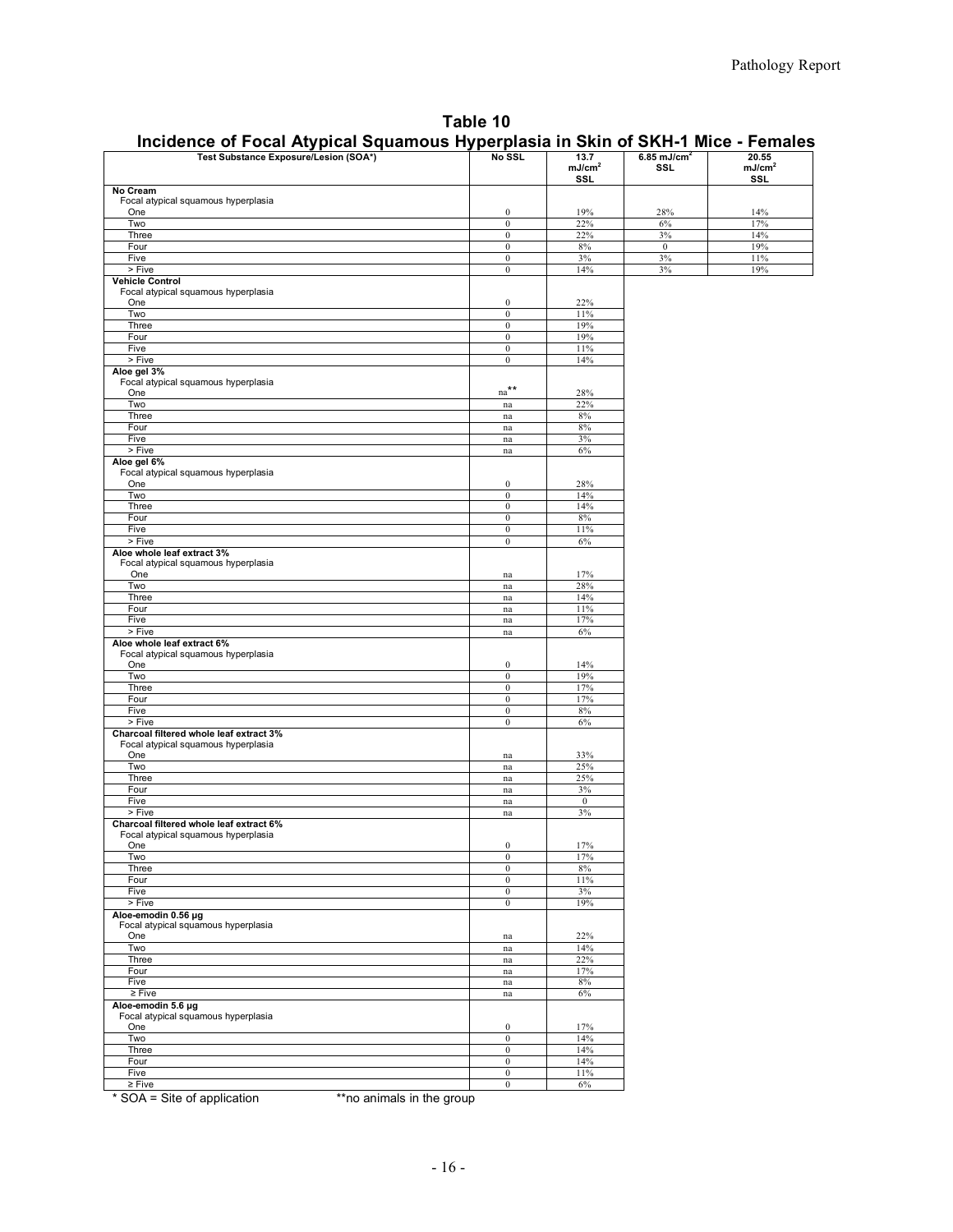| Table 11                                                                       |
|--------------------------------------------------------------------------------|
| Incidence of Focal Atypical Squamous Hyperplasia in Skin of SKH-1 Mice - Males |

| Test Substance Exposure/Lesion (SOA*)                                          | No SSL                           | 13.7               | 6.85 mJ/cm <sup>2</sup> | 20.55              |
|--------------------------------------------------------------------------------|----------------------------------|--------------------|-------------------------|--------------------|
|                                                                                |                                  | mJ/cm <sup>2</sup> | <b>SSL</b>              | mJ/cm <sup>2</sup> |
|                                                                                |                                  | <b>SSL</b>         |                         | <b>SSL</b>         |
| No Cream                                                                       |                                  |                    |                         |                    |
| Focal atypical squamous hyperplasia<br>One                                     | $\boldsymbol{0}$                 | 14%                | 17%                     | 19%                |
| Two                                                                            | $\mathbf{0}$                     | 25%                | $8\%$                   | 25%                |
| Three                                                                          | $\boldsymbol{0}$                 | 17%                | $3\%$                   | $8\%$              |
| Four                                                                           | $\boldsymbol{0}$                 | $8\%$              | $3\%$                   | 17%                |
| Five                                                                           | $\boldsymbol{0}$                 | $6\%$              | $3\%$                   | $6\%$              |
| $\geq$ Five                                                                    | $\boldsymbol{0}$                 | 22%                | $\overline{0}$          | 14%                |
| Vehicle control                                                                |                                  |                    |                         |                    |
| Focal atypical squamous hyperplasia<br>One                                     | $\boldsymbol{0}$                 | 14%                |                         |                    |
| Two                                                                            | $\boldsymbol{0}$                 | 17%                |                         |                    |
| Three                                                                          | $\boldsymbol{0}$                 | 19%                |                         |                    |
| Four                                                                           | $\boldsymbol{0}$                 | 11%                |                         |                    |
| Five                                                                           | $\mathbf{0}$                     | 14%                |                         |                    |
| $\geq$ Five                                                                    | $\mathbf{0}$                     | 11%                |                         |                    |
| Aloe gel 3%                                                                    |                                  |                    |                         |                    |
| Focal atypical squamous hyperplasia<br>One                                     | $\mathrm{na}^{\star\star}$       | $6\%$              |                         |                    |
| Two                                                                            | $\operatorname{na}$              | 28%                |                         |                    |
| Three                                                                          | na                               | 14%                |                         |                    |
| Four                                                                           | $\mathop{\mathrm{na}}$           | 11%                |                         |                    |
| Five                                                                           | $\rm na$                         | $8\%$              |                         |                    |
| $\geq$ Five                                                                    | $\mathop{\mathrm{na}}$           | 11%                |                         |                    |
| Aloe gel 6%                                                                    |                                  |                    |                         |                    |
| Focal atypical squamous hyperplasia                                            |                                  |                    |                         |                    |
| One                                                                            | $\boldsymbol{0}$                 | 11%                |                         |                    |
| Two<br>Three                                                                   | $\boldsymbol{0}$<br>$\bf{0}$     | 28%<br>17%         |                         |                    |
| Four                                                                           | $\mathbf{0}$                     | 11%                |                         |                    |
| Five                                                                           | $\boldsymbol{0}$                 | 14%                |                         |                    |
| $\geq$ Five                                                                    | $\boldsymbol{0}$                 | 14%                |                         |                    |
| Aloe whole leaf extract 3%                                                     |                                  |                    |                         |                    |
| Focal atypical squamous hyperplasia                                            |                                  |                    |                         |                    |
| One                                                                            | na                               | 11%                |                         |                    |
| Two                                                                            | na                               | 14%                |                         |                    |
| Three                                                                          | na                               | 11%                |                         |                    |
| Four                                                                           | na                               | 19%                |                         |                    |
| Five<br>$\geq$ Five                                                            | $\operatorname{na}$              | 11%<br>14%         |                         |                    |
| Aloe whole leaf extract 6%                                                     | $\mathop{\text{na}}$             |                    |                         |                    |
| Focal atypical squamous hyperplasia                                            |                                  |                    |                         |                    |
| One                                                                            | $\boldsymbol{0}$                 | 11%                |                         |                    |
| Two                                                                            | $\boldsymbol{0}$                 | 14%                |                         |                    |
| Three                                                                          | $\boldsymbol{0}$                 | 33%                |                         |                    |
| Four                                                                           | $\boldsymbol{0}$                 | 11%                |                         |                    |
| Five                                                                           | $\boldsymbol{0}$                 | 3%                 |                         |                    |
| $\geq$ Five                                                                    | $\boldsymbol{0}$                 | 22%                |                         |                    |
| Charcoal filtered whole leaf extract 3%<br>Focal atypical squamous hyperplasia |                                  |                    |                         |                    |
| One                                                                            | na                               | 11%                |                         |                    |
| Two                                                                            | na                               | 39%                |                         |                    |
| Three                                                                          | $\mathop{\mathrm{na}}$           | 25%                |                         |                    |
| Four                                                                           | $\operatorname{na}$              | $\overline{0}$     |                         |                    |
| Five                                                                           | na                               | 8%                 |                         |                    |
| $\geq$ Five                                                                    | na                               | 11%                |                         |                    |
| Charcoal filtered whole leaf extract 6%                                        |                                  |                    |                         |                    |
| Focal atypical squamous hyperplasia<br>One                                     | $\Omega$                         | 14%                |                         |                    |
| Two                                                                            | $\bf{0}$                         | 6%                 |                         |                    |
| Three                                                                          | $\boldsymbol{0}$                 | 11%                |                         |                    |
| Four                                                                           | $\mathbf{0}$                     | 28%                |                         |                    |
| Five                                                                           | $\bf{0}$                         | 11%                |                         |                    |
| $\geq$ Five                                                                    | $\boldsymbol{0}$                 | 14%                |                         |                    |
| Aloe emodin 0.56 µg                                                            |                                  |                    |                         |                    |
| Focal atypical squamous hyperplasia                                            |                                  |                    |                         |                    |
| One<br>Two                                                                     | $\mathop{\mathrm{na}}$           | 14%<br>14%         |                         |                    |
| Three                                                                          | na<br>$\operatorname{na}$        | 14%                |                         |                    |
| Four                                                                           | na                               | 23%                |                         |                    |
| Five                                                                           | $\operatorname{na}$              | 9%                 |                         |                    |
| $\geq$ Five                                                                    | $\mathop{\mathrm{na}}$           | 11%                |                         |                    |
| Aloe-emodin 5.6 µg                                                             |                                  |                    |                         |                    |
| Focal atypical squamous hyperplasia                                            |                                  |                    |                         |                    |
| One                                                                            | 3%                               | 22%                |                         |                    |
| Two                                                                            | $\boldsymbol{0}$                 | 14%                |                         |                    |
| Three                                                                          | $\boldsymbol{0}$                 | 11%                |                         |                    |
| Four<br>Five                                                                   | $\mathbf{0}$<br>$\boldsymbol{0}$ | 11%<br>14%         |                         |                    |
| $\geq$ Five                                                                    | $\mathbf{0}$                     | 19%                |                         |                    |
|                                                                                |                                  |                    |                         |                    |

\* SOA = Site of application \*\*no animals in the group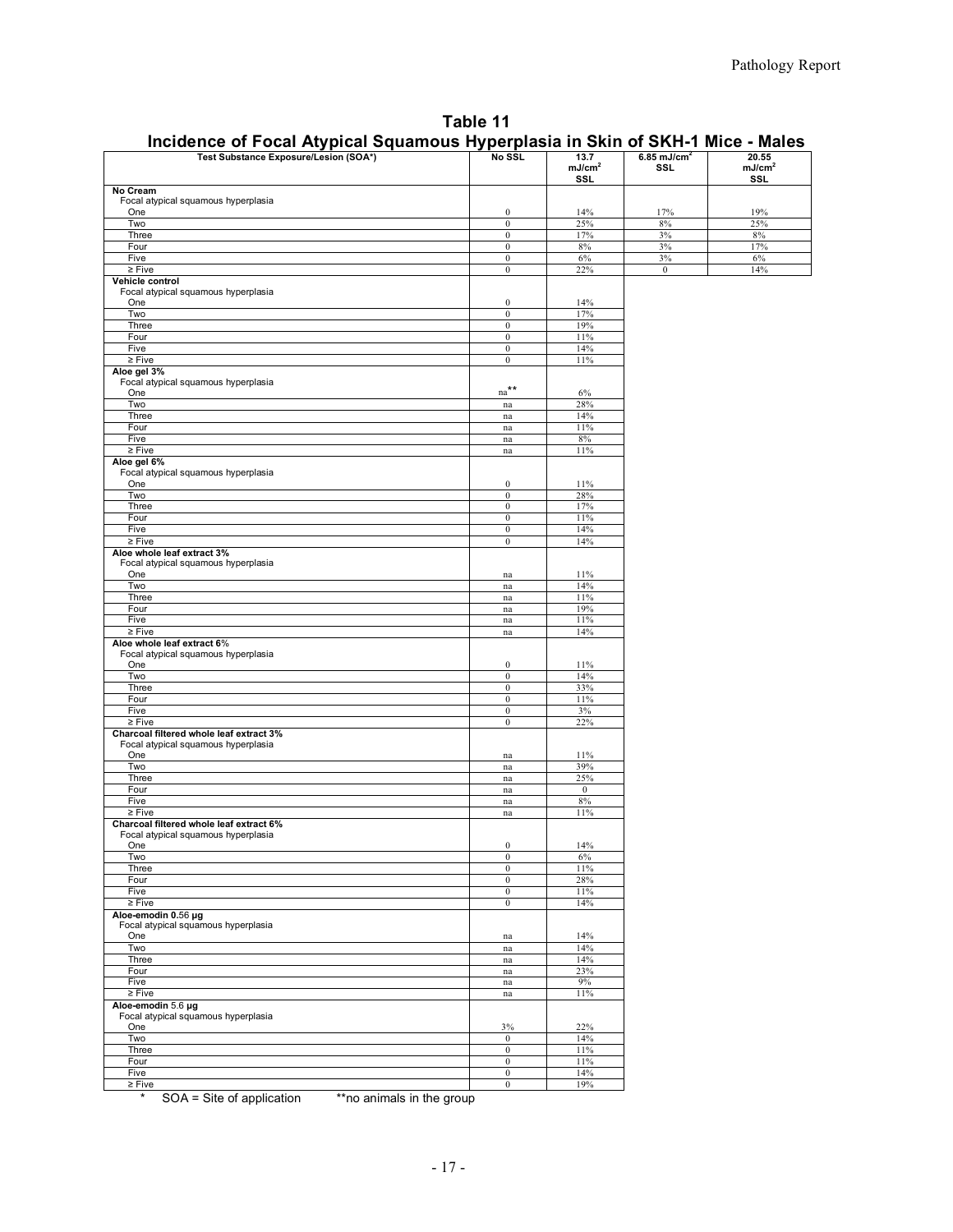The data in Tables 10 and 11 show that the overall incidence of focal atypical squamous those exposed at the 6.85 mJ/cm<sup>2</sup> level. The incidence was similar in animals exposed to 20.55 mJ/cm<sup>2</sup> or 13.7 mJ/cm<sup>2</sup> SSL. The lesion did not occur in animals not exposed to SSL whether or not they received applications of test or control cream. The data further indicate that in mice exposed to 13.7 mJ/cm<sup>2</sup> SSL, the number of animals with focal atypical squamous hyperplasia was similar in all of the treatment subgroups. hyperplasia was greater in both female and male mice exposed to 13.7 mJ/cm<sup>2</sup> SSL than in

#### **Multiplicity of Focal Atypical Squamous Hyperplasia**

 each treatment group is shown in Table 12 for females and Table 13 for males. The average number of focal atypical squamous hyperplasia lesions per mouse (multiplicity) in

## **Multiplicity in Focal Atypical Squamous Hyperplasia in Skin of SKH-1 Mice (Average number of lesions per mouse) Table 12 Females**

| Test Substance Exposure/Lesion (SOA*)   | <b>No</b><br><b>SSL</b>   | 13.7<br>mJ/cm <sup>2</sup><br><b>SSL</b> | 6.85<br>mJ/cm <sup>2</sup><br><b>SSL</b> | 20.55<br>mJ/cm <sup>2</sup><br><b>SSL</b> |
|-----------------------------------------|---------------------------|------------------------------------------|------------------------------------------|-------------------------------------------|
| No Cream                                |                           |                                          |                                          |                                           |
| Focal atypical squamous hyperplasia     | 0                         | 2.806                                    | 0.806                                    | 3.778                                     |
| <b>Vehicle Control</b>                  |                           |                                          |                                          |                                           |
| Focal atypical squamous hyperplasia     | 0                         | 3.278                                    |                                          |                                           |
| Aloe gel 3%                             |                           |                                          |                                          |                                           |
| Focal atypical squamous hyperplasia     | na**                      | 1.778                                    |                                          |                                           |
| Aloe gel 6%                             |                           |                                          |                                          |                                           |
| Focal atypical squamous hyperplasia     | 0                         | 2.278                                    |                                          |                                           |
| Aloe whole leaf extract 3%              |                           |                                          |                                          |                                           |
| Focal atypical squamous hyperplasia     | na                        | 2.778                                    |                                          |                                           |
| Aloe whole leaf extract 6%              |                           |                                          |                                          |                                           |
| Focal atypical squamous hyperplasia     | 0                         | 2.472                                    |                                          |                                           |
| Charcoal filtered whole leaf extract 3% |                           |                                          |                                          |                                           |
| Focal atypical squamous hyperplasia     | na                        | 1.861                                    |                                          |                                           |
| Charcoal filtered whole leaf extract 6% |                           |                                          |                                          |                                           |
| Focal atypical squamous hyperplasia     | 0                         | 2.722                                    |                                          |                                           |
| Aloe-emodin 0.56 µg                     |                           |                                          |                                          |                                           |
| Focal atypical squamous hyperplasia     | na                        | 2.611                                    |                                          |                                           |
| Aloe-emodin 5.6 µg                      |                           |                                          |                                          |                                           |
| Focal atypical squamous hyperplasia     | $\Omega$                  | 2.306                                    |                                          |                                           |
| SOA = Site of application               | **no animals in the group |                                          |                                          |                                           |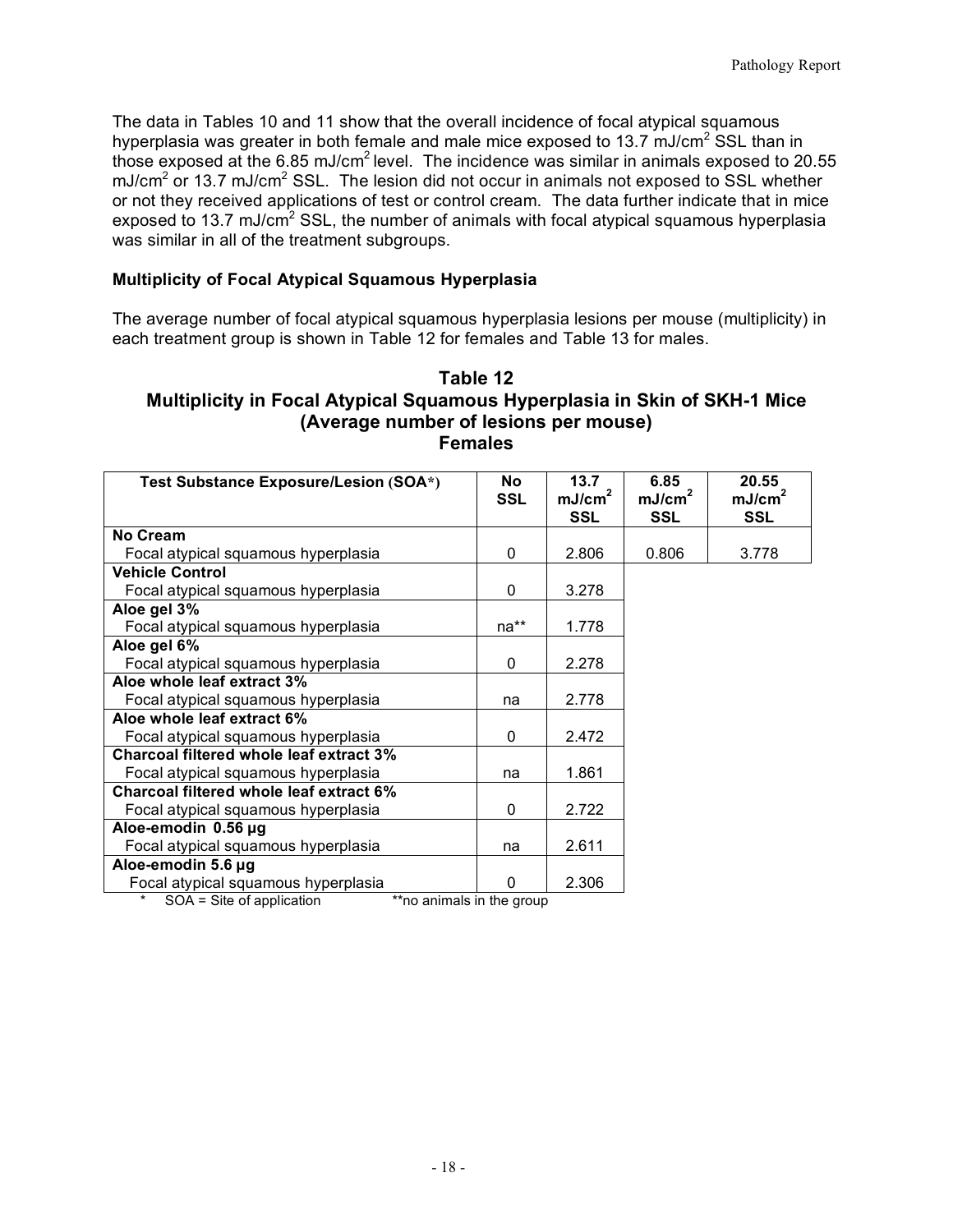| Table 13                                                                  |
|---------------------------------------------------------------------------|
| Multiplicity of Focal Atypical Squamous Hyperplasia in Skin of SKH-1 Mice |
| (Average number of lesions per mouse)                                     |
| <b>Males</b>                                                              |

| Test Substance Exposure/Lesion (SOA*)   | <b>No</b><br><b>SSL</b> | 13.7<br>mJ/cm <sup>2</sup><br>SSL | 6.85<br>mJ/cm <sup>2</sup><br>SSL | 20.55<br>mJ/cm <sup>2</sup><br><b>SSL</b> |
|-----------------------------------------|-------------------------|-----------------------------------|-----------------------------------|-------------------------------------------|
| No Cream                                |                         |                                   |                                   |                                           |
| Focal atypical squamous hyperplasia     | $\Omega$                | 3.278                             | 0.667                             | 2.917                                     |
| <b>Vehicle Control</b>                  |                         |                                   |                                   |                                           |
| Focal atypical squamous hyperplasia     | $\Omega$                | 3.086                             |                                   |                                           |
| Aloe gel 3%                             |                         |                                   |                                   |                                           |
| Focal atypical squamous hyperplasia     | na**                    | 2.611                             |                                   |                                           |
| Aloe gel 6%                             |                         |                                   |                                   |                                           |
| Focal atypical squamous hyperplasia     | $\Omega$                | 3.250                             |                                   |                                           |
| Aloe whole leaf extract 3%              |                         |                                   |                                   |                                           |
| Focal atypical squamous hyperplasia     | na                      | 3.000                             |                                   |                                           |
| Aloe whole leaf extract 6%              |                         |                                   |                                   |                                           |
| Focal atypical squamous hyperplasia     | $\mathbf{0}$            | 3.556                             |                                   |                                           |
| Charcoal filtered whole leaf extract 3% |                         |                                   |                                   |                                           |
| Focal atypical squamous hyperplasia     | na                      | 2.917                             |                                   |                                           |
| Charcoal filtered whole leaf extract 6% |                         |                                   |                                   |                                           |
| Focal atypical squamous hyperplasia     | $\mathbf{0}$            | 3.278                             |                                   |                                           |
| Aloe-emodin 0.56 µg                     |                         |                                   |                                   |                                           |
| Focal atypical squamous hyperplasia     | na                      | 2.914                             |                                   |                                           |
| Aloe-emodin 5.6 µg                      |                         |                                   |                                   |                                           |
| Focal atypical squamous hyperplasia     | 0.029                   | 3.472                             |                                   |                                           |

\*\*no animals in the group \* SOA = Site of application

Data in Tables 12 and 13 show that multiplicity (average number of lesions per mouse) of focal atypical squamous hyperplasia in both sexes was related to SSL exposure. The multiplicity of this lesion was much lower in animals exposed to 6.85 mJ/cm<sup>2</sup> SSL than in those exposed to either 13.7 or 20.55 mJ/cm<sup>2</sup> SSL. However, there was no appreciable difference in the multiplicity of focal atypical squamous hyperplasia among groups of animals exposed to 13.7  $mJ/cm<sup>2</sup>$  SSL and treated topically with any of the Aloe test substance formulations compared to those treated with the vehicle control cream.

Dysplastic cellular changes in focal atypical squamous hyperplastic nodules were qualitatively similar to those in carcinoma creating frequent difficulty in differentiating marked focal atypical squamous hyperplasia, squamous cell papilloma and squamous cell carcinoma *in situ*. In marked focal atypical squamous hyperplasia the epithelium comprising the nodules retained the characteristic arrangement of normal skin and was often arranged in orderly, although variably thickened rete pegs. Squamous cell papillomas were characterized by orderly arrangement of multiple layers of well-differentiated squamous epithelium covering thin branching strands of collagenous stroma. Squamous cell carcinomas in situ lacked orderly arrangement of cells and consisted of masses or sheets of cells lacking normal cohesion and orientation that did not penetrate, although often compressed the underlying dermis. Squamous cell carcinomas lacked normal cellular differentiation and orderly arrangement and infiltrated the dermis and often the subcutis. Thus the proliferative lesions of the SKH-1 mouse epidermis induced by exposure to SSL consisted of a continuum of morphologic alterations beginning with slight focal thickening of the epidermis diagnosed as minimal focal atypical squamous hyperplasia, and progressing with increasing proliferation and dysplastic change to marked focal atypical